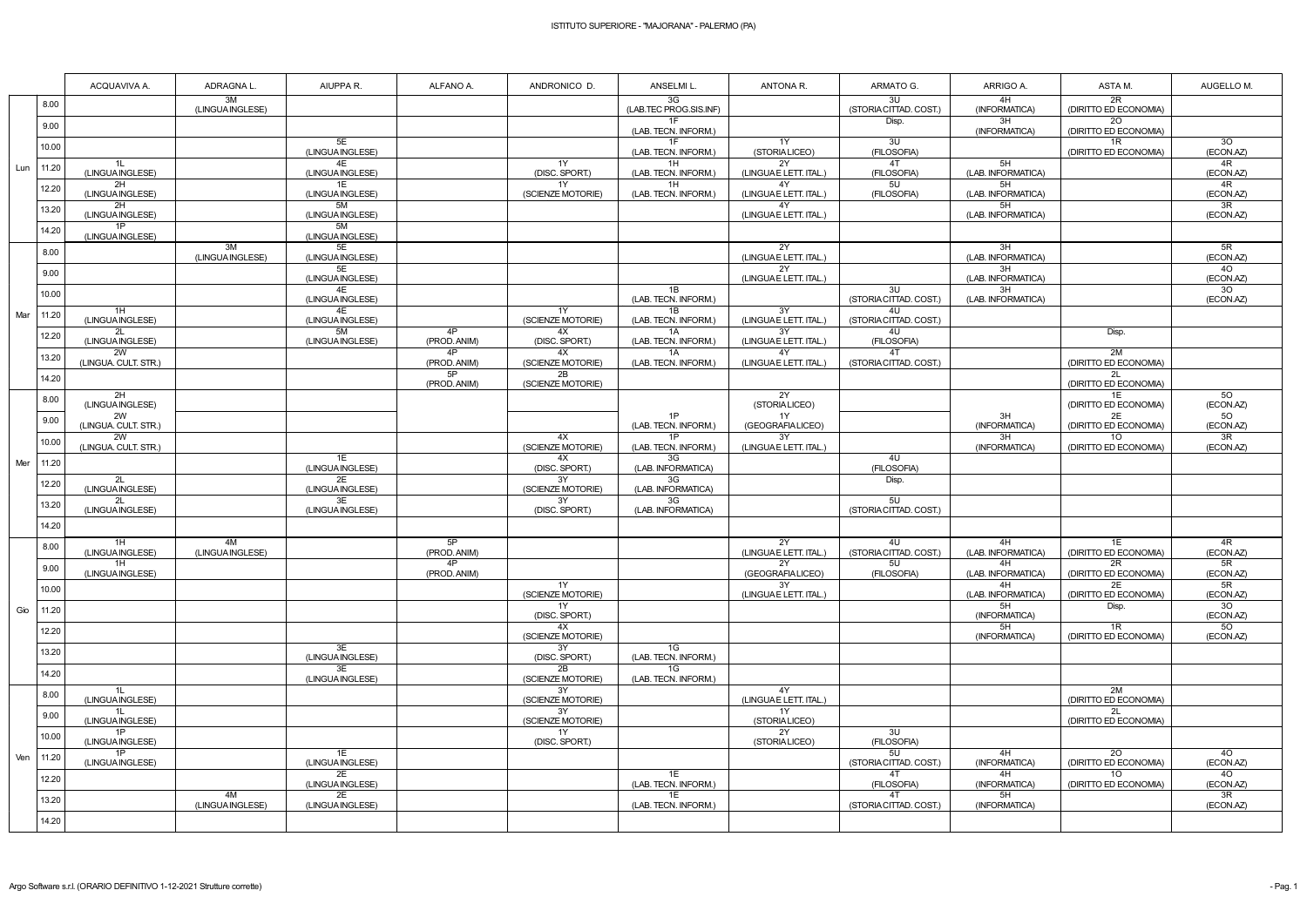|     |       | <b>BAIAMONTE P.</b>         | BARBERA M.                     | <b>BARONE F.</b>                          | <b>BATTELLO G.</b>           | BERTOLINO C.                             | <b>BERTOLINO M.</b>         | <b>BONGIORNO A.</b>             | <b>BONURA A.</b>         | BOSCO E.                                                  | <b>BRANCATO A.</b>           | <b>BRANCAZIO C.</b>              |
|-----|-------|-----------------------------|--------------------------------|-------------------------------------------|------------------------------|------------------------------------------|-----------------------------|---------------------------------|--------------------------|-----------------------------------------------------------|------------------------------|----------------------------------|
|     | 8.00  | 1A<br>(LAB. SC.INT. FISICA) | 2U<br>(LINGUAE LETT. ITAL.)    | 1R<br>(STORIA CITTAD. COST.)              | 4A<br>(LAB. TECN.CHIM.IND.)  | 4O<br>(STORIA CITTAD. COST.)             |                             |                                 | 5F<br>(SCIENZE MOTORIE)  | 5R<br>(LAB. TEC.FOTOGRAFICA)                              | 5Y<br>(STORIA CITTAD. COST.) | 4U<br>(SCIENZE NAT.)             |
|     | 9.00  | 1B<br>(LAB. SC.INT. FISICA) | Disp.                          | 1R<br>(LINGUA E LETT. ITAL.)              | 4A<br>(LAB. TECN.CHIM.IND.)  | 30 <sup>°</sup><br>(LINGUAE LETT. ITAL.) |                             |                                 | 51<br>(SCIENZE MOTORIE)  | 5R<br>(LAB. TEC.FOTOGRAFICA)                              | 4X<br>(FILOSOFIA)            | 4 <sub>U</sub><br>(SCIENZE NAT.) |
|     | 10.00 |                             | 4S<br>(LINGUAE LETT. ITAL.)    | 2R<br>(LINGUA E LETT. ITAL.)              | 5A<br>(CHIM.ORG.BIOCHIM)     | 20<br>(LINGUAE LETT. ITAL.)              | 3L<br>(LAB. TEC. ALL. VEG.) | 3Y<br>(STORIA CITTAD. COST.)    |                          |                                                           | 5X<br>(FILOSOFIA)            | 2U<br>(SCIENZE NAT.)             |
| Lun | 11.20 |                             | 4S<br>(LINGUAE LETT. ITAL.)    | 10 <sup>°</sup><br>(LINGUA E LETT. ITAL.) |                              |                                          | 3M<br>(LAB. TEC. ALL. VEG.) | 3Z<br>(FILOSOFIA)               |                          |                                                           | Disp.                        |                                  |
|     | 12.20 |                             |                                |                                           | 4A<br>(TECN.CHIM.IND.)       | 5G<br>(STORIA CITTAD. COST.)             | 41<br>(LAB. TEC. ALL. VEG.) | Disp.                           |                          |                                                           |                              |                                  |
|     | 13.20 |                             |                                |                                           | 4A<br>(TECN.CHIM.IND.)       | 5G<br>(STORIA CITTAD. COST.)             | 3L<br>(AGRON.TERRIT.)       | 3Y<br>(FILOSOFIA)               |                          |                                                           | 2L<br>(STORIA CITTAD. COST.) |                                  |
|     | 14.20 |                             |                                |                                           |                              |                                          |                             |                                 |                          |                                                           |                              |                                  |
|     | 8.00  | 2A<br>(LAB. SC.INT. FISICA) |                                |                                           |                              |                                          |                             | 3Y<br>(FILOSOFIA)               |                          |                                                           | 5X<br>(FILOSOFIA)            |                                  |
|     | 9.00  | 2A<br>(SC.INT. FISICA)      |                                |                                           |                              |                                          |                             | 3Z<br>(STORIA CITTAD. COST.)    |                          | 10 <sup>°</sup><br>(TEC.PROF.SER.PUB.)                    | Disp.                        | 2U<br>(SCIENZE NAT.)             |
|     | 10.00 |                             |                                |                                           |                              | 4O                                       | 3M                          | Disp.                           |                          | 10 <sup>°</sup><br>(TEC.PROF.SER.PUB.)<br>10 <sup>°</sup> | 5X<br>(STORIA CITTAD, COST.) | 4Y<br>(SCIENZE NAT.)<br>4Y       |
| Mar | 11.20 |                             | 2W                             |                                           |                              | (LINGUA E LETT. ITAL.)<br>30             | (AGRON.TERRIT.)<br>4M       |                                 |                          | (TEC.PROF.SER.PUB.)<br>1R                                 | 1P                           | (SCIENZE NAT.)<br>10             |
|     | 12.20 |                             | (STORIALICEO)<br>4S            | 2R                                        | 5A                           | (STORIA CITTAD. COST.)<br>2O             | (LAB. TEC. ALL. VEG.)<br>3M |                                 | 5F                       | (TEC.PROF.SER.PUB.)<br>1R                                 | (LINGUAE LETT. ITAL.)<br>1P  | (SCIENZE NAT.)<br>10             |
|     | 13.20 |                             | (LINGUAE LETT. ITAL.)          | (LINGUA E LETT. ITAL.)<br>2R              | (LAB. TECN.CHIM.IND.)<br>5A  | (LINGUAE LETT. ITAL.)<br><b>20</b>       | (LAB. TEC. ALL. VEG.)<br>3M |                                 | (SCIENZE MOTORIE)<br>-51 | (TEC.PROF.SER.PUB.)<br>1R                                 | (LINGUAE LETT. ITAL.)        | (SCIENZE NAT.)                   |
|     | 14.20 | 1B                          | 2U                             | (LINGUA E LETT. ITAL.)                    | (LAB. TECN.CHIM.IND.)        | (LINGUAE LETT. ITAL.)                    | (LAB. TEC. ALL. VEG.)       |                                 | (SCIENZE MOTORIE)        | (TEC.PROF.SER.PUB.)<br>4R                                 | 1P                           |                                  |
|     | 8.00  | (SC.INT. FISICA)<br>2T      | (LINGUA E LETT. ITAL.)<br>2U   |                                           |                              | 30                                       |                             |                                 |                          | (LAB. TEC.FOTOGRAFICA)<br>4R                              | (LINGUAE LETT. ITAL.)        |                                  |
|     | 9.00  | (FISICALICEO)               | (LINGUAE LETT. ITAL.)<br>5S    |                                           | 5A                           | (LINGUA E LETT. ITAL.)<br>30             |                             |                                 |                          | (LAB. TEC.FOTOGRAFICA)<br>50                              |                              |                                  |
|     | 10.00 | 1A                          | (LINGUAE LETT. ITAL.)<br>5S    |                                           | (TECN.CHIM.IND.)<br>5A       | (LINGUAE LETT. ITAL.)<br>30              |                             | 3Y                              |                          | (LAB. TEC.FOTOGRAFICA)<br>50                              | 4Y                           |                                  |
| Mer | 11.20 | (SC.INT. FISICA)<br>1V      | (LINGUAE LETT. ITAL.)          | 10 <sup>1</sup>                           | (TECN.CHIM.IND.)<br>3A       | (STORIA CITTAD. COST.)<br>4O             | 3L                          | (STORIA CITTAD. COST.)<br>Disp. |                          | (LAB. TEC.FOTOGRAFICA)                                    | (STORIA CITTAD. COST.)<br>4X | 4Y                               |
|     | 12.20 | (FISICALICEO)<br>2B         |                                | (STORIA CITTAD. COST.)<br>2R              | (TECN.CHIM.IND.)<br>3A       | (LINGUAE LETT. ITAL.)<br>40              | (LAB. AGRON.TERRIT.)        | 3Z                              | 10 <sup>°</sup>          |                                                           | (STORIA CITTAD. COST.)<br>4Y | (SCIENZE NAT.)<br>5Y             |
|     | 13.20 | (SC.INT. FISICA)            |                                | (LINGUA E LETT. ITAL.)                    | (LAB. TECN.CHIM.IND.)        | (LINGUAE LETT. ITAL.)                    | (LAB. AGRON.TERRIT.)        | (FILOSOFIA)                     | (SCIENZE MOTORIE)        |                                                           | (FILOSOFIA)                  | (SCIENZE NAT.)                   |
|     | 14.20 | 2B                          | 4S                             |                                           | 3A                           |                                          | 3M                          | 3X                              |                          | 1R                                                        | 4X                           |                                  |
|     | 8.00  | (LAB. SC.INT. FISICA)<br>1B | (LINGUA E LETT. ITAL.)<br>5S   |                                           | (TECN.CHIM.IND.)<br>3A       |                                          | (LAB. AGRON.TERRIT.)<br>3M  | (STORIA CITTAD. COST.)<br>Disp. |                          | (TEC.PROF.SER.PUB.)<br>1R                                 | (STORIA CITTAD. COST.)<br>5Y |                                  |
|     | 9.00  | (SC.INT. FISICA)<br>1T      | (LINGUAE LETT. ITAL.)<br>Disp. | 2R                                        | (TECN.CHIM.IND.)             |                                          | (LAB. AGRON.TERRIT.)<br>4L  | 3X                              | 10 <sup>°</sup>          | (TEC.PROF.SER.PUB.)<br>1R                                 | (STORIA CITTAD. COST.)<br>5Y | 4U                               |
|     | 10.00 | (FISICALICEO)<br>1V         |                                | (STORIA CITTAD. COST.)<br>1R              | 5A                           |                                          | (LAB. TEC. ALL. VEG.)<br>4L | (FILOSOFIA)                     | (SCIENZE MOTORIE)        | (TEC.PROF.SER.PUB.)                                       | (FILOSOFIA)                  | (SCIENZE NAT.)<br>4U             |
| Gio | 11.20 | (FISICALICEO)               |                                | (LINGUA E LETT. ITAL.)<br>20              | (LAB. CHIM.ORG.BIOCHI)<br>5A |                                          | (LAB. TEC. ALL. VEG.)       |                                 |                          |                                                           |                              | (SCIENZE NAT.)<br>1U             |
|     | 12.20 |                             |                                | (STORIA CITTAD. COST.)<br>10              | (LAB. CHIM.ORG.BIOCHI)       | 40                                       |                             |                                 |                          |                                                           |                              | (SCIENZE NAT.)<br>5Y             |
|     | 13.20 |                             |                                | (LINGUA E LETT. ITAL.)<br>10              |                              | (LINGUA E LETT. ITAL.)<br>4O             |                             |                                 |                          |                                                           |                              | (SCIENZE NAT.)                   |
|     | 14.20 | 2B                          | 5S                             | (LINGUA E LETT. ITAL.)                    | 5A                           | (STORIA CITTAD. COST.)<br>2O             |                             | 3X                              |                          | 10                                                        | 5Y                           |                                  |
|     | 8.00  | (SC.INT. FISICA)            | (LINGUAE LETT. ITAL.)<br>2W    | 2R                                        | (TECN.CHIM.IND.)<br>5A       | (LINGUAE LETT. ITAL.)<br>30 <sup>°</sup> |                             | (STORIA CITTAD. COST.)<br>Disp. |                          | (TEC.PROF.SER.PUB.)<br>10 <sup>°</sup>                    | (FILOSOFIA)<br>1P            |                                  |
|     | 9.00  | 1T                          | (STORIALICEO)<br>Disp.         | (STORIA CITTAD. COST.)<br>1R              | (CLIL-TCI)<br>4A             | (LINGUA E LETT. ITAL.)                   | 4M                          | Disp.                           |                          | (TEC.PROF.SER.PUB.)<br>10 <sup>°</sup>                    | (LINGUAE LETT. ITAL.)<br>4X  | 2U                               |
|     | 10.00 | (FISICALICEO)<br>2A         | 1V                             | (LINGUA E LETT. ITAL.)<br>1R              | (TECN.CHIM.IND.)             |                                          | (LAB. TEC. ALL. VEG.)<br>4M | 3Z                              |                          | (TEC.PROF.SER.PUB.)                                       | (FILOSOFIA)<br>4Y            | (SCIENZE NAT.)<br>2U             |
| Ven | 11.20 | (SC.INT. FISICA)<br>2T      | (GEOGRAFIALICEO)<br>2U         | (LINGUA E LETT. ITAL.)<br>20              |                              |                                          | (LAB. TEC. ALL. VEG.)<br>3L | (STORIA CITTAD. COST.)<br>3X    |                          |                                                           | (STORIA CITTAD. COST.)<br>5X | (SCIENZE NAT.)<br>5Y             |
|     | 12.20 | (FISICALICEO)<br>1A         | (LINGUAE LETT. ITAL.)          | (STORIA CITTAD. COST.)<br>10 <sup>°</sup> |                              |                                          | (LAB. TEC. ALL. VEG.)<br>3L | (FILOSOFIA)                     |                          |                                                           | (STORIA CITTAD. COST.)<br>4Y | (SCIENZE NAT.)<br>4U             |
|     | 13.20 | (SC.INT. FISICA)            |                                | (LINGUA E LETT. ITAL.)                    |                              |                                          | (LAB. TEC. ALL. VEG.)       |                                 |                          |                                                           | (FILOSOFIA)                  | (SCIENZE NAT.)                   |
|     | 14.20 |                             |                                |                                           |                              |                                          |                             |                                 |                          |                                                           |                              |                                  |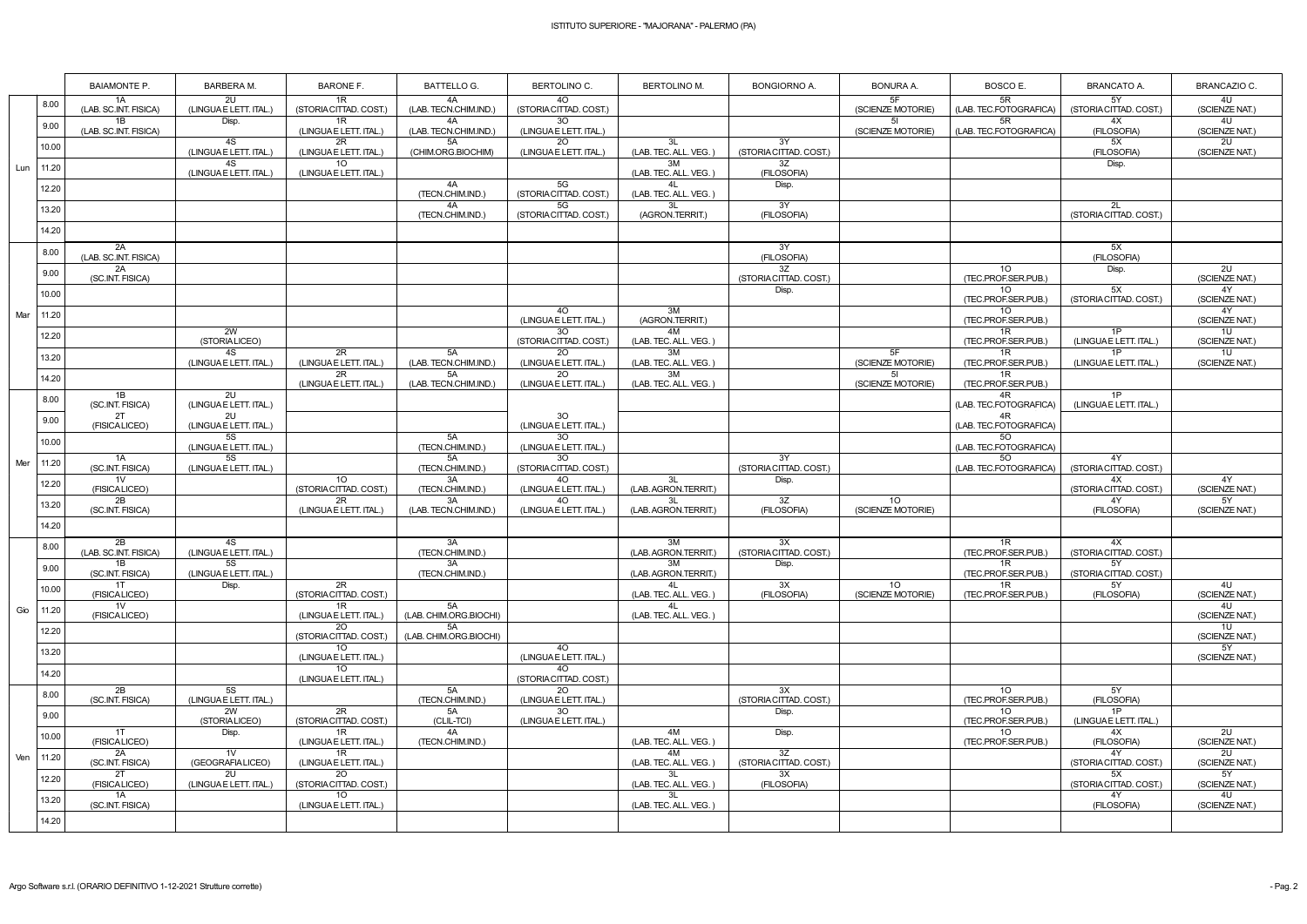|     |         | BRIANNI'M.                  | BRUNO M.                     | BUFFA C.               | <b>BUTERA C.</b>           | CACACE A.               | CACIOPPO G.                  | CAMMARATA G.       | CAMPAGNA M.                | CAMPO C.                               | CANCILLA R.              | CANNELLA R.                              |
|-----|---------|-----------------------------|------------------------------|------------------------|----------------------------|-------------------------|------------------------------|--------------------|----------------------------|----------------------------------------|--------------------------|------------------------------------------|
|     | 8.00    | 2H<br>(RELIGIONE CATTOLICA) | 5B<br>(LAB. CHIM.ANALIT. E)  |                        |                            |                         | 3B<br>(STORIA CITTAD. COST.) |                    |                            | 3R<br>(LAB. TEC.FOTOGRAFICA)           | 4E<br>(INFORMATICA)      |                                          |
|     | 9.00    | 1P<br>(RELIGIONE CATTOLICA) | 5B<br>(LAB. CHIM.ANALIT. E)  |                        |                            |                         | 2B<br>(STORIA CITTAD. COST.) |                    |                            | 3R<br>(LAB. TEC.FOTOGRAFICA)           | 3E<br>(INFORMATICA)      |                                          |
|     | 10.00   | 1H<br>(RELIGIONE CATTOLICA) | 5B<br>(LAB. CHIM.ANALIT. E)  |                        |                            |                         | 2B<br>(LINGUA E LETT. ITAL.) |                    |                            | 3R<br>(LAB. TEC.FOTOGRAFICA)           | 3E<br>(INFORMATICA)      | 3A<br>(CHIM.ANALIT. E STRU.)             |
| Lun | $11.20$ |                             | 5A<br>(LAB. CHIM.ANALIT. E)  |                        | 2L<br>(ECOL. E PED.)       |                         | 2B<br>(LINGUA E LETT. ITAL.) | 4B<br>(COMPL. MAT) |                            | 3R<br>(TEC.PROF.SER.PUB.)              |                          | 5A<br>(LAB. CHIM.ANALIT. E)              |
|     | 12.20   |                             | 5A<br>(LAB. CHIM.ANALIT. E)  |                        | 2L<br>(ECOL. E PED.)       | 3T<br>(SCIENZE MOTORIE) |                              | 3G<br>(COMPL. MAT) |                            |                                        |                          | 5A<br>(LAB. CHIM.ANALIT. E)              |
|     | 13.20   |                             | 5A<br>(LAB. CHIM.ANALIT. E)  |                        | 1M<br>(SC.INT. CHIM.)      | 1T<br>(SCIENZE MOTORIE) | 2A<br>(STORIA CITTAD. COST.) | 3H<br>(COMPL. MAT) |                            |                                        |                          | 5A<br>(LAB. CHIM.ANALIT. E)              |
|     | 14.20   |                             |                              |                        |                            |                         |                              | 5F<br>(MATEMATICA) |                            |                                        |                          |                                          |
|     | 8.00    |                             |                              | 2R<br>(LINGUA INGLESE) |                            | 1U<br>(SCIENZE MOTORIE) |                              |                    |                            |                                        | 3E<br>(LAB. INFORMATICA) | 3A<br>(CHIM.ANALIT. E STRU.)             |
|     | 9.00    |                             | 5A<br>(LAB. CHIM.ANALIT. E)  | 2R<br>(LINGUA INGLESE) |                            | 1T<br>(SCIENZE MOTORIE) |                              |                    |                            |                                        | 3E<br>(LAB. INFORMATICA) | 5A<br>(LAB. CHIM.ANALIT. E)              |
|     | 10.00   |                             | 5A<br>(LAB. CHIM.ANALIT. E)  | 3R<br>(LINGUA INGLESE) |                            | 5T<br>(SCIENZE MOTORIE) | 2B<br>(LINGUAE LETT. ITAL.)  |                    |                            |                                        | 3E<br>(LAB. INFORMATICA) | 5A<br>(LAB. CHIM.ANALIT. E)              |
| Mar | 11.20   | 3H<br>(RELIGIONE CATTOLICA) | 5A<br>(LAB. CHIM.ANALIT. E)  | 1R<br>(LINGUA INGLESE) | 1M<br>(LAB. SC.INT. CHIM.) | 2U<br>(SCIENZE MOTORIE) | 2A<br>(LINGUA E LETT. ITAL.) |                    |                            |                                        |                          | 5A<br>(LAB. CHIM.ANALIT. E)              |
|     | 12.20   | 4H<br>(RELIGIONE CATTOLICA) |                              | 4R<br>(LINGUA INGLESE) | Disp.                      | 2T<br>(SCIENZE MOTORIE) | 2A<br>(LINGUAE LETT. ITAL.)  |                    |                            | 3R<br>(TEC.PROF.SER.PUB.)              |                          |                                          |
|     | 13.20   | 2B<br>(RELIGIONE CATTOLICA) |                              |                        | 1L<br>(PRIN.AGR.TEC.PROD.) |                         | 3B<br>(LINGUAE LETT. ITAL.)  |                    |                            | 3R<br>(TEC.PROF.SER.PUB.)              |                          |                                          |
|     | 14.20   | 4A<br>(RELIGIONE CATTOLICA) |                              |                        | 1M<br>(PRIN.AGR.TEC.PROD.) |                         | 3B<br>(LINGUA E LETT. ITAL.) |                    |                            | 30 <sup>°</sup><br>(TEC.PROF.SER.PUB.) |                          |                                          |
|     | 8.00    |                             |                              |                        |                            | 3T<br>(SCIENZE MOTORIE) | 2A<br>(LINGUA E LETT. ITAL.) |                    |                            |                                        | 5E<br>(INFORMATICA)      | 3A<br>(LAB. CHIM.ANALIT. E)              |
|     | 9.00    |                             |                              |                        |                            | 4T<br>(SCIENZE MOTORIE) | 2B<br>(STORIA CITTAD. COST.) |                    |                            |                                        | 5E<br>(INFORMATICA)      | $\overline{3A}$<br>(LAB. CHIM.ANALIT. E) |
|     | 10.00   |                             |                              | 1R<br>(LINGUA INGLESE) |                            | 3U<br>(SCIENZE MOTORIE) | 3B<br>(LINGUAE LETT. ITAL.)  |                    |                            |                                        |                          | 3A<br>(LAB. CHIM.ANALIT. E)              |
| Mer | 11.20   |                             | 5B<br>(LAB. TECN.CHIM.IND.)  | 1R<br>(LINGUA INGLESE) | Disp.                      |                         | 2B<br>(LINGUAE LETT. ITAL.)  |                    |                            | 3R<br>(TEC.PROF.SER.PUB.)              | 4E<br>(LAB. INFORMATICA) |                                          |
|     | 12.20   | 4B<br>(RELIGIONE CATTOLICA) | 5B<br>(LAB. TECN.CHIM.IND.)  | 5R<br>(LINGUA INGLESE) | 1L<br>(PRIN.AGR.TEC.PROD.) | 2T<br>(SCIENZE MOTORIE) |                              |                    |                            | 30<br>(TEC.PROF.SER.PUB.)              | 4E<br>(LAB. INFORMATICA) |                                          |
|     | 13.20   | 1A<br>(RELIGIONE CATTOLICA) |                              | 5R<br>(LINGUA INGLESE) | 11<br>(PRIN.AGR.TEC.PROD.) |                         |                              | 5F<br>(MATEMATICA) |                            | 30<br>(TEC.PROF.SER.PUB.)              | 4E<br>(LAB. INFORMATICA) |                                          |
|     | 14.20   |                             |                              |                        |                            |                         |                              | 5F<br>(MATEMATICA) |                            |                                        |                          |                                          |
|     | 8.00    | 2A<br>(RELIGIONE CATTOLICA) |                              |                        | 1M<br>(PRIN.AGR.TEC.PROD.) |                         | 3B<br>(STORIA CITTAD. COST.) |                    |                            |                                        |                          | 1A<br>(SC.INT. CHIM.)                    |
|     |         | 5A<br>(RELIGIONE CATTOLICA) | 5B<br>(LAB. CHIM.ORG.BIOCHI) |                        | 1M<br>(PRIN.AGR.TEC.PROD.) |                         | 2A<br>(STORIA CITTAD. COST.) |                    |                            |                                        |                          | 1A<br>(LAB. SC.INT. CHIM.)               |
|     | 10.00   | (RELIGIONE CATTOLICA)       | 5B<br>(LAB. CHIM.ORG.BIOCHI) |                        | 2M<br>(ECOL. E PED.)       | 2U<br>(SCIENZE MOTORIE) |                              |                    |                            |                                        | 5E<br>(LAB. INFORMATICA) | 5A<br>(CHIM.ANALIT. E STRU.)             |
| Gio | 11.20   |                             | 5A<br>(LAB. CHIM.ORG.BIOCHI) |                        | 2M<br>(ECOL. E PED.)       | 4T<br>(SCIENZE MOTORIE) |                              |                    |                            |                                        | 5E<br>(LAB. INFORMATICA) |                                          |
|     | 12.20   | 1B<br>(RELIGIONE CATTOLICA) | 5A<br>(LAB. CHIM.ORG.BIOCHI) | 2R<br>(LINGUA INGLESE) |                            | 5T<br>(SCIENZE MOTORIE) |                              |                    |                            |                                        | 5E<br>(LAB. INFORMATICA) |                                          |
|     | 13.20   | 3B<br>(RELIGIONE CATTOLICA) |                              | 5E<br>(CLIL-SR)        |                            | 5U<br>(SCIENZE MOTORIE) |                              |                    |                            | 30<br>(TEC.PROF.SER.PUB.)              | 4E<br>(INFORMATICA)      |                                          |
|     | 14.20   |                             |                              | 3R<br>(LINGUA INGLESE) |                            |                         |                              |                    | 1L<br>(LAB. SC.INT. CHIM.) | 30<br>(TEC.PROF.SER.PUB.)              | 4E<br>(INFORMATICA)      |                                          |
|     | 8.00    |                             | 5B<br>(LAB. CHIM.ANALIT. E)  |                        | 5P<br>(GENIO RURALE)       |                         |                              |                    |                            | 3R<br>(TEC.PROF.SER.PUB.)              | 5E<br>(INFORMATICA)      | 1A<br>(SC.INT. CHIM.)                    |
|     | 9.00    |                             | 5B<br>(LAB. CHIM.ANALIT. E)  |                        | 5P<br>(GENIO RURALE)<br>4P |                         |                              |                    |                            | 3R<br>(TEC.PROF.SER.PUB.)              | 3E<br>(INFORMATICA)      | 3A<br>(LAB. CHIM.ANALIT. E)              |
|     | 10.00   | 5P<br>(RELIGIONE CATTOLICA) | 5B<br>(LAB. CHIM.ANALIT. E)  |                        | (GENIO RURALE)             |                         |                              |                    |                            | 30<br>(TEC.PROF.SER.PUB.)              |                          | 3A<br>(LAB. CHIM.ANALIT. E)              |
| Ven | 11.20   | 3A<br>(RELIGIONE CATTOLICA) |                              |                        | 4P<br>(GENIO RURALE)       | 1U<br>(SCIENZE MOTORIE) |                              |                    |                            | 30<br>(LAB. TEC.FOTOGRAFICA)           |                          | 5A<br>(CHIM.ANALIT. E STRU.)             |
|     | 12.20   | 5H<br>(RELIGIONE CATTOLICA) |                              | 4R<br>(LINGUA INGLESE) |                            | 5U<br>(SCIENZE MOTORIE) | 2A<br>(LINGUA E LETT. ITAL.) |                    |                            | 30<br>(LAB. TEC.FOTOGRAFICA)           |                          |                                          |
|     | 13.20   | (RELIGIONE CATTOLICA)       |                              | 5R<br>(LINGUA INGLESE) |                            | 3U<br>(SCIENZE MOTORIE) | 3B<br>(LINGUAE LETT. ITAL.)  |                    |                            | 30<br>(LAB. TEC.FOTOGRAFICA)           |                          |                                          |
|     | 14.20   |                             |                              |                        |                            |                         |                              |                    |                            |                                        |                          |                                          |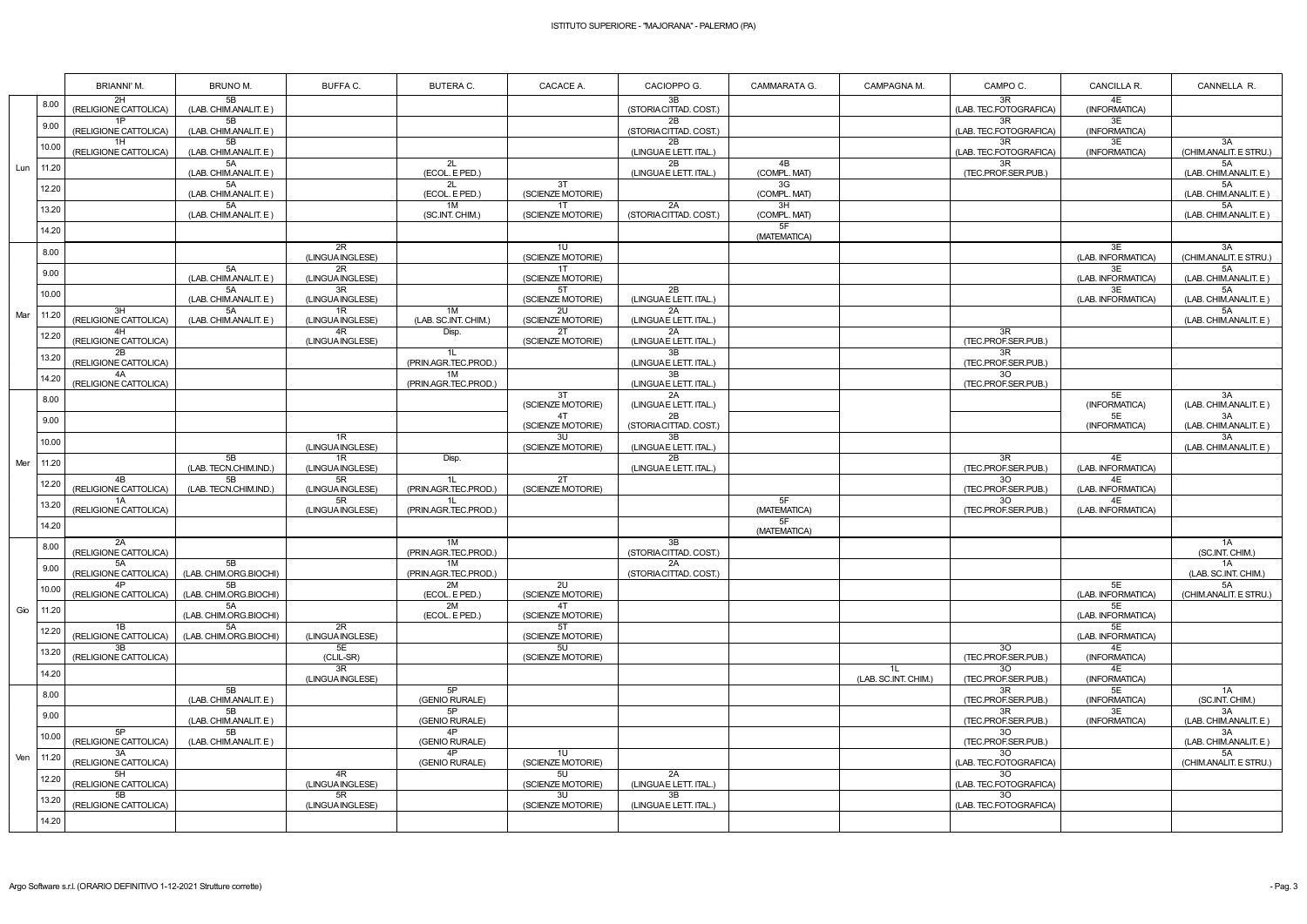|     |       | CANZONERI E.        | CARABILLO M.                 | CARLINO R.                   | CARUSO G.                       | CASERTA R.                   | CASTRONOVO F.                | CATALDO S.                   | <b>CATANESE V.</b>           | CILLUFFO C.                      | CIMO'A.                    | CINA V.                      |
|-----|-------|---------------------|------------------------------|------------------------------|---------------------------------|------------------------------|------------------------------|------------------------------|------------------------------|----------------------------------|----------------------------|------------------------------|
|     | 8.00  | 5P<br>(MATEMATICA)  |                              | 3R<br>(LAB. TEC.FOTOGRAFICA) |                                 | 3H<br>(LAB.TEC PROG.SIS.INF) |                              | $5G$<br>(INFORMATICA)        |                              | 4S<br>(FISICALICEO)              | 3T<br>(LINGUA. CULT. STR.) |                              |
|     | 9.00  | 5P<br>(MATEMATICA)  |                              | 3R<br>(LAB. TEC.FOTOGRAFICA) |                                 | (LAB.TEC PROG.SIS.INF)       |                              | 5G<br>(TECN. PROG.SIST.INF.) |                              | 3U<br>(MATEMATICA)               | 3T<br>(LINGUA. CULT. STR.) |                              |
|     | 10.00 | 3T<br>(FISICALICEO) |                              | 3R<br>(LAB. TEC.FOTOGRAFICA) | Disp.                           | 4H<br>(LAB.TEC PROG.SIS.INF) |                              | 1M<br>(TEC. INF. E COMUN.)   |                              |                                  | 5I<br>(CLIL-SR)            |                              |
| Lun | 11.20 |                     | 5E                           | 2R                           | 1B                              | 4H                           | Disp.                        | 1M                           |                              | <b>5S</b>                        | 5T                         |                              |
|     | 12.20 |                     | (LAB.TEC PROG.SIS.INF)<br>5E | (TEC.PROF.SER.PUB.)<br>2R    | (LAB. SC.INT. CHIM.)<br>2A      | (TECN. PROG.SIST.INF.)       | 3B                           | (TEC. INF. E COMUN.)         | 4E                           | (MATEMATICA)                     | (CLIL-SNT)                 |                              |
|     | 13.20 |                     | (LAB.TEC PROG.SIS.INF)<br>5E | (TEC.PROF.SER.PUB.)          | (LAB. SC.INT. CHIM.)            |                              | (LAB. CHIM.ORG.BIOCHI)<br>3B | 1L                           | (LAB. TELECOMUNICAZIO)<br>4E |                                  |                            |                              |
|     | 14.20 |                     | (TECN. PROG.SIST.INF.)       |                              |                                 |                              | (LAB. CHIM.ORG.BIOCHI)       | (TEC. INF. E COMUN.)         | (LAB. TELECOMUNICAZIO)       |                                  |                            |                              |
|     |       | 3Q                  |                              | <b>20</b>                    | 2B                              | 5H                           |                              | 2L                           | 4F                           |                                  | 51                         | 4B                           |
|     | 8.00  | (MATEMATICA)<br>3Q  | 2M                           | (TEC.PROF.SER.PUB.)<br>20    | (SC. E TECN. APPL. CH)<br>2B    | (CLIL-SR)<br>4H              |                              | (TEC. INF. E COMUN.)         | (LAB. TELECOMUNICAZIO)<br>4F |                                  | (LINGUA INGLESE)<br>51     | (CHIM.ORG.BIOCHIM)<br>4B     |
|     | 9.00  | (MATEMATICA)<br>4Q  | (TEC. INF. E COMUN.)         | (TEC.PROF.SER.PUB.)<br>20    | (SC. E TECN. APPL. CH)<br>Disp. | (SIST. E RETI)<br>5H         | 3B                           |                              | (LAB. TELECOMUNICAZIO)<br>4G | 4S                               | (LINGUA INGLESE)           | (CHIM.ORG.BIOCHIM)           |
|     | 10.00 | (MATEMATICA)        |                              | (TEC.PROF.SER.PUB.)          |                                 | (TECN. PROG.SIST.INF.)       | (LAB. CHIM.ANALIT. E)        |                              | (LAB. TELECOMUNICAZIO)       | (MATEMATICA)                     |                            |                              |
| Mar | 11.20 | 4Q<br>(MATEMATICA)  | 5E<br>(LAB. SIST. E RETI)    |                              |                                 | 5H<br>(LAB.TEC PROG.SIS.INF) | 3B<br>(LAB. CHIM.ANALIT. E)  |                              | 4G<br>(LAB. TELECOMUNICAZIO) | $\overline{5S}$<br>(FISICALICEO) |                            |                              |
|     | 12.20 |                     | 5E<br>(LAB. SIST. E RETI)    |                              |                                 | 5H<br>(LAB.TEC PROG.SIS.INF) | 3B<br>(LAB. CHIM.ANALIT. E)  |                              |                              | <b>5S</b><br>(FISICALICEO)       |                            |                              |
|     | 13.20 | 4Q<br>(FISICALICEO) | 5E<br>(LAB. SIST. E RETI)    |                              |                                 |                              | 5A<br>(LAB. TECN.CHIM.IND.)  |                              |                              | <b>5S</b><br>(MATEMATICA)        |                            |                              |
|     | 14.20 | 3Q<br>(FISICALICEO) | 4E<br>(SIST. E RETI)         |                              |                                 |                              |                              |                              |                              |                                  |                            |                              |
|     | 8.00  | 4P<br>(COMPL. MAT)  |                              |                              | 3A<br>(LAB. CHIM.ANALIT. E)     | 4H<br>(LAB. SIST. E RETI)    |                              | 5G<br>(LAB. INFORMATICA)     | 3G<br>(LAB. TELECOMUNICAZIO) |                                  |                            |                              |
|     | 9.00  | 4P<br>(MATEMATICA)  | 5F<br>(CLIL-SR)              |                              | 3A<br>(LAB. CHIM.ANALIT. E)     | 4H<br>(LAB. SIST. E RETI)    | 4B<br>(LAB. TECN.CHIM.IND.)  | 5G<br>(LAB. INFORMATICA)     | 3G<br>(LAB. TELECOMUNICAZIO) |                                  | 5F<br>(CLIL-SR)            |                              |
|     | 10.00 | 4P<br>(MATEMATICA)  |                              | 2R<br>(TEC.PROF.SER.PUB.)    | 3A<br>(LAB. CHIM.ANALIT. E)     |                              | 4B<br>(TECN.CHIM.IND.)       | 5G<br>(LAB. INFORMATICA)     | 4H<br>(LAB. TELECOMUNICAZIO) |                                  | 4T<br>(LINGUA. CULT. STR.) |                              |
| Mer | 11.20 | 5P<br>(MATEMATICA)  |                              | 2R<br>(TEC.PROF.SER.PUB.)    | Disp.                           |                              |                              | 2L<br>(TEC. INF. E COMUN.)   | 4H<br>(LAB. TELECOMUNICAZIO) | 4S<br>(MATEMATICA)               | 5T<br>(LINGUA. CULT. STR.) |                              |
|     | 12.20 |                     |                              | 2R<br>(TEC.PROF.SER.PUB.)    |                                 |                              |                              |                              |                              | 3U                               | 5T<br>(LINGUA. CULT. STR.) |                              |
|     | 13.20 |                     |                              |                              |                                 |                              |                              |                              |                              | (MATEMATICA)<br>5S               | 51                         | 4B                           |
|     | 14.20 |                     |                              |                              |                                 |                              |                              |                              |                              | (MATEMATICA)                     | (LINGUA INGLESE)           | (CHIM.ORG.BIOCHIM)           |
|     | 8.00  |                     | 5F                           | $\overline{20}$              |                                 |                              |                              |                              |                              | 5S                               | 4Y                         |                              |
|     | 9.00  |                     | (LAB. SIST. E RETI)<br>5F    | (TEC.PROF.SER.PUB.)<br>20    | 1A                              |                              |                              |                              | 3H                           | (FISICALICEO)<br>4S              | (LINGUA. CULT. STR.)<br>4T |                              |
|     | 10.00 |                     | (LAB. SIST. E RETI)<br>5F    | (TEC.PROF.SER.PUB.)<br>20    | (LAB. SC.INT. CHIM.)<br>Disp.   |                              |                              |                              | (LAB. TELECOMUNICAZIO)<br>3H | (MATEMATICA)<br>4S               | (LINGUA. CULT. STR.)<br>4T | 1P                           |
|     |       |                     | (LAB. SIST. E RETI)          | (TEC.PROF.SER.PUB.)          | 2A                              |                              |                              | 5G                           | (LAB. TELECOMUNICAZIO)<br>3F | (MATEMATICA)                     | (LINGUA. CULT. STR.)<br>3T | (LAB. SC.INT. CHIM.)<br>1P   |
| Gio | 11.20 | 3T                  | 4E                           |                              | (SC. E TECN. APPL. CH)<br>2A    | 3H                           | Disp.                        | (INFORMATICA)<br>5G          | (LAB. TELECOMUNICAZIO)<br>3F |                                  | (LINGUA. CULT. STR.)       | (SC.INT. CHIM.)<br>1P        |
|     | 12.20 | (FISICALICEO)<br>3T | (SIST. E RETI)<br>5E         |                              | (SC. E TECN. APPL. CH)          | (TECN. PROG.SIST.INF.)<br>5H | 3A                           | (INFORMATICA)<br>1L          | (LAB. TELECOMUNICAZIO)       |                                  |                            | (SC.INT. CHIM.)              |
|     | 13.20 | (FISICALICEO)<br>4P | (CLIL-SR)<br>5E              |                              |                                 | (TECN. PROG.SIST.INF.)<br>4H | (LAB. CHIM.ORG.BIOCHI)<br>3A | (TEC. INF. E COMUN.)         | 1P                           |                                  |                            |                              |
|     | 14.20 | (MATEMATICA)        | (TECN. PROG.SIST.INF.)       |                              |                                 | (SIST. E RETI)               | (LAB. CHIM.ORG.BIOCHI)       |                              | (LAB. SC.INT. FISICA)        |                                  |                            |                              |
|     | 8.00  |                     | 4E<br>(LAB. SIST. E RETI)    |                              | 3B<br>(LAB. TECN.CHIM.IND.)     | 5H<br>(LAB. SIST. E RETI)    | 4B<br>(LAB. CHIM.ORG.BIOCHI) |                              |                              | 4S<br>(FISICALICEO)              | 5T<br>(LINGUA. CULT. STR.) | 4B<br>(LAB. CHIM.ORG.BIOCHI) |
|     | 9.00  |                     | 4E<br>(LAB. SIST. E RETI)    |                              | 3A<br>(LAB. CHIM.ANALIT. E)     | 5H<br>(LAB. SIST. E RETI)    | 4B<br>(LAB. CHIM.ORG.BIOCHI) |                              |                              | 4S<br>(FISICALICEO)              | 4Y<br>(LINGUA. CULT. STR.) | 4B<br>(LAB. CHIM.ORG.BIOCHI) |
|     | 10.00 |                     |                              | 2R<br>(TEC.PROF.SER.PUB.)    | 3A<br>(LAB. CHIM.ANALIT. E)     | 5H<br>(LAB. SIST. E RETI)    | Disp.                        | 5G<br>(LAB.TEC PROG.SIS.INF) | 3E<br>(LAB. TELECOMUNICAZIO) | 5S<br>(MATEMATICA)               | 4Y<br>(LINGUA. CULT. STR.) |                              |
| Ven | 11.20 |                     | 2M<br>(TEC. INF. E COMUN.)   | 30<br>(LAB. TEC.FOTOGRAFICA) | 2B<br>(LAB. SC.INT. CHIM.)      | 3H<br>(TECN. PROG.SIST.INF.) | 3B<br>(LAB. CHIM.ANALIT. E)  | 5G<br>(LAB.TEC PROG.SIS.INF) | 3E<br>(LAB. TELECOMUNICAZIO) | 3U<br>(MATEMATICA)               |                            |                              |
|     | 12.20 |                     |                              | 3O<br>(LAB. TEC.FOTOGRAFICA) |                                 |                              | 3B<br>(LAB. CHIM.ANALIT. E)  |                              |                              | 3U<br>(MATEMATICA)               |                            |                              |
|     | 13.20 | 3Q<br>(FISICALICEO) |                              | 3O<br>(LAB. TEC.FOTOGRAFICA) |                                 |                              |                              | 5G<br>(TECN. PROG.SIST.INF.) |                              |                                  |                            |                              |
|     | 14.20 | 4Q<br>(FISICALICEO) |                              |                              |                                 |                              |                              |                              |                              |                                  |                            |                              |
|     |       |                     |                              |                              |                                 |                              |                              |                              |                              |                                  |                            |                              |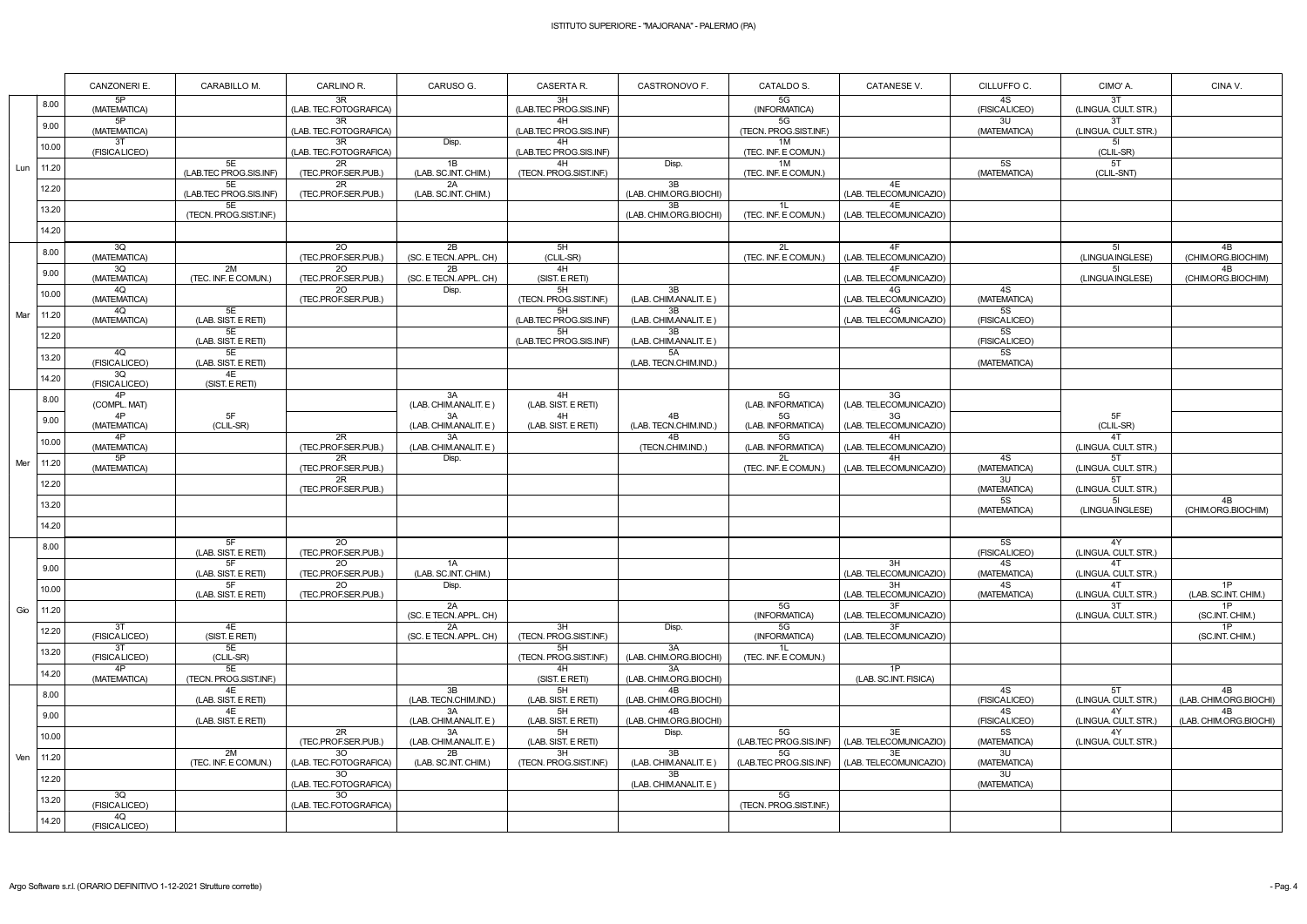|     |       | CINOTTI F.               | CIRRONE S.                          | CIULLA M.                         | COCILOVO S.                   | CORRAO A.                            | CRIVELLO R.                               | CURCIO D.             | D'AMICO R.                   | D'ANNA R.                    | DALLARA M.                   | DE CARO L.             |
|-----|-------|--------------------------|-------------------------------------|-----------------------------------|-------------------------------|--------------------------------------|-------------------------------------------|-----------------------|------------------------------|------------------------------|------------------------------|------------------------|
|     | 8.00  | 1Y<br>(MATEMATICA)       |                                     | 4M<br>(ECONOMIAAGRARIA)           | 2Y<br>(DISC. SPORT.)          |                                      |                                           |                       | 5R<br>(LAB. TEC.FOTOGRAFICA) |                              |                              | 4B<br>(LINGUA INGLESE) |
|     | 9.00  | 1U<br>(MATEMATICA)       |                                     | 4M<br>(ECONOMIAAGRARIA)           | 2Y<br>(SCIENZE MOTORIE)       |                                      |                                           | 1E<br>(SC.INT. TERRA) | 5R<br>(LAB. TEC.FOTOGRAFICA) |                              |                              | 4B<br>(LINGUA INGLESE) |
|     | 10.00 | 1U<br>(MATEMATICA)       |                                     | 5L<br>(ECO. MARK. E LOGIS.)       | 2W<br>(SCIENZE MOTORIE)       |                                      |                                           | 2E<br>(SC.INT. TERRA) |                              | 4G<br>(LINGUAE LETT. ITAL.)  | 2A<br>(SC.INT. CHIM.)        | 4A<br>(LINGUA INGLESE) |
| Lun | 11.20 | 2U<br>(MATEMATICA)       |                                     |                                   |                               |                                      |                                           | 4Q<br>(SCIENZE NAT.)  | 5R<br>(TEC.PROF.SER.PUB.)    | 3G<br>(LINGUAE LETT. ITAL.)  | 1B<br>(LAB. SC.INT. CHIM.)   | 4A<br>(LINGUA INGLESE) |
|     | 12.20 |                          |                                     |                                   |                               | 4S<br>(DISC. SPORT.)                 | 1 <sup>V</sup><br>(STORIALICEO)           | 4Q<br>(SCIENZE NAT.)  | 5R<br>(TEC.PROF.SER.PUB.)    |                              | 2A<br>(LAB. SC.INT. CHIM.)   |                        |
|     | 13.20 |                          |                                     |                                   |                               | 5S<br>(SCIENZE MOTORIE)              |                                           | 20<br>(SC.INT. TERRA) | 5R<br>(TEC.PROF.SER.PUB.)    |                              | 2B<br>(SC. E TECN. APPL. CH) | 5B<br>(LINGUA INGLESE) |
|     | 14.20 |                          |                                     |                                   |                               |                                      |                                           |                       |                              |                              |                              |                        |
|     | 8.00  | 2W<br>(MATEMATICA)       |                                     | 5M<br>(ECO. MARK. E LOGIS.)       |                               |                                      | 1Y<br>(LINGUAE LETT. ITAL.)               | 1E<br>(SC.INT. TERRA) |                              |                              | 2B<br>(SC. E TECN. APPL. CH) | 4A<br>(LINGUA INGLESE) |
|     | 9.00  | 2W<br>(MATEMATICA)       |                                     | 3L<br>(ECONOMIAAGRARIA)           |                               | 5S<br>(DISC. SPORT.)                 | 1Y<br>(LINGUAE LETT. ITAL.)               |                       |                              |                              | 2B<br>(SC. E TECN. APPL. CH) | 3A<br>(LINGUA INGLESE) |
|     | 10.00 |                          |                                     | 3L<br>(ECONOMIAAGRARIA)           | 5E<br>(SCIENZE MOTORIE)       | 1X<br>(DISC. SPORT.)                 | 1U<br>(LINGUAE LETT. ITAL.)               | 1R<br>(SC.INT. TERRA) |                              |                              |                              | 3A<br>(LINGUA INGLESE) |
| Mar | 11.20 |                          |                                     | Disp.                             | 1E<br>(SCIENZE MOTORIE)       | 4S<br>(DISC. SPORT.)                 | 10 <sup>1</sup><br>(LINGUA E LETT. ITAL.) | 20<br>(SC.INT. TERRA) |                              | 2G<br>(LINGUAE LETT. ITAL.)  |                              | 5B<br>(CLIL-TCI)       |
|     | 12.20 |                          |                                     | 3M<br>(ECONOMIAAGRARIA)           | 3E<br>(SCIENZE MOTORIE)       |                                      | 1 <sub>V</sub><br>(STORIALICEO)           | 2R<br>(SC.INT. TERRA) | 50<br>(TEC.PROF.SER.PUB.)    | 2G<br>(LINGUAE LETT. ITAL.)  |                              |                        |
|     | 13.20 |                          | 10 <sup>°</sup><br>(LAB. ARTISTICO) |                                   | 4E<br>(SCIENZE MOTORIE)       | 3Q<br>(SCIENZE MOTORIE)              |                                           | 2E<br>(SC.INT. TERRA) | 50<br>(TEC.PROF.SER.PUB.)    | 3G<br>(LINGUAE LETT. ITAL.)  |                              |                        |
|     | 14.20 |                          | 10 <sup>°</sup><br>(LAB. ARTISTICO) |                                   | 2E<br>(SCIENZE MOTORIE)       | 4Q<br>(SCIENZE MOTORIE)              |                                           |                       | 50<br>(TEC.PROF.SER.PUB.)    | 4G<br>(STORIA CITTAD. COST.) |                              |                        |
|     | 8.00  |                          |                                     | 4L<br>(ECONOMIAAGRARIA)           |                               |                                      |                                           |                       | 2R<br>(LAB. ARTISTICO)       |                              | 2B<br>(SC.INT. CHIM.)        | 3B<br>(LINGUA INGLESE) |
|     | 9.00  | 1U<br>(MATEMATICA)       |                                     | 4L<br>(ECONOMIAAGRARIA)           |                               | 5S<br>(DISC. SPORT.)                 |                                           |                       | 2R<br>(LAB. ARTISTICO)       |                              | 1B<br>(SC.INT. CHIM.)        | 3B<br>(LINGUA INGLESE) |
|     | 10.00 | 1U<br>(MATEMATICA)       |                                     |                                   |                               | 1X<br>(SCIENZE MOTORIE)              | 1Y<br>(LINGUAE LETT. ITAL.)               |                       | 50<br>(LAB. TEC.FOTOGRAFICA) | 4G<br>(STORIA CITTAD. COST.) | 2A<br>(SC. E TECN. APPL. CH) | Disp.                  |
| Mer | 11.20 | 2W<br>(MATEMATICA)       |                                     |                                   |                               | 1X<br>(SCIENZE MOTORIE)              | 1Y<br>(LINGUAE LETT. ITAL.)               |                       | 50<br>(LAB. TEC.FOTOGRAFICA) | 4G<br>(LINGUAE LETT. ITAL.)  |                              |                        |
|     | 12.20 | 1Y<br>(MATEMATICA)<br>1Y | 20<br>(LAB. ARTISTICO)<br>20        |                                   | 2Y<br>(SCIENZE MOTORIE)       | <b>5S</b><br>(SCIENZE MOTORIE)<br>4S | 1U<br>(LINGUAE LETT. ITAL.)               | 1M<br>(SC.INT. TERRA) |                              |                              |                              |                        |
|     | 13.20 | (MATEMATICA)             | (LAB. ARTISTICO)                    |                                   | <b>2Y</b><br>(DISC. SPORT.)   | (SCIENZE MOTORIE)                    | 1U<br>(LINGUAE LETT. ITAL.)               | 2H<br>(SC.INT. TERRA) |                              |                              |                              |                        |
|     | 14.20 |                          |                                     |                                   |                               |                                      |                                           |                       |                              |                              |                              |                        |
|     | 8.00  | 2U<br>(MATEMATICA)<br>2U |                                     | 5M<br>(ECO. MARK. E LOGIS.)<br>4M | 2E<br>(SCIENZE MOTORIE)<br>5E |                                      | 4Q<br>(LINGUAE LETT. ITAL.)<br>4Q         |                       |                              |                              |                              |                        |
|     | 9.00  | (MATEMATICA)<br>2W       |                                     | (ECONOMIAAGRARIA)<br>3L           | (SCIENZE MOTORIE)<br>4E       | 1X<br>(DISC. SPORT.)<br>1X           | (LINGUAE LETT. ITAL.)<br>3Q               |                       |                              | $\overline{2G}$              |                              |                        |
|     | 10.00 | (MATEMATICA)             |                                     | (ECONOMIAAGRARIA)                 | (SCIENZE MOTORIE)<br>1E       | (DISC. SPORT.)<br>1X                 | (LINGUAE LETT. ITAL.)<br>3Q               | 2R                    |                              | (STORIA CITTAD. COST.)<br>2G | 2A                           |                        |
| Gio | 11.20 | 1Y                       |                                     | Disp.<br>5L                       | (SCIENZE MOTORIE)<br>3E       | (SCIENZE MOTORIE)<br>4S              | (LINGUAE LETT. ITAL.)                     | (SC.INT. TERRA)<br>3Q | 5R                           | (LINGUAE LETT. ITAL.)<br>3G  | (SC. E TECN. APPL. CH)<br>2A | 3B                     |
|     | 12.20 | (MATEMATICA)<br>1Y       | 1R                                  | (ECO. MARK. E LOGIS.)             | (SCIENZE MOTORIE)             | (SCIENZE MOTORIE)                    |                                           | (SCIENZE NAT.)<br>3Q  | (TEC.PROF.SER.PUB.)<br>5R    | (LINGUAE LETT. ITAL.)<br>3G  | (SC. E TECN. APPL. CH)<br>1B | (LINGUA INGLESE)<br>5B |
|     | 13.20 | (MATEMATICA)             | (LAB. ARTISTICO)<br>1R              |                                   |                               | 3Q                                   |                                           | (SCIENZE NAT.)<br>1E  | (TEC.PROF.SER.PUB.)<br>5R    | (LINGUAE LETT. ITAL.)<br>3G  | (SC.INT. CHIM.)              | (LINGUA INGLESE)<br>5B |
|     | 14.20 | 2U                       | (LAB. ARTISTICO)                    |                                   | 2Y                            | (SCIENZE MOTORIE)<br>4Q              |                                           | (GEOGRAFIA)           | (TEC.PROF.SER.PUB.)          | (STORIA CITTAD. COST.)<br>2G |                              | (LINGUA INGLESE)<br>3A |
|     | 8.00  | (MATEMATICA)<br>1U       |                                     |                                   | (SCIENZE MOTORIE)<br>2Y       | (SCIENZE MOTORIE)                    |                                           |                       |                              | (STORIA CITTAD. COST.)<br>2G |                              | (LINGUA INGLESE)<br>5A |
|     | 9.00  | (MATEMATICA)             |                                     |                                   | (DISC. SPORT.)<br>2W          |                                      | 3Q                                        |                       |                              | (LINGUAE LETT. ITAL.)<br>4G  |                              | (CLIL-TCI)<br>4B       |
|     | 10.00 |                          |                                     | 3M                                | (SCIENZE MOTORIE)             |                                      | (LINGUAE LETT. ITAL.)<br>3Q               |                       | 50                           | (LINGUAE LETT. ITAL.)<br>4G  | 2B                           | (LINGUA INGLESE)       |
| Ven | 11.20 |                          |                                     | (ECONOMIAAGRARIA)<br>3M           |                               |                                      | (LINGUAE LETT. ITAL.)<br>4Q               | 2M                    | (TEC.PROF.SER.PUB.)<br>50    | (LINGUAE LETT. ITAL.)<br>3G  | (LAB. SC.INT. CHIM.)<br>2B   |                        |
|     | 12.20 |                          |                                     | (ECONOMIAAGRARIA)<br>4L           |                               |                                      | (LINGUAE LETT. ITAL.)<br>4Q               | (SC.INT. TERRA)<br>2H | (TEC.PROF.SER.PUB.)<br>50    | (STORIA CITTAD. COST.)       | (SC.INT. CHIM.)<br>2A        |                        |
|     | 13.20 |                          |                                     | (ECONOMIAAGRARIA)                 |                               |                                      | (LINGUAE LETT. ITAL.)                     | (SC.INT. TERRA)       | (TEC.PROF.SER.PUB.)          |                              | (SC.INT. CHIM.)              |                        |
|     | 14.20 |                          |                                     |                                   |                               |                                      |                                           |                       |                              |                              |                              |                        |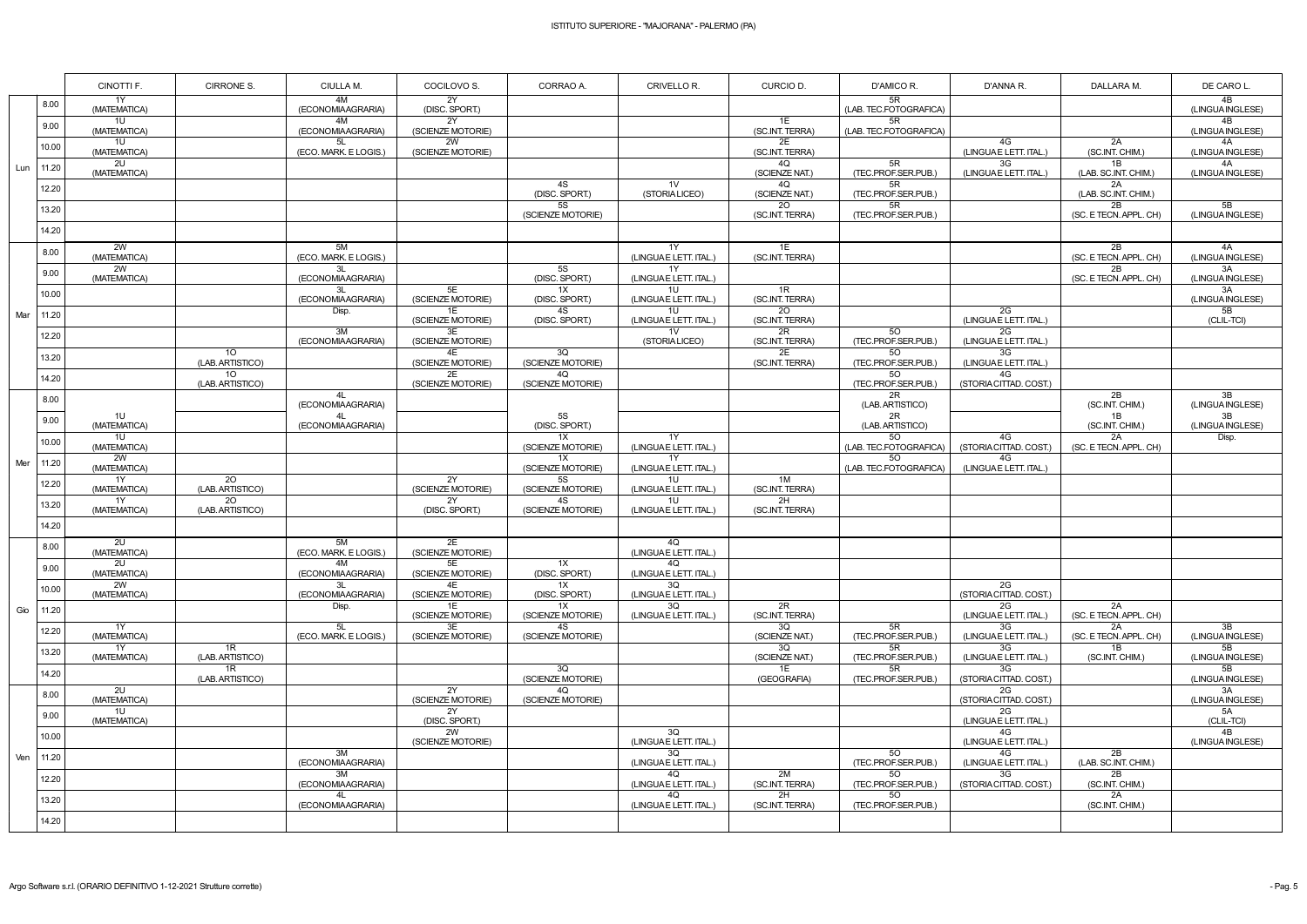|     |             | DE GREGORIO A.                         | DE LUCA S.                  | DE PIETRA S.               | DELL'ARIA A.                    | DI BLASIO L.                       | DI CALI' D.        | DI FEDE G.                 | DI GANGI V.                  | DI GESARO C.                | DI GIUSEPPE A.                      | DI STEFANO G.            |
|-----|-------------|----------------------------------------|-----------------------------|----------------------------|---------------------------------|------------------------------------|--------------------|----------------------------|------------------------------|-----------------------------|-------------------------------------|--------------------------|
|     | 8.00        |                                        | 2G<br>(SC.INT. FISICA)      | 3Z<br>(LINGUA. CULT. STR.) |                                 |                                    |                    | 1B<br>(TECN. GRAFICA)      |                              | 4X<br>(LINGUAE LETT. ITAL.) |                                     | 4Q<br>(STORIA CITTAD. CO |
|     | 9.00        |                                        |                             | 3Z<br>(LINGUA. CULT. STR.) |                                 | 50<br>(LINGUAE LETT. ITAL.)        |                    | 1A<br>(LAB. TECN. GRAFICA) | 4P<br>(LAB ECON.EST.MARK.L.) | 5Y<br>(LINGUAE LETT. ITAL.) |                                     | Disp.                    |
|     | 10.00       |                                        | 1G<br>(LAB. SC.INT. FISICA) | 2M<br>(LINGUA INGLESE)     | 10 <sub>1</sub><br>(MATEMATICA) | 50<br>(LINGUAE LETT. ITAL.)        |                    | 1B<br>(LAB. TECN. GRAFICA) | 4P<br>(LAB ECON.EST.MARK.L.) | 5Y<br>(LINGUAE LETT. ITAL.) |                                     | Disp.                    |
|     | Lun   11.20 |                                        | 2H<br>(SC.INT. FISICA)      | 1A<br>(LINGUA INGLESE)     | 30<br>(MATEMATICA)              | 1E<br>(LINGUAE LETT. ITAL.)        |                    | 2A<br>(TECN. GRAFICA)      |                              |                             |                                     |                          |
|     | 12.20       |                                        | 2U<br>(FISICALICEO)         |                            | 20<br>(MATEMATICA)              | 2E<br>(LINGUAE LETT. ITAL.)        | 1M<br>(MATEMATICA) | 2B<br>(TECN. GRAFICA)      |                              | 2V<br>(STORIALICEO)         |                                     |                          |
|     | 13.20       |                                        | 10<br>(FISICALICEO)         |                            | 2R<br>(MATEMATICA)              | 2E<br>(LINGUAE LETT. ITAL.)        | 2M<br>(MATEMATICA) |                            |                              | 5X<br>(LINGUAE LETT. ITAL.) |                                     |                          |
|     | 14.20       |                                        |                             |                            |                                 |                                    | 2M<br>(MATEMATICA) |                            |                              |                             |                                     |                          |
|     | 8.00        |                                        | 1G<br>(SC.INT. FISICA)      |                            | 30<br>(MATEMATICA)              | <b>50</b><br>(LINGUAE LETT. ITAL.) | 3F<br>(COMPL. MAT) |                            |                              | 1X<br>(LINGUAE LETT. ITAL.) | 2E<br>(SC.INT. FISICA)              |                          |
|     | 9.00        | 10 <sup>°</sup><br>(TEC.PROF.SER.PUB.) | 1H                          |                            | 30                              | 2E                                 | 1L                 |                            |                              | 5Y                          | 1E                                  |                          |
|     | 10.00       | 10 <sup>°</sup>                        | (LAB. SC.INT. FISICA)<br>2W |                            | (MATEMATICA)<br>2R              | (STORIA CITTAD. COST.)<br>2E       | (MATEMATICA)<br>4A |                            |                              | (LINGUAE LETT. ITAL.)<br>4X | (SC.INT. FISICA)                    |                          |
| Mar | 11.20       | (TEC.PROF.SER.PUB.)<br>10              | (FISICALICEO)<br>2H         | 3G                         | (MATEMATICA)<br>2R              | (LINGUAE LETT. ITAL.)<br>50        | (COMPL. MAT)       |                            |                              | (LINGUAE LETT. ITAL.)<br>4X | 2L                                  |                          |
|     | 12.20       | (TEC.PROF.SER.PUB.)<br>1R              | (SC.INT. FISICA)            | (LINGUA INGLESE)<br>3G     | (MATEMATICA)<br>10 <sup>°</sup> | (STORIA CITTAD. COST.)<br>1E       |                    |                            |                              | (LINGUAE LETT. ITAL.)       | (SC.INT. FISICA)                    | 4S                       |
|     | 13.20       | (TEC.PROF.SER.PUB.)<br>1R              |                             | (LINGUA INGLESE)<br>2A     | (MATEMATICA)                    | (STORIA CITTAD. COST.)             |                    |                            | 1L                           |                             |                                     | (STORIA CITTAD. CO<br>3T |
|     | 14.20       | (TEC.PROF.SER.PUB.)<br>1R              |                             | (LINGUA INGLESE)<br>2A     |                                 |                                    |                    |                            | (PRIN.AGR.TEC.PROD.)<br>1M   |                             |                                     | (FILOSOFIA)<br>4S        |
|     | 8.00        | (TEC.PROF.SER.PUB.)                    |                             | (LINGUA INGLESE)           |                                 |                                    | 2L                 |                            | (PRIN.AGR.TEC.PROD.)         | $\overline{1}$              |                                     | (FILOSOFIA)              |
|     |             |                                        |                             |                            |                                 |                                    | (MATEMATICA)<br>2L |                            |                              | (LINGUAE LETT. ITAL.)<br>1X |                                     |                          |
|     | 9.00        |                                        |                             |                            |                                 |                                    | (MATEMATICA)<br>1L |                            |                              | (LINGUAE LETT. ITAL.)       |                                     | 4Q                       |
|     | 10.00       |                                        | 1U                          | 2M                         |                                 |                                    | (MATEMATICA)<br>1L |                            |                              |                             |                                     | (STORIA CITTAD. CO       |
| Mer | 11.20       |                                        | (FISICALICEO)<br>1H         | (LINGUA INGLESE)<br>1A     | 3R                              | 1E                                 | (MATEMATICA)<br>2M |                            | 1L                           |                             |                                     | 4S                       |
|     | 12.20       |                                        | (SC.INT. FISICA)<br>2U      | (LINGUA INGLESE)<br>1G     | (MATEMATICA)<br>$\overline{3R}$ | (LINGUAE LETT. ITAL.)<br>2E        | (MATEMATICA)       |                            | (PRIN.AGR.TEC.PROD.)<br>1L   |                             |                                     | (STORIA CITTAD. CO<br>3T |
|     | 13.20       |                                        | (FISICALICEO)               | (LINGUA INGLESE)           | (MATEMATICA)                    | (STORIA CITTAD. COST.)             |                    |                            | (PRIN.AGR.TEC.PROD.)         |                             |                                     | (STORIA CITTAD. CO       |
|     | 14.20       |                                        |                             |                            |                                 |                                    |                    |                            |                              |                             |                                     |                          |
|     | 8.00        | 1R<br>(TEC.PROF.SER.PUB.)              | 1G<br>(SC.INT. FISICA)      | 3G<br>(LINGUA INGLESE)     |                                 | 5O<br>(LINGUAE LETT. ITAL.)        | 1L<br>(MATEMATICA) |                            | 1M<br>(PRIN.AGR.TEC.PROD.)   |                             | 10 <sup>°</sup><br>(SC.INT. FISICA) | 3T<br>(STORIA CITTAD. CO |
|     | 9.00        | 1R<br>(TEC.PROF.SER.PUB.)              | 2G<br>(LAB. SC.INT. FISICA) | 2M<br>(LINGUA INGLESE)     |                                 | 1E<br>(LINGUAE LETT. ITAL.)        | 2L<br>(MATEMATICA) |                            | 1M<br>(PRIN.AGR.TEC.PROD.)   |                             |                                     | Disp.                    |
|     | 10.00       | 1R<br>(TEC.PROF.SER.PUB.)              | 2H<br>(LAB. SC.INT. FISICA) | 3Z<br>(LINGUA. CULT. STR.) |                                 | 1E<br>(LINGUAE LETT. ITAL.)        | 1M<br>(MATEMATICA) | 2A<br>(LAB. TECN. GRAFICA) |                              |                             |                                     | <b>5S</b><br>(FILOSOFIA) |
| Gio | 11.20       |                                        | 1H<br>(SC.INT. FISICA)      |                            | 10 <sup>°</sup><br>(MATEMATICA) |                                    | 1M<br>(MATEMATICA) | 1B<br>(TECN. GRAFICA)      |                              | 5X<br>(LINGUAE LETT. ITAL.) |                                     | 4S<br>(FILOSOFIA)        |
|     | 12.20       |                                        |                             |                            | 10 <sup>°</sup><br>(MATEMATICA) |                                    |                    | 2B<br>(LAB. TECN. GRAFICA) |                              | 5Y<br>(LINGUAE LETT. ITAL.) |                                     | 5S<br>(STORIA CITTAD. CO |
|     | 13.20       |                                        |                             |                            | 20<br>(MATEMATICA)              |                                    |                    | 2B<br>(TECN. GRAFICA)      |                              | 4X<br>(LINGUAE LETT. ITAL.) |                                     |                          |
|     | 14.20       |                                        |                             |                            | 20<br>(MATEMATICA)              |                                    |                    | 1A<br>(TECN. GRAFICA)      |                              |                             |                                     |                          |
|     | 8.00        | 10 <sup>°</sup><br>(TEC.PROF.SER.PUB.) |                             |                            |                                 | 1E<br>(STORIA CITTAD. COST.)       | 2L<br>(MATEMATICA) | 2A<br>(TECN. GRAFICA)      | 5P<br>(GENIO RURALE)         | 1X<br>(LINGUAE LETT. ITAL.) | 2E<br>(LAB. SC.INT. FISICA)         |                          |
|     | 9.00        | 10<br>(TEC.PROF.SER.PUB.)              |                             |                            |                                 | 5O<br>(STORIA CITTAD. COST.)       | 1M<br>(MATEMATICA) | 1A<br>(TECN. GRAFICA)      | 5P<br>(GENIO RURALE)         | 5X<br>(LINGUAE LETT. ITAL.) | 1E<br>(LAB. SC.INT. FISICA)         |                          |
|     | 10.00       | 10<br>(TEC.PROF.SER.PUB.)              |                             | 2A<br>(LINGUA INGLESE)     |                                 | 2E<br>(LINGUAE LETT. ITAL.)        | 2M<br>(MATEMATICA) |                            | 4P<br>(GENIO RURALE)         | 5X<br>(LINGUAE LETT. ITAL.) | 1E<br>(SC.INT. FISICA)              | Disp.                    |
| Ven | 11.20       |                                        |                             | 1A<br>(LINGUA INGLESE)     | 3R<br>(MATEMATICA)              |                                    |                    |                            | 4P<br>(GENIO RURALE)         | 2V<br>(STORIALICEO)         | 2E<br>(SC.INT. FISICA)              | 5S<br>(STORIA CITTAD. CO |
|     | 12.20       |                                        | 2W<br>(FISICALICEO)         | 1G<br>(LINGUA INGLESE)     | 2R<br>(MATEMATICA)              |                                    |                    |                            | 5P<br>(LAB ECON.EST.MARK.L.) |                             | 1R<br>(SC.INT. FISICA)              | 3T<br>(FILOSOFIA)        |
|     | 13.20       |                                        | 2G<br>(SC.INT. FISICA)      | 1G<br>(LINGUA INGLESE)     | 20<br>(MATEMATICA)              |                                    |                    |                            | 5P<br>(LAB ECON.EST.MARK.L.) |                             |                                     | <b>5S</b><br>(FILOSOFIA) |
|     | 14.20       |                                        |                             |                            |                                 |                                    |                    |                            |                              |                             |                                     |                          |
|     |             |                                        |                             |                            |                                 |                                    |                    |                            |                              |                             |                                     |                          |

| DI GESARO C.                 | DI GIUSEPPE A.              | DI STEFANO G.                |
|------------------------------|-----------------------------|------------------------------|
| 4X<br>(LINGUAE LETT. ITAL.)  |                             | 4Q<br>(STORIA CITTAD. COST.) |
| 5Y                           |                             | Disp.                        |
| (LINGUA E LETT. ITAL.)<br>5Y |                             | Disp.                        |
| (LINGUAE LETT. ITAL.)        |                             |                              |
| 2V                           |                             |                              |
| (STORIALICEO)                |                             |                              |
| 5X<br>(LINGUAE LETT. ITAL.)  |                             |                              |
|                              |                             |                              |
| 1X<br>(LINGUA E LETT. ITAL.) | 2E<br>(SC.INT. FISICA)      |                              |
| 5Y<br>(LINGUAE LETT. ITAL.)  | 1E<br>(SC.INT. FISICA)      |                              |
| 4Х                           |                             |                              |
| (LINGUA E LETT. ITAL.)<br>4X | 2L                          |                              |
| (LINGUA E LETT. ITAL.)       | (SC.INT. FISICA)            | 4S                           |
|                              |                             | (STORIA CITTAD. COST.)       |
|                              |                             | 3T<br>(FILOSOFIA)            |
|                              |                             | 4S<br>(FILOSOFIA)            |
| 1X<br>(LINGUAE LETT. ITAL.)  |                             |                              |
| 1X                           |                             |                              |
| (LINGUAE LETT. ITAL.)        |                             | 4Q                           |
|                              |                             | (STORIA CITTAD. COST.)       |
|                              |                             | 4S                           |
|                              |                             | (STORIA CITTAD. COST.)       |
|                              |                             | 3T<br>(STORIA CITTAD, COST.) |
|                              |                             |                              |
|                              | 10<br>(SC.INT. FISICA)      | 3T<br>(STORIA CITTAD. COST.) |
|                              |                             | Disp.                        |
|                              |                             | 5S                           |
| 5Χ                           |                             | (FILOSOFIA)<br>4S            |
| (LINGUAE LETT. ITAL.)<br>5Υ  |                             | (FILOSOFIA)<br>5S            |
| (LINGUAE LETT. ITAL.)        |                             | (STORIA CITTAD, COST.)       |
| 4X<br>(LINGUAE LETT. ITAL.)  |                             |                              |
|                              |                             |                              |
| 1X<br>(LINGUAE LETT. ITAL.)  | 2E<br>(LAB. SC.INT. FISICA) |                              |
| 5Χ                           | 1E                          |                              |
| (LINGUA E LETT. ITAL.)<br>5Χ | (LAB. SC.INT. FISICA)<br>1E | Disp.                        |
| (LINGUAE LETT. ITAL.)<br>2V  | (SC.INT. FISICA)<br>2Е      | 5S                           |
| (STORIALICEO)                | (SC.INT. FISICA)<br>1R      | (STORIA CITTAD. COST.)<br>3T |
|                              | (SC.INT. FISICA)            | (FILOSOFIA)                  |
|                              |                             | 5S<br>(FILOSOFIA)            |
|                              |                             |                              |
|                              |                             |                              |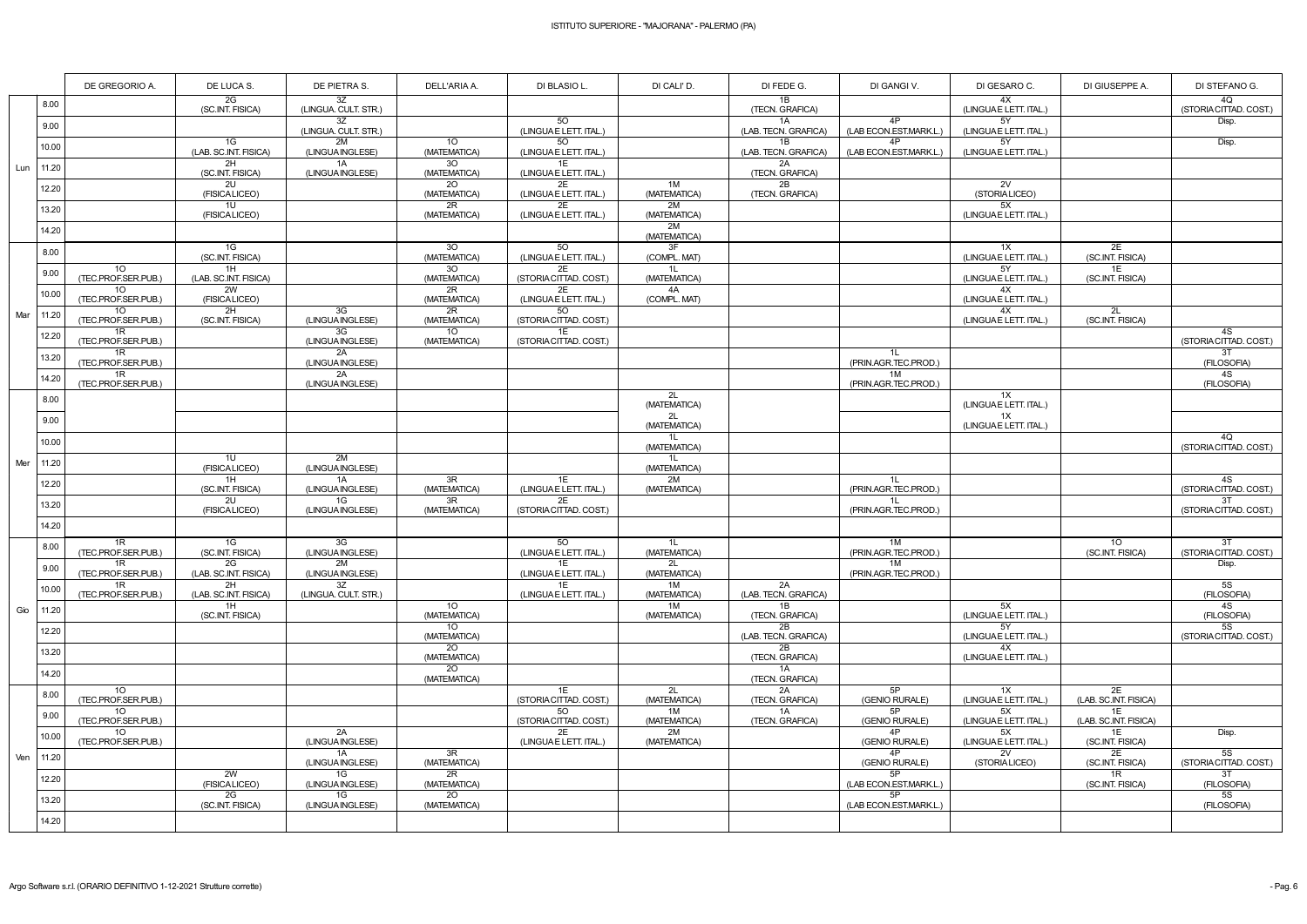|     |               | FARAONE P.                   | FAVUZZA F.                 | FAZZINI C.                   | FERMO G.                     | FERROL.                      | FINA L.                 | FOCARINO M.                | <b>GANCIT.</b>                        | <b>GENOVESE M.</b>        | <b>GENTILE A.</b>           | <b>GENZARDIM.</b>            |
|-----|---------------|------------------------------|----------------------------|------------------------------|------------------------------|------------------------------|-------------------------|----------------------------|---------------------------------------|---------------------------|-----------------------------|------------------------------|
|     | 8.00          | 5A<br>(STORIA CITTAD. COST.) |                            |                              |                              | 4A<br>(LAB. TECN.CHIM.IND.)  |                         | 1E<br>(SC.INT. CHIM.)      |                                       |                           |                             |                              |
|     | 9.00          |                              |                            |                              |                              | 4A<br>(LAB. TECN.CHIM.IND.)  |                         | 2E<br>(SC.INT. CHIM.)      |                                       | 3G<br>(LAB. SIST. E RETI) |                             |                              |
|     | 10.00         |                              |                            |                              |                              | Disp.                        |                         |                            |                                       | 3G<br>(LAB. SIST. E RETI) | 5F<br>(RELIGIONE CATTOLICA) | 4B<br>(LINGUA E LETT. ITAL.) |
| Lun | 11.20         |                              |                            | Disp.                        | 3L<br>(TECN.TRAS.AGRAL)      |                              |                         |                            |                                       | 5F<br>(LAB. INFORMATICA)  | 3T<br>(RELIGIONE CATTOLICA) | 5B<br>(STORIA CITTAD. COST.) |
|     | 12.20         |                              | -51<br>(INFORMATICA)       | 5T<br>(FILOSOFIA)            | 3L<br>(TECN.TRAS.AGRAL)      |                              | 1F<br>(SCIENZE MOTORIE) |                            |                                       | (LAB. INFORMATICA)        | 4T<br>(RELIGIONE CATTOLICA  | 1B<br>(LINGUAE LETT. ITAL.)  |
|     | 13.20         |                              | 5I<br>(INFORMATICA)        | 5T<br>(STORIA CITTAD. COST.) |                              |                              | 3F<br>(SCIENZE MOTORIE) |                            | 30<br>(TECN.DI COMUNIC.)              | 5F<br>(LAB. INFORMATICA)  | 2F<br>(RELIGIONE CATTOLICA) | 1B<br>(LINGUA E LETT. ITAL.) |
|     | 14.20         |                              |                            |                              |                              |                              | 5H<br>(SCIENZE MOTORIE) |                            |                                       |                           | (RELIGIONE CATTOLICA)       |                              |
|     | 8.00          | 5A<br>(LINGUAE LETT. ITAL.)  |                            |                              |                              |                              | 4H<br>(SCIENZE MOTORIE) | 1F<br>(SC.INT. CHIM.)      | 4O<br>(TECN.DI COMUNIC.)              |                           |                             | 5B<br>(LINGUAE LETT. ITAL.)  |
|     | 9.00          | 4A<br>(LINGUAE LETT. ITAL.)  |                            |                              |                              |                              | 2H<br>(SCIENZE MOTORIE) | 2F<br>(SC.INT. CHIM.)      | 3R<br>(TECN.DI COMUNIC.)              |                           |                             | 5B<br>(LINGUAE LETT. ITAL.)  |
|     | 10.00         | 1A<br>(STORIA CITTAD. COST.) |                            |                              |                              |                              | 2F<br>(SCIENZE MOTORIE) | 2H<br>(SC.INT. CHIM.)      | 3Q<br>(FILOSOFIA)                     |                           |                             | 4B<br>(LINGUAE LETT. ITAL.)  |
| Mar | 11.20         | 1A<br>(LINGUAE LETT. ITAL.)  | -51<br>(LAB. INFORMATICA)  |                              | 4L<br>(LAB. AGRON.TERRIT.)   | Disp.                        |                         | 2F<br>(LAB. SC.INT. CHIM.) |                                       |                           |                             | 4B<br>(STORIA CITTAD. COST.) |
|     | 12.20         | 4A<br>(STORIA CITTAD. COST.) | 51<br>(LAB. INFORMATICA)   |                              | 4L<br>(LAB. AGRON.TERRIT.)   | 4B<br>(LAB. CHIM.ANALIT. E)  | 1H<br>(SCIENZE MOTORIE) | 2H<br>(LAB. SC.INT. CHIM.) |                                       | 4F<br>(LAB. INFORMATICA)  |                             | 1B<br>(STORIA CITTAD. COST.) |
|     | 13.20         |                              | -51<br>(LAB. INFORMATICA)  |                              | 5M<br>(LAB. TEC. ALL. VEG.   | 4B<br>(LAB. CHIM.ANALIT. E)  | 3H<br>(SCIENZE MOTORIE) |                            |                                       | 4F<br>(LAB. INFORMATICA)  | 1E<br>(RELIGIONE CATTOLICA) |                              |
|     | 14.20         |                              |                            |                              |                              | 4B<br>(LAB. CHIM.ANALIT. E)  |                         |                            |                                       | 4F<br>(LAB. INFORMATICA)  | 5E<br>(RELIGIONE CATTOLICA) |                              |
|     | 8.00          | 5A<br>(STORIA CITTAD. COST.) | 1R<br>(TEC. INF. E COMUN.) | 3Q<br>(STORIA CITTAD. COST.) |                              |                              | 5H<br>(SCIENZE MOTORIE) | 1H<br>(SC.INT. CHIM.)      |                                       |                           | 4E<br>(RELIGIONE CATTOLICA) |                              |
|     | 9.00          | 1A<br>(LINGUAE LETT. ITAL.)  |                            |                              |                              |                              | 1H<br>(SCIENZE MOTORIE) |                            |                                       |                           | 4Q<br>(RELIGIONE CATTOLICA) |                              |
|     | 10.00         |                              | 5E<br>(G.PR.ORG.IMP.)      | 5T<br>(FILOSOFIA)            | 4M<br>(TECN.TRAS.AGRAL)      | 4A<br>(LAB. CHIM.ANALIT. E)  | 3F<br>(SCIENZE MOTORIE) | 1F<br>(LAB. SC.INT. CHIM.) |                                       |                           | 2E<br>(RELIGIONE CATTOLICA) |                              |
| Mer | 11.20         |                              |                            | Disp.                        | 4M<br>(TECN.TRAS.AGRAL)      | 4A<br>(LAB. CHIM.ANALIT. E)  | 4F<br>(SCIENZE MOTORIE) | 1F<br>(SC.INT. CHIM.)      | 5R<br>(TECN.DI COMUNIC.)              |                           | 3Q<br>(RELIGIONE CATTOLICA) |                              |
|     | 12.20         |                              |                            | Disp.                        | 4L<br>(TECN.TRAS.AGRAL)      | 4A<br>(LAB. CHIM.ANALIT. E)  |                         | 2H<br>(SC.INT. CHIM.)      | 3Q<br>(FILOSOFIA)                     | 4F<br>(LAB. SIST. E RETI) | 3E<br>(RELIGIONE CATTOLICA) | 1B<br>(STORIA CITTAD. COST.) |
|     | 13.20         |                              |                            |                              | (TECN.TRAS.AGRAL)            | 3A<br>(LAB. TECN.CHIM.IND.)  |                         | 1H<br>(LAB. SC.INT. CHIM.) | 50<br>(TECN.DI COMUNIC.)              | 4F<br>(LAB. SIST. E RETI) |                             | 5B<br>(LINGUAE LETT. ITAL.)  |
|     | 14.20         |                              |                            |                              |                              |                              |                         |                            | 4Q<br>(FILOSOFIA)                     |                           |                             |                              |
|     | 8.00          | 5A<br>(LINGUAE LETT. ITAL.)  |                            |                              |                              |                              | 3H<br>(SCIENZE MOTORIE) |                            | 40<br>(TECN.DI COMUNIC.)              | 5F<br>(LAB. SIST. E RETI) |                             | 1B<br>(LINGUAE LETT. ITAL.)  |
|     | 9.00          | 4A<br>(LINGUAE LETT. ITAL.)  |                            |                              |                              |                              | 2H<br>(SCIENZE MOTORIE) |                            | 30 <sup>°</sup><br>(TECN.DI COMUNIC.) | 5F<br>(LAB. SIST. E RETI) |                             | 4B<br>(LINGUAE LETT. ITAL.)  |
|     | 10.00         | 4A<br>(STORIA CITTAD. COST.) |                            |                              | 5L<br>(LAB. VAL.ATTIV.PROD.) |                              | 4F<br>(SCIENZE MOTORIE) |                            | 3R<br>(TECN.DI COMUNIC.)              | 5F<br>(LAB. SIST. E RETI) |                             | 4B<br>(LINGUA E LETT. ITAL.) |
| Gio | 11.20         | 1A<br>(LINGUAE LETT. ITAL.)  | 51<br>(INFORMATICA)        |                              | 5L<br>(LAB. VAL.ATTIV.PROD.) | 4A<br>(LAB. CHIM.ANALIT. E)  | 2F<br>(SCIENZE MOTORIE) | 2E<br>(LAB. SC.INT. CHIM.) | 4R<br>(TECN.DI COMUNIC.)              |                           | 2T<br>(RELIGIONE CATTOLICA) | 4B<br>(STORIA CITTAD. COST.) |
|     | 12.20         | 1A<br>(LINGUA E LETT. ITAL.) |                            |                              | 3M<br>(TECN.TRAS.AGRAL)      | 4A<br>(LAB. CHIM.ANALIT. E)  |                         | 1E<br>(SC.INT. CHIM.)      |                                       |                           | 1T<br>(RELIGIONE CATTOLICA) | 5B<br>(STORIA CITTAD. COST.) |
|     | 13.20         |                              |                            |                              | 3M<br>(TECN.TRAS.AGRAL)      | 4B<br>(LAB. CHIM.ANALIT. E)  |                         | 1E<br>(LAB. SC.INT. CHIM.) |                                       |                           | 3F<br>(RELIGIONE CATTOLICA) |                              |
|     | 14.20         |                              |                            |                              | 5M<br>(LAB. TEC. ALL. VEG.)  | 4B<br>(LAB. CHIM.ANALIT. E)  |                         | 2E<br>(SC.INT. CHIM.)      |                                       |                           | (RELIGIONE CATTOLICA)       |                              |
|     | 8.00          | 4A<br>(LINGUAE LETT. ITAL.)  |                            |                              | 4M<br>(LAB. AGRON.TERRIT.)   |                              | 4H<br>(SCIENZE MOTORIE) | 1H<br>(SC.INT. CHIM.)      | 5R<br>(TECN.DI COMUNIC.)              |                           | 1V<br>(RELIGIONE CATTOLICA) |                              |
|     | 9.00          | 4A<br>(LINGUAE LETT. ITAL.)  |                            |                              | 4M<br>(LAB. AGRON.TERRIT.)   |                              | 1F<br>(SCIENZE MOTORIE) | 2F<br>(SC.INT. CHIM.)      | 4Q<br>(FILOSOFIA)                     | 3F<br>(LAB. INFORMATICA)  | 5T<br>(RELIGIONE CATTOLICA) |                              |
|     | 10.00         | 1A<br>(STORIA CITTAD. COST.) | 5E<br>(LAB. G.PR.ORG.IMP.) |                              | 5M<br>(LAB. VAL.ATTIV.PROD.) | Disp.                        |                         |                            | 50<br>(TECN.DI COMUNIC.)              | 3F<br>(LAB. INFORMATICA)  |                             |                              |
|     | Ven   $11.20$ |                              | 5E<br>(LAB. G.PR.ORG.IMP.) | 5T<br>(STORIA CITTAD. COST.) | 5M<br>(LAB. VAL.ATTIV.PROD.) | 4A<br>(LAB. CHIM.ORG.BIOCHI) |                         |                            | 4R<br>(TECN.DI COMUNIC.)              | 3F<br>(LAB. INFORMATICA)  |                             |                              |
|     | 12.20         | 5A<br>(LINGUAE LETT. ITAL.)  |                            | Disp.                        |                              | 4A<br>(LAB. CHIM.ORG.BIOCHI) |                         |                            |                                       | 3F<br>(LAB. SIST. E RETI) |                             | 5B<br>(LINGUA E LETT. ITAL.) |
|     | 13.20         | 5A<br>(LINGUAE LETT. ITAL.)  | 1R<br>(TEC. INF. E COMUN.) |                              |                              |                              |                         |                            |                                       | 3F<br>(LAB. SIST. E RETI) |                             | 1B<br>(LINGUAE LETT. ITAL.)  |
|     | 14.20         |                              |                            | 3Q<br>(STORIA CITTAD. COST.) |                              |                              |                         |                            |                                       |                           |                             |                              |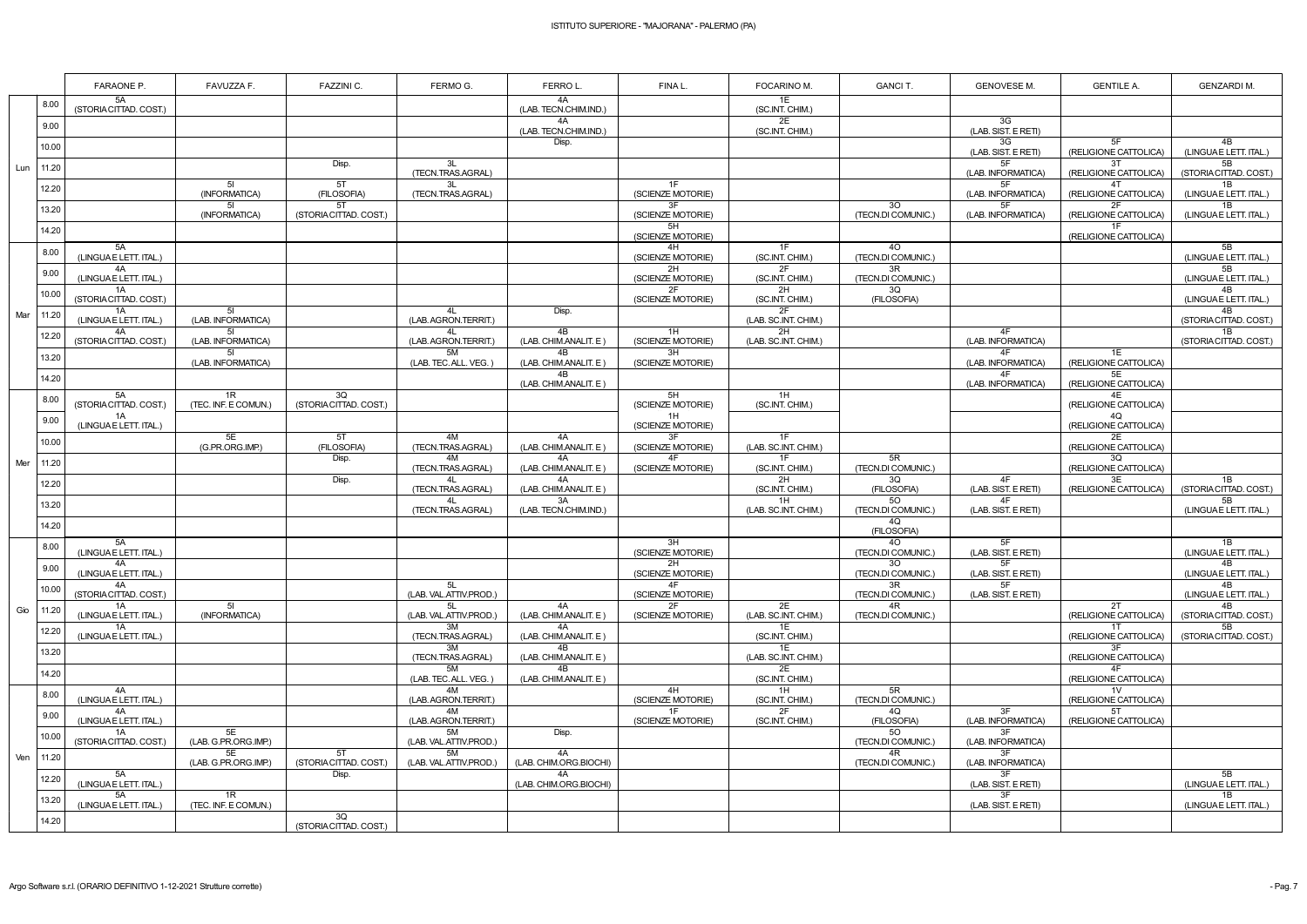|     |       | <b>GIAMBALVO M.</b>     | <b>GIRETTI A.</b>  | GITTO M.               | GIUDICE C.                   | GRANO R.           | <b>GRAZIANO M.</b>           | GRECO L.                     | <b>GRIMALDI M.</b>           | <b>GRISANTI A.</b>      | <b>GRISTINA S.</b>         | GROSSO P.                              |
|-----|-------|-------------------------|--------------------|------------------------|------------------------------|--------------------|------------------------------|------------------------------|------------------------------|-------------------------|----------------------------|----------------------------------------|
|     | 8.00  |                         | 2B<br>(MATEMATICA) |                        | 2M<br>(LAB. SC. TEC. AGR.)   | 1H<br>(MATEMATICA) |                              |                              |                              |                         | 2E<br>(TECN. GRAFICA)      | 5I<br>(G.PR.ORG.IMP.)                  |
|     | 9.00  |                         | 3B<br>(COMPL. MAT) |                        | 2M<br>(LAB. SC. TEC. AGR.)   | 1H<br>(MATEMATICA) |                              |                              | 4E<br>(LAB.TEC PROG.SIS.INF) |                         |                            | 4G<br>(INFORMATICA)                    |
|     | 10.00 |                         | 3B<br>(MATEMATICA) |                        | 5P<br>(TRASF. PROD.)         | 5H<br>(MATEMATICA) | 40<br>(LAB. TEC.FOTOGRAFICA) |                              | 4E<br>(LAB.TEC PROG.SIS.INF) |                         |                            |                                        |
| Lun | 11.20 |                         | 3B<br>(MATEMATICA) | 2G<br>(LINGUA INGLESE) | 4P<br>(LAB. PROD.VEG.)       |                    | 40<br>(LAB. TEC.FOTOGRAFICA) | 3E<br>(TECN. PROG.SIST.INF.) | 5E<br>(LAB.TEC PROG.SIS.INF) |                         |                            |                                        |
|     | 12.20 | 5B<br>(SCIENZE MOTORIE) |                    | 4H<br>(LINGUA INGLESE) |                              |                    |                              | 3E<br>(TECN. PROG.SIST.INF.) | 5E<br>(LAB.TEC PROG.SIS.INF) |                         |                            |                                        |
|     | 13.20 | 3A<br>(SCIENZE MOTORIE) |                    | 4H<br>(LINGUA INGLESE) |                              |                    |                              | 3E<br>(SIST. E RETI)         |                              |                         |                            |                                        |
|     | 14.20 |                         |                    |                        |                              |                    |                              |                              |                              |                         |                            |                                        |
|     | 8.00  |                         |                    |                        |                              |                    |                              |                              | 3E<br>(LAB. INFORMATICA)     |                         |                            |                                        |
|     | 9.00  |                         |                    |                        | 2L<br>(LAB. SC. TEC. AGR.)   |                    |                              |                              | 3E<br>(LAB. INFORMATICA)     |                         |                            | 5F<br>(LAB. G.PR.ORG.IMP.)             |
|     | 10.00 |                         |                    |                        | 2L<br>(LAB. SC. TEC. AGR.)   | 4H<br>(MATEMATICA) |                              |                              | 3E<br>(LAB. INFORMATICA)     |                         |                            | 5F<br>(LAB. G.PR.ORG.IMP.)             |
| Mar | 11.20 |                         | 2B<br>(MATEMATICA) |                        | 1M<br>(LAB. SC.INT. CHIM.)   | 4H<br>(MATEMATICA) |                              |                              | 5E<br>(LAB. SIST. E RETI)    |                         |                            | 5F<br>(G.PR.ORG.IMP.)                  |
|     | 12.20 |                         | 2B<br>(MATEMATICA) | 5F<br>(LINGUA INGLESE) | 5P<br>(LAB. GEST. AMB. TER.) | 3H<br>(MATEMATICA) |                              |                              | 5E<br>(LAB. SIST. E RETI)    |                         |                            | 4G<br>(INFORMATICA)                    |
|     | 13.20 | 4A<br>(SCIENZE MOTORIE) | 1B<br>(MATEMATICA) | 4H<br>(LINGUA INGLESE) | 5P<br>(LAB. GEST. AMB. TER.) | 2H<br>(MATEMATICA) |                              |                              | 5E<br>(LAB. SIST. E RETI)    |                         |                            | 4G<br>(INFORMATICA)                    |
|     | 14.20 | 3A<br>(SCIENZE MOTORIE) | 1B<br>(MATEMATICA) | 3H<br>(LINGUA INGLESE) |                              | 2H<br>(MATEMATICA) |                              |                              |                              |                         | 1E<br>(TECN. GRAFICA)      | 3G<br>(INFORMATICA)                    |
|     | 8.00  | 1A<br>(SCIENZE MOTORIE) | 5B<br>(MATEMATICA) |                        | 5P<br>(LAB. PROD.VEG.)       |                    |                              | 3E<br>(LAB.TEC PROG.SIS.INF) |                              |                         | 2E<br>(LAB. TECN. GRAFICA) | 3U<br>(INF. S.A.)                      |
|     | 9.00  | 5A<br>(SCIENZE MOTORIE) | 5B<br>(MATEMATICA) | 5H<br>(LINGUA INGLESE) | 5P<br>(LAB. PROD.VEG.)       |                    |                              | 3E<br>(LAB. SIST. E RETI)    |                              |                         | 1E<br>(LAB. TECN. GRAFICA) |                                        |
|     | 10.00 |                         | 1B<br>(MATEMATICA) | 2G<br>(LINGUA INGLESE) | 5P<br>(TRASF. PROD.)         |                    |                              | 3E<br>(LAB. SIST. E RETI)    |                              |                         | 1E<br>(TECN. GRAFICA)      |                                        |
| Mer | 11.20 | 3B<br>(SCIENZE MOTORIE) | 4B<br>(MATEMATICA) | 2G<br>(LINGUA INGLESE) |                              |                    |                              |                              | 4E<br>(LAB. INFORMATICA)     |                         | 2E<br>(TECN. GRAFICA)      | 3G<br>(LAB. INFORMATICA)               |
|     | 12.20 | 2A<br>(SCIENZE MOTORIE) | 3B<br>(MATEMATICA) | 4G<br>(LINGUA INGLESE) | 4P<br>(LAB. TRASF. PROD.)    | 5H<br>(MATEMATICA) |                              |                              | 4E<br>(LAB. INFORMATICA)     |                         |                            | 3G<br>(LAB. INFORMATICA)               |
|     | 13.20 | 4A<br>(SCIENZE MOTORIE) |                    | 4G<br>(LINGUA INGLESE) | 2M<br>(LAB. SC. TEC. AGR.)   | 5H<br>(MATEMATICA) |                              |                              | 4E<br>(LAB. INFORMATICA)     |                         |                            | 3G<br>(LAB. INFORMATICA)               |
|     | 14.20 |                         |                    |                        |                              |                    |                              |                              |                              |                         |                            |                                        |
|     | 8.00  |                         | 5B<br>(MATEMATICA) | 5H<br>(LINGUA INGLESE) |                              |                    |                              |                              |                              | 4G<br>(SCIENZE MOTORIE) | 1P<br>(TECN. GRAFICA)      | 3U<br>(INF. S.A.)                      |
|     | 9.00  |                         | 2B<br>(MATEMATICA) | 5H<br>(LINGUA INGLESE) |                              |                    |                              |                              |                              |                         | 1P<br>(LAB. TECN. GRAFICA) | 4G<br>(LAB. INFORMATICA)               |
|     | 10.00 | 1B<br>(SCIENZE MOTORIE) |                    |                        |                              | 1H<br>(MATEMATICA) |                              |                              | 5E<br>(LAB. INFORMATICA)     |                         |                            | 4G<br>(LAB. INFORMATICA)               |
| Gio | 11.20 | 5B<br>(SCIENZE MOTORIE) |                    |                        | 2L<br>(LAB. SC.INT. CHIM.)   | 4H<br>(COMPL. MAT) |                              |                              | 5E<br>(LAB. INFORMATICA)     |                         |                            | 4G<br>(LAB. INFORMATICA)               |
|     | 12.20 | 4B<br>(SCIENZE MOTORIE) |                    |                        | 2L<br>(LAB. SC. TEC. AGR.)   | 2H<br>(MATEMATICA) |                              |                              | 5E<br>(LAB. INFORMATICA)     |                         |                            |                                        |
|     | 13.20 | 1A<br>(SCIENZE MOTORIE) |                    |                        |                              | 3H<br>(MATEMATICA) |                              |                              |                              |                         |                            | 5 <sub>l</sub><br>(LAB. G.PR.ORG.IMP.) |
|     | 14.20 | 3B<br>(SCIENZE MOTORIE) |                    |                        |                              | 3H<br>(MATEMATICA) |                              |                              |                              |                         |                            | 51<br>(LAB. G.PR.ORG.IMP.)             |
|     | 8.00  |                         |                    | 4G<br>(LINGUA INGLESE) |                              |                    |                              |                              | 4E<br>(LAB. SIST. E RETI)    |                         |                            | 3G<br>(INFORMATICA)                    |
|     | 9.00  | 2A<br>(SCIENZE MOTORIE) |                    | 3H<br>(LINGUA INGLESE) |                              |                    |                              |                              | 4E<br>(LAB. SIST. E RETI)    |                         |                            | 3G<br>(INFORMATICA)                    |
|     | 10.00 | 5A<br>(SCIENZE MOTORIE) |                    | 3H<br>(LINGUA INGLESE) |                              |                    |                              |                              |                              |                         |                            |                                        |
| Ven | 11.20 | 4B<br>(SCIENZE MOTORIE) | 1B<br>(MATEMATICA) | 5F<br>(LINGUA INGLESE) |                              | 1H<br>(MATEMATICA) |                              |                              |                              |                         |                            |                                        |
|     | 12.20 | 1B<br>(SCIENZE MOTORIE) | 4B<br>(MATEMATICA) | 5F<br>(LINGUA INGLESE) | 4P<br>(LAB. PROD.VEG.)       | 2H<br>(MATEMATICA) |                              |                              |                              |                         |                            |                                        |
|     | 13.20 |                         | 4B<br>(MATEMATICA) |                        | 4P<br>(LAB. PROD.VEG.)       | 4H<br>(MATEMATICA) |                              | 3E<br>(SIST. E RETI)         |                              | 4G<br>(SCIENZE MOTORIE) | 1P<br>(TECN. GRAFICA)      |                                        |
|     | 14.20 |                         |                    |                        |                              |                    |                              |                              |                              |                         |                            |                                        |

| <b>GRISANTI A.</b>      | <b>GRISTINA S.</b>         | GROSSO P.                              |
|-------------------------|----------------------------|----------------------------------------|
|                         | 2Е<br>(TECN. GRAFICA)      | 5 <sub>l</sub><br>(G.PR.ORG.IMP.)      |
|                         |                            | 4G<br>(INFORMATICA)                    |
|                         |                            |                                        |
|                         |                            |                                        |
|                         |                            |                                        |
|                         |                            |                                        |
|                         |                            |                                        |
|                         |                            |                                        |
|                         |                            | 5F<br>(LAB. G.PR.ORG.IMP.)             |
|                         |                            | 5F<br>(LAB. G.PR.ORG.IMP.)             |
|                         |                            | 5F<br>(G.PR.ORG.IMP.)                  |
|                         |                            | 4G<br>(INFORMATICA)                    |
|                         |                            | 4G<br>(INFORMATICA)                    |
|                         | 1E<br>(TECN. GRAFICA)      | 3G<br>(INFORMATICA)                    |
|                         | 2E<br>(LAB. TECN. GRAFICA) | 3U<br>(INF. S.A.)                      |
|                         | 1E<br>(LAB. TECN. GRAFICA) |                                        |
|                         | 1E<br>(TECN. GRAFICA)      |                                        |
|                         | 2E<br>(TECN. GRAFICA)      | 3G<br>(LAB. INFORMATICA)               |
|                         |                            | 3G<br>(LAB. INFORMATICA)               |
|                         |                            | 3G<br>(LAB. INFORMATICA)               |
|                         |                            |                                        |
| 4G<br>(SCIENZE MOTORIE) | 1P<br>(TECN. GRAFICA)      | 3U<br>(INF. S.A.)                      |
|                         | 1P<br>(LAB. TECN. GRAFICA) | 4G<br>(LAB. INFORMATICA)               |
|                         |                            | 4G<br>(LAB. INFORMATICA)               |
|                         |                            | 4G<br>(LAB. INFORMATICA)               |
|                         |                            |                                        |
|                         |                            | 51<br>(LAB. G.PR.ORG.IMP.)             |
|                         |                            | 5 <sub>l</sub><br>(LAB. G.PR.ORG.IMP.) |
|                         |                            | 3G<br>(INFORMATICA)                    |
|                         |                            | 3G<br>(INFORMATICA)                    |
|                         |                            |                                        |
|                         |                            |                                        |
|                         |                            |                                        |
| 4G<br>(SCIENZE MOTORIE) | 1P<br>(TECN. GRAFICA)      |                                        |
|                         |                            |                                        |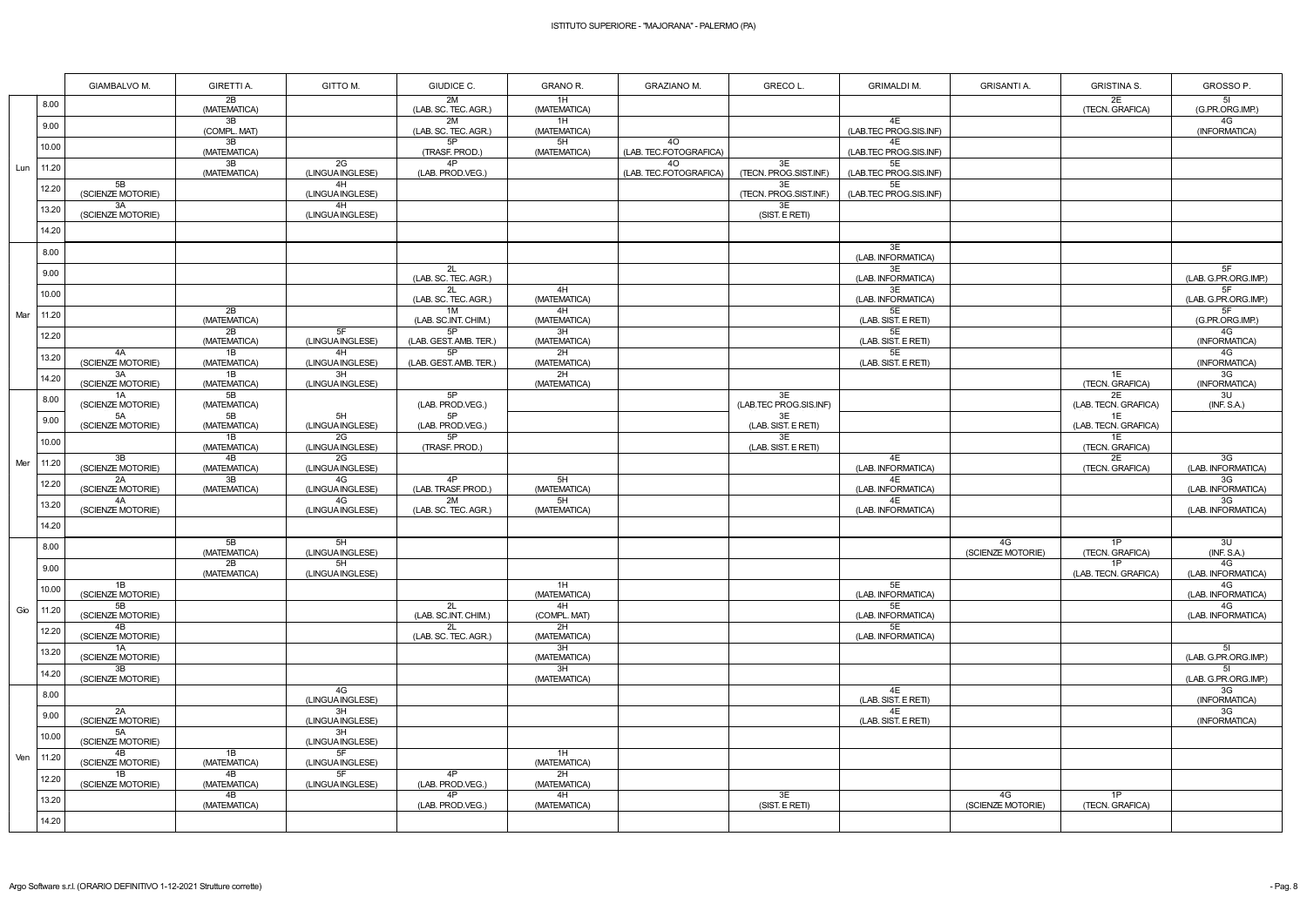|     |       | <b>GUAGLIARDO M.</b>         | <b>GUAITOLI P.</b>                | GUARDI'V.                           | <b>GUASCONI G.</b>   | <b>GUGLIELMO A.</b>          | <b>IMMORDINO L</b>           | <b>INSANA G.</b>             | <b>IOREN NAPOLI G.</b>         | <b>IOREN NAPOLI L.</b>       | LA COGNATA M.                | LA LICATA M.                  |
|-----|-------|------------------------------|-----------------------------------|-------------------------------------|----------------------|------------------------------|------------------------------|------------------------------|--------------------------------|------------------------------|------------------------------|-------------------------------|
|     | 8.00  |                              | 5S<br>(LINGUA. CULT. STR.)        |                                     | 5X<br>(SCIENZE NAT.) |                              |                              |                              |                                | 3G<br>(LAB.TEC PROG.SIS.INF) | 4F<br>(LAB.TEC PROG.SIS.INF) |                               |
|     | 9.00  |                              | <b>5S</b><br>(LINGUA. CULT. STR.) |                                     | 4S<br>(SCIENZE NAT.) |                              |                              |                              |                                | 3G<br>(LAB. SIST. E RETI)    | 4F<br>(LAB.TEC PROG.SIS.INF) |                               |
|     | 10.00 |                              | 5S<br>(CLIL-SNT)                  |                                     | 4T<br>(SCIENZE NAT.) | -3L<br>(LAB. TEC. ALL. VEG.) |                              | 4O<br>(LAB. TEC.FOTOGRAFICA) |                                | 3G<br>(LAB. SIST. E RETI)    | Disp.                        |                               |
| Lun | 11.20 |                              | 3Y<br>(LINGUA. CULT. STR.)        |                                     | 3U<br>(SCIENZE NAT.) | 3M<br>(LAB. TEC. ALL. VEG.)  |                              | 40<br>(LAB. TEC.FOTOGRAFICA) |                                |                              |                              |                               |
|     | 12.20 | 4B<br>(TECN.CHIM.IND.)       | 3Y<br>(LINGUA. CULT. STR.)        | 5P<br>(SCIENZE MOTORIE)             |                      | 4L<br>(LAB. TEC. ALL. VEG.)  |                              | 40<br>(TEC.PROF.SER.PUB.)    |                                |                              |                              |                               |
|     | 13.20 | 4B<br>(TECN.CHIM.IND.)       |                                   | 4P<br>(SCIENZE MOTORIE)             |                      |                              |                              | 40<br>(TEC.PROF.SER.PUB.)    |                                |                              |                              |                               |
|     | 14.20 |                              |                                   |                                     |                      |                              |                              |                              |                                |                              |                              |                               |
|     | 8.00  |                              | 4S<br>(LINGUA. CULT. STR.)        | 2M<br>(SCIENZE MOTORIE)             | 3U<br>(SCIENZE NAT.) |                              |                              |                              | 2G<br>(DIRITTO ED ECONOMIA)    |                              |                              |                               |
|     | 9.00  |                              | 4S<br>(LINGUA. CULT. STR.)        | 1P<br>(SCIENZE MOTORIE)             | 3U<br>(SCIENZE NAT.) | 4M<br>(AGRICOLTURA           |                              |                              | Disp.                          | 3G<br>(TECN. PROG.SIST.INF.) |                              |                               |
|     | 10.00 |                              | 1M                                | 2V                                  |                      | 4M                           |                              |                              | 1P                             | 3G                           |                              |                               |
| Mar | 11.20 | 5B                           | (LINGUA INGLESE)                  | (SCIENZE MOTORIE)                   |                      | (AGRICOLTURA                 |                              |                              | (DIRITTO ED ECONOMIA)<br>Disp. | (TECN. PROG.SIST.INF.)<br>4F |                              | 2F                            |
|     | 12.20 | (CLIL-TCI)<br>5B             |                                   |                                     |                      | 4M                           |                              |                              | 2F                             | (SIST. E RETI)<br>3F         |                              | (LAB. SC.INT. CHIM.)<br>2H    |
|     | 13.20 | (TECN.CHIM.IND.)<br>5B       |                                   |                                     |                      | (LAB. TEC. ALL. VEG.)<br>3M  |                              | 4R                           | (DIRITTO ED ECONOMIA)          | (TECN. PROG.SIST.INF.)<br>3F |                              | (LAB. SC.INT. CHIM.)<br>1G    |
|     | 14.20 | (TECN.CHIM.IND.)<br>5B       |                                   |                                     |                      | (LAB. TEC. ALL. VEG.)<br>3M  | 2F                           | (TEC.PROF.SER.PUB.)<br>4R    |                                | (SIST. E RETI)               |                              | (LAB. SC.INT. CHIM.)          |
|     | 8.00  | (CHIM.ORG.BIOCHIM)           | 4S                                | 2M                                  |                      | (LAB. TEC. ALL. VEG.)<br>3M  | (STORIA CITTAD. COST.)       | (TEC.PROF.SER.PUB.)<br>4R    |                                |                              | 3E                           | 2G                            |
|     |       | 4B                           | (LINGUA. CULT. STR.)<br>2Y        | (SCIENZE MOTORIE)<br>1L             |                      | (AGRICOLTURA<br>3M           |                              | (LAB. TEC.FOTOGRAFICA)<br>4R |                                |                              | (LAB.TEC PROG.SIS.INF)<br>3E | (LAB. SC.INT. CHIM.)<br>Disp. |
| Mer | 9.00  | (LAB. TECN.CHIM.IND.)<br>4B  | (LINGUA. CULT. STR.)              | (SCIENZE MOTORIE)<br>2L             |                      | (AGRICOLTURA                 |                              | (LAB. TEC.FOTOGRAFICA)       |                                |                              | (LAB. SIST. E RETI)<br>3E    | 1F                            |
|     | 10.00 | (TECN.CHIM.IND.)<br>5B       |                                   | (SCIENZE MOTORIE)<br>4P             | 4T                   |                              |                              | 4R                           |                                |                              | (LAB. SIST. E RETI)          | (LAB. SC.INT. CHIM.)<br>Disp. |
|     | 11.20 | (LAB. TECN.CHIM.IND.)<br>5B  |                                   | (SCIENZE MOTORIE)                   | (SCIENZE NAT.)<br>5X |                              |                              | (TEC.PROF.SER.PUB.)<br>4R    |                                | 4F                           |                              | Disp.                         |
|     | 12.20 | (LAB. TECN.CHIM.IND.)        |                                   | 1M                                  | (SCIENZE NAT.)<br>5X |                              |                              | (TEC.PROF.SER.PUB.)          |                                | (LAB. SIST. E RETI)<br>4F    |                              |                               |
|     | 13.20 | 3B<br>(TECN.CHIM.IND.)       |                                   | (SCIENZE MOTORIE)                   | (SCIENZE NAT.)       |                              |                              | 4R<br>(TEC.PROF.SER.PUB.)    |                                | (LAB. SIST. E RETI)          |                              | 1H<br>(LAB. SC.INT. CHIM.)    |
|     | 14.20 |                              |                                   |                                     |                      |                              |                              |                              |                                | 3F<br>(SIST. E RETI)         |                              |                               |
|     | 8.00  | 4B<br>(TECN.CHIM.IND.)       | 3L<br>(LINGUA INGLESE)            | 2V<br>(SCIENZE MOTORIE)             |                      | 4L<br>(AGRICOLTURA           |                              |                              |                                | 3F<br>(TECN. PROG.SIST.INF.) |                              |                               |
|     | 9.00  | 5B<br>(LAB. CHIM.ORG.BIOCHI) | 3L<br>(LINGUA INGLESE)            | 1 <sub>V</sub><br>(SCIENZE MOTORIE) | 3U<br>(SCIENZE NAT.) | 4L<br>(AGRICOLTURA           |                              | 4O<br>(TEC.PROF.SER.PUB.)    |                                | 3G<br>(SIST. E RETI)         |                              |                               |
|     | 10.00 | 5B<br>(LAB. CHIM.ORG.BIOCHI) |                                   | 1L<br>(SCIENZE MOTORIE)             | 3U<br>(SCIENZE NAT.) | 4L<br>(LAB. TEC. ALL. VEG.)  |                              | 4O<br>(TEC.PROF.SER.PUB.)    |                                |                              |                              |                               |
| Gio | 11.20 |                              | 5S<br>(LINGUA. CULT. STR.)        |                                     |                      | 4L<br>(LAB. TEC. ALL. VEG.)  |                              | 40<br>(TEC.PROF.SER.PUB.)    | Disp.                          |                              |                              | 2E<br>(LAB. SC.INT. CHIM.)    |
|     | 12.20 |                              | 2Y<br>(LINGUA. CULT. STR.)        |                                     | 4T<br>(SCIENZE NAT.) |                              |                              | 4R<br>(TEC.PROF.SER.PUB.)    | 2F<br>(DIRITTO ED ECONOMIA)    |                              |                              | Disp.                         |
|     | 13.20 |                              | <b>2Y</b><br>(LINGUA. CULT. STR.) |                                     | 4S<br>(SCIENZE NAT.) |                              |                              | 4R<br>(TEC.PROF.SER.PUB.)    | 1P<br>(DIRITTO ED ECONOMIA)    |                              |                              | 1E<br>(LAB. SC.INT. CHIM.)    |
|     | 14.20 |                              |                                   |                                     | 4S<br>(SCIENZE NAT.) |                              | 2F<br>(STORIA CITTAD. COST.) |                              | 2G<br>(DIRITTO ED ECONOMIA)    |                              |                              |                               |
|     | 8.00  | 3B<br>(LAB. TECN.CHIM.IND.)  |                                   | 1M<br>(SCIENZE MOTORIE)             |                      |                              |                              | 4O<br>(TEC.PROF.SER.PUB.)    |                                | 3F<br>(LAB.TEC PROG.SIS.INF) | 3F<br>(LAB.TEC PROG.SIS.INF) |                               |
|     | 9.00  | 3B<br>(TECN.CHIM.IND.)       |                                   | 1 <sup>V</sup><br>(SCIENZE MOTORIE) |                      |                              |                              | 4O<br>(TEC.PROF.SER.PUB.)    |                                |                              |                              |                               |
|     | 10.00 | 3B<br>(TECN.CHIM.IND.)       |                                   | 2L<br>(SCIENZE MOTORIE)             | 4T<br>(SCIENZE NAT.) | 4M<br>(LAB. TEC. ALL. VEG.)  |                              |                              |                                | 4F<br>(SIST. E RETI)         | 5E<br>(LAB. G.PR.ORG.IMP.)   |                               |
| Ven | 11.20 | 5B<br>(TECN.CHIM.IND.)       | 1M<br>(LINGUA INGLESE)            | 5P<br>(SCIENZE MOTORIE)             | 4T<br>(SCIENZE NAT.) | 4M<br>(LAB. TEC. ALL. VEG.)  |                              |                              |                                | 3G<br>(SIST. E RETI)         | 5E<br>(LAB. G.PR.ORG.IMP.)   |                               |
|     | 12.20 |                              | 1M<br>(LINGUA INGLESE)            | 1P<br>(SCIENZE MOTORIE)             | 4S<br>(SCIENZE NAT.) | 3L<br>(LAB. TEC. ALL. VEG.)  |                              |                              |                                | 3F<br>(LAB. SIST. E RETI)    |                              |                               |
|     | 13.20 |                              | 3Y<br>(LINGUA. CULT. STR.)        |                                     | 4S<br>(SCIENZE NAT.) | 3L<br>(LAB. TEC. ALL. VEG.)  |                              |                              |                                | 3F<br>(LAB. SIST. E RETI)    |                              |                               |
|     | 14.20 |                              |                                   |                                     |                      |                              |                              |                              |                                |                              |                              |                               |
|     |       |                              |                                   |                                     |                      |                              |                              |                              |                                |                              |                              |                               |

| NAPOLI G.                       | <b>IOREN NAPOLI L.</b>       | LA COGNATA M.                | LA LICATA M.               |
|---------------------------------|------------------------------|------------------------------|----------------------------|
|                                 | 3G<br>(LAB.TEC PROG.SIS.INF) | 4F<br>(LAB.TEC PROG.SIS.INF) |                            |
|                                 | 3G<br>(LAB. SIST. E RETI)    | 4F<br>(LAB.TEC PROG.SIS.INF) |                            |
|                                 | 3G<br>(LAB. SIST. E RETI)    | Disp.                        |                            |
|                                 |                              |                              |                            |
|                                 |                              |                              |                            |
|                                 |                              |                              |                            |
|                                 |                              |                              |                            |
| 2G<br>ED ECONOMIA)              |                              |                              |                            |
| Disp.                           | 3G<br>(TECN. PROG.SIST.INF.) |                              |                            |
| 1P<br>ED ECONOMIA)              | 3G<br>(TECN. PROG.SIST.INF.) |                              |                            |
| Disp.                           | 4F<br>(SIST. E RETI)         |                              | 2F<br>(LAB. SC.INT. CHIM.) |
| $\overline{2F}$<br>ED ECONOMIA) | 3F<br>(TECN. PROG.SIST.INF.) |                              | 2H<br>(LAB. SC.INT. CHIM.) |
|                                 | 3F<br>(SIST. E RETI)         |                              | 1G<br>(LAB. SC.INT. CHIM.) |
|                                 |                              |                              |                            |
|                                 |                              | 3E<br>(LAB.TEC PROG.SIS.INF) | 2G<br>(LAB. SC.INT. CHIM.) |
|                                 |                              | 3E<br>(LAB. SIST. E RETI)    | Disp.                      |
|                                 |                              | 3E<br>(LAB. SIST. E RETI)    | 1F<br>(LAB. SC.INT. CHIM.) |
|                                 |                              |                              | Disp.                      |
|                                 | 4F<br>(LAB. SIST. E RETI)    |                              | Disp.                      |
|                                 | 4F<br>(LAB. SIST. E RETI)    |                              | 1H<br>(LAB. SC.INT. CHIM.) |
|                                 | 3F<br>(SIST. E RETI)         |                              |                            |
|                                 | 3F<br>(TECN. PROG.SIST.INF.) |                              |                            |
|                                 | 3G<br>(SIST. E RETI)         |                              |                            |
|                                 |                              |                              |                            |
| Disp.                           |                              |                              | 2Е<br>(LAB. SC.INT. CHIM.) |
| 2F<br>ED ECONOMIA)              |                              |                              | Disp.                      |
| 1P<br>ED ECONOMIA)              |                              |                              | 1E<br>(LAB. SC.INT. CHIM.) |
| 2G<br>ED ECONOMIA)              |                              |                              |                            |
|                                 | 3F<br>(LAB.TEC PROG.SIS.INF) | 3F<br>(LAB.TEC PROG.SIS.INF) |                            |
|                                 |                              |                              |                            |
|                                 | 4F<br>(SIST. E RETI)         | 5E<br>(LAB. G.PR.ORG.IMP.)   |                            |
|                                 | 3G<br>(SIST. E RETI)         | 5E<br>(LAB. G.PR.ORG.IMP.)   |                            |
|                                 | 3F<br>(LAB. SIST. E RETI)    |                              |                            |
|                                 | 3F<br>(LAB. SIST. E RETI)    |                              |                            |
|                                 |                              |                              |                            |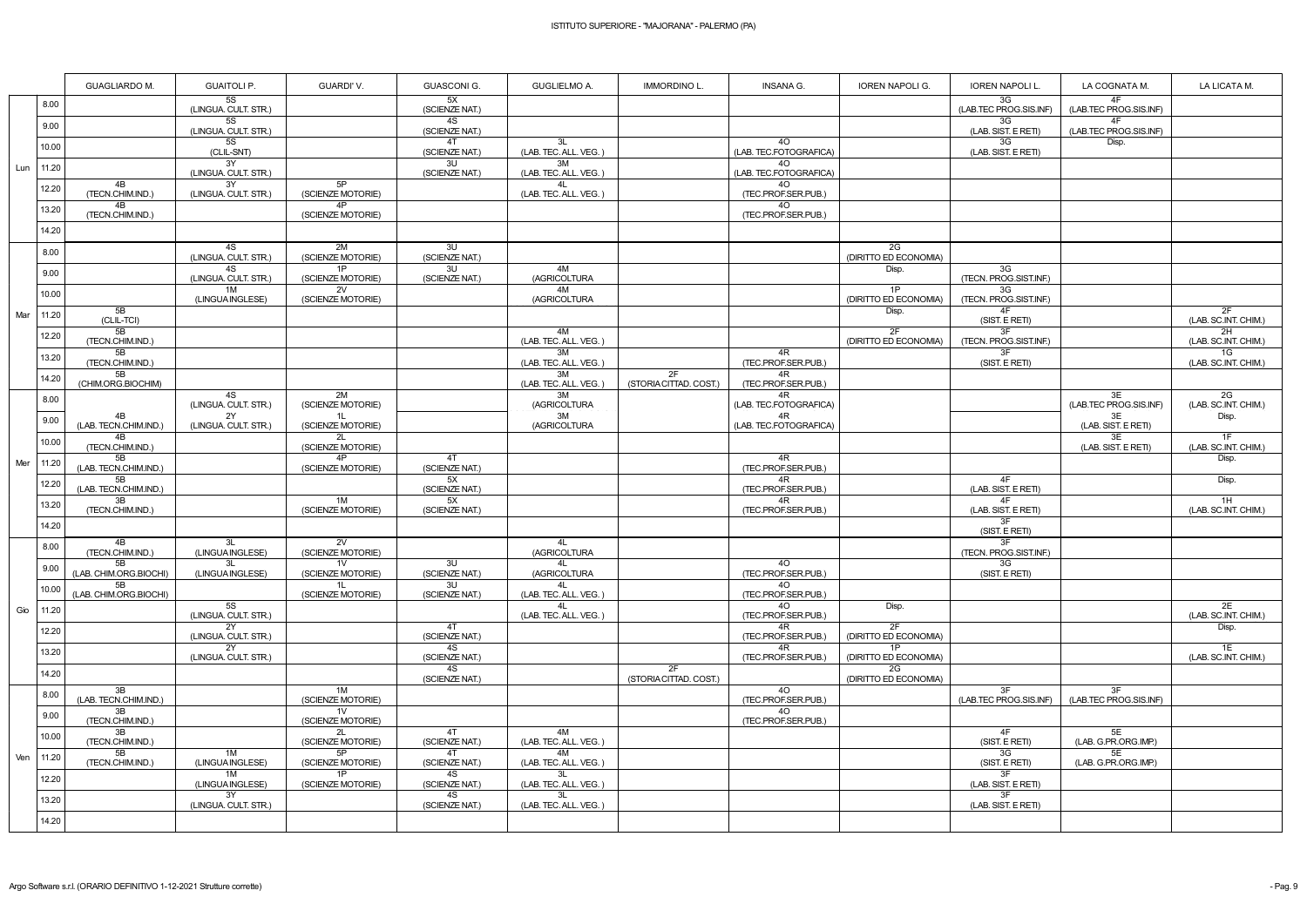|     |       | LAX G.                     | LEONARDI M.        | LETO M.                 | LI VIGNI S.              | LICATA M.                    | LO BRUTTO M.                 | LO CASTRO D.       | LO MONACO A.               | LO PRESTI R.                 | LO RE F.                       | LO VULLO R.                  |
|-----|-------|----------------------------|--------------------|-------------------------|--------------------------|------------------------------|------------------------------|--------------------|----------------------------|------------------------------|--------------------------------|------------------------------|
|     | 8.00  |                            |                    |                         |                          |                              |                              |                    |                            |                              | 2T<br>(MATEMATICA)             | 3X<br>(DIRIT. ECONOM. SPORT) |
|     | 9.00  |                            |                    |                         |                          |                              |                              |                    |                            |                              | 1T<br>(MATEMATICA)             | 3Y<br>(DIRIT. ECONOM. SPORT) |
|     | 10.00 | 5M<br>(AGRON.TERRIT.)      |                    |                         |                          |                              | 5G<br>(LAB. G.PR.ORG.IMP.)   | 1X<br>(MATEMATICA) |                            |                              | 1T<br>(MATEMATICA)             | 4X<br>(DIRIT. ECONOM. SPORT) |
| Lun | 11.20 | 3L<br>(TECN.TRAS.AGRAL)    | 4G<br>(MATEMATICA) | 1G<br>(SCIENZE MOTORIE) | 5F<br>(LAB. INFORMATICA) |                              | 5G<br>(LAB. G.PR.ORG.IMP.)   | 1X<br>(MATEMATICA) |                            |                              | 2V<br>(MATEMATICA)             | 4Y<br>(DIRIT. ECONOM. SPORT) |
|     | 12.20 | 3L<br>(TECN.TRAS.AGRAL)    | 4G<br>(MATEMATICA) | 2G<br>(SCIENZE MOTORIE) | 5F<br>(LAB. INFORMATICA) |                              |                              | 1P<br>(MATEMATICA) | 3M<br>(GEST.VAL.ATT.PROD.) | 1G<br>(STORIA CITTAD. COST.) |                                |                              |
|     | 13.20 |                            | 2G<br>(MATEMATICA) | 3G<br>(SCIENZE MOTORIE) | 5F<br>(LAB. INFORMATICA) | 5Y<br>(DIRIT. ECONOM. SPORT) |                              | 1P<br>(MATEMATICA) | 3M<br>(GEST.VAL.ATT.PROD.) | 1H<br>(LINGUAE LETT. ITAL.)  |                                |                              |
|     | 14.20 |                            | 1G<br>(MATEMATICA) |                         |                          | 1A<br>(DIRITTO ED ECONOMIA)  |                              |                    | 3L<br>(GEST.VAL.ATT.PROD.) | 1H<br>(LINGUAE LETT. ITAL.)  |                                |                              |
|     | 8.00  | 4L<br>(AGRON.TERRIT.)      |                    | 3G<br>(SCIENZE MOTORIE) |                          |                              |                              |                    |                            | 2H<br>(LINGUAE LETT. ITAL.)  | 1 <sub>V</sub><br>(MATEMATICA) | 4X<br>(DIRIT. ECONOM. SPORT) |
|     | 9.00  | 5L<br>(AGRON.TERRIT.)      |                    | 2G<br>(SCIENZE MOTORIE) |                          |                              | 5F<br>(LAB. G.PR.ORG.IMP.)   |                    |                            | 1G<br>(LINGUAE LETT. ITAL.)  | 1 <sub>V</sub><br>(MATEMATICA) | Disp.                        |
|     | 10.00 | 5M<br>(AGRON.TERRIT.)      |                    | 1G<br>(SCIENZE MOTORIE) | 3F<br>(INFORMATICA)      |                              | 5F<br>(LAB. G.PR.ORG.IMP.)   |                    |                            | 1H<br>(STORIA CITTAD. COST.) |                                | Disp.                        |
| Mar | 11.20 | 4L<br>(LAB. AGRON.TERRIT.) | 1G<br>(MATEMATICA) |                         | 3F<br>(INFORMATICA)      | 4S<br>(DISC. SPORT.)         | 5H<br>(LAB.TEC PROG.SIS.INF) |                    |                            |                              |                                | 5X<br>(DIRIT. ECONOM. SPORT) |
|     | 12.20 | (LAB. AGRON.TERRIT.)       | 1G<br>(MATEMATICA) |                         | (LAB. INFORMATICA)       | Disp.                        | 5H<br>(LAB.TEC PROG.SIS.INF) |                    |                            |                              |                                | 4Y<br>(DIRIT. ECONOM. SPORT) |
|     | 13.20 |                            | 2G<br>(MATEMATICA) |                         | 4F<br>(LAB. INFORMATICA  | 5Y<br>(DIRIT. ECONOM. SPORT) |                              |                    |                            |                              |                                |                              |
|     | 14.20 |                            | 2G<br>(MATEMATICA) |                         | 4F<br>(LAB. INFORMATICA) | 1A<br>(DIRITTO ED ECONOMIA)  |                              |                    |                            |                              |                                |                              |
|     | 8.00  |                            | 4G<br>(COMPL. MAT) |                         |                          |                              | 4H<br>(LAB. SIST. E RETI)    |                    | 3M<br>(AGRICOLTURA         | 1G<br>(LINGUAE LETT. ITAL.)  |                                | 3X<br>(DIRIT. ECONOM. SPORT) |
|     | 9.00  | 5L<br>(AGRON.TERRIT.)      | 4G<br>(MATEMATICA) |                         |                          | 1G<br>(DIRITTO ED ECONOMIA)  | 4H<br>(LAB. SIST. E RETI)    |                    | 3M<br>(AGRICOLTURA         | 2H<br>(STORIA CITTAD. COST.) | 1T<br>(MATEMATICA)             | 3Y<br>(DIRIT. ECONOM. SPORT) |
|     | 10.00 | 4M<br>(TECN.TRAS.AGRAL)    | 3G<br>(MATEMATICA) | 3M<br>(SCIENZE MOTORIE) |                          | 5Y<br>(DIRIT. ECONOM. SPORT) | 5H<br>(LAB. G.PR.ORG.IMP.)   |                    | 3L<br>(AGRICOLTURA         | 2H<br>(LINGUAE LETT. ITAL.)  | 1T<br>(MATEMATICA)             |                              |
| Mer | 11.20 | 4M<br>(TECN.TRAS.AGRAL)    |                    | 4L<br>(SCIENZE MOTORIE) | 5F<br>(INFORMATICA)      | 1B<br>(DIRITTO ED ECONOMIA)  | 5H<br>(LAB. G.PR.ORG.IMP.)   |                    | 3L<br>(AGRICOLTURA         | 2H<br>(LINGUAE LETT. ITAL.)  | 2V<br>(MATEMATICA)             |                              |
|     | 12.20 | 4L<br>(TECN.TRAS.AGRAL)    |                    | 5M<br>(SCIENZE MOTORIE) | 5F<br>(INFORMATICA)      | 2B<br>(DIRITTO ED ECONOMIA)  |                              | 1X<br>(MATEMATICA) |                            |                              | 2V<br>(MATEMATICA)             |                              |
|     | 13.20 | 4L<br>(TECN.TRAS.AGRAL)    |                    | 4M<br>(SCIENZE MOTORIE) | 3F<br>(INFORMATICA)      | 2A<br>(DIRITTO ED ECONOMIA)  |                              | 1P<br>(MATEMATICA) |                            |                              | 1V<br>(MATEMATICA)             |                              |
|     | 14.20 |                            |                    |                         |                          |                              |                              |                    |                            |                              |                                |                              |
|     | 8.00  |                            | 5G<br>(MATEMATICA) |                         | 4F<br>(INFORMATICA)      |                              |                              |                    |                            |                              | 1 <sub>V</sub><br>(MATEMATICA) |                              |
|     | 9.00  |                            | 1G<br>(MATEMATICA) | 5L<br>(SCIENZE MOTORIE) | 4F<br>(INFORMATICA)      |                              |                              |                    |                            |                              | 2T<br>(MATEMATICA)             | 3X<br>(DIRIT. ECONOM. SPORT) |
|     | 10.00 |                            | 3G<br>(MATEMATICA) | 4M<br>(SCIENZE MOTORIE) |                          |                              |                              |                    |                            | 1G<br>(LINGUAE LETT. ITAL.)  |                                |                              |
| Gio | 11.20 |                            | 3G<br>(MATEMATICA) | 3L<br>(SCIENZE MOTORIE) |                          |                              | 5F<br>(LAB.TEC PROG.SIS.INF) |                    |                            | 1G<br>(LINGUAE LETT. ITAL.)  |                                | 3Y<br>(DIRIT. ECONOM. SPORT) |
|     | 12.20 | 3M<br>(TECN.TRAS.AGRAL)    |                    |                         |                          |                              | 5F<br>(LAB.TEC PROG.SIS.INF) |                    |                            | 1G<br>(STORIA CITTAD. COST.) |                                | 4Y<br>(DIRIT. ECONOM. SPORT) |
|     | 13.20 | 3M<br>(TECN.TRAS.AGRAL)    | 2G<br>(MATEMATICA) |                         |                          | 2A<br>(DIRITTO ED ECONOMIA)  | 5I<br>(LAB. G.PR.ORG.IMP.)   |                    | 3L<br>(GEST.VAL.ATT.PROD.) | 2H<br>(LINGUAE LETT. ITAL.)  |                                | 5X<br>(DIRIT. ECONOM. SPORT) |
|     | 14.20 | 4M<br>(AGRON.TERRIT.)      |                    |                         |                          | 1B<br>(DIRITTO ED ECONOMIA)  | 5I<br>(LAB. G.PR.ORG.IMP.)   |                    | 3L<br>(GEST.VAL.ATT.PROD.) | 1H<br>(LINGUAE LETT. ITAL.)  |                                |                              |
|     | 8.00  | 4M<br>(LAB. AGRON.TERRIT.) | 5G<br>(MATEMATICA) | 3M<br>(SCIENZE MOTORIE) |                          |                              | (LAB.TEC PROG.SIS.INF)       | 1P<br>(MATEMATICA) |                            | 2H<br>(STORIA CITTAD. COST.) | 2T<br>(MATEMATICA)             |                              |
|     | 9.00  | 4M<br>(LAB. AGRON.TERRIT.) | 5G<br>(MATEMATICA) | 5M<br>(SCIENZE MOTORIE) | 3F<br>(LAB. INFORMATICA) | 1G<br>(DIRITTO ED ECONOMIA)  | 51<br>(LAB.TEC PROG.SIS.INF) | 1X<br>(MATEMATICA) |                            | 1H<br>(LINGUAE LETT. ITAL.)  | 2T<br>(MATEMATICA)             | 4X<br>(DIRIT. ECONOM. SPORT) |
|     | 10.00 |                            |                    | (SCIENZE MOTORIE)       | 3F<br>(LAB. INFORMATICA) | Disp.                        | 5G<br>(LAB.TEC PROG.SIS.INF) | 1X<br>(MATEMATICA) |                            | 1H<br>(STORIA CITTAD. COST.) | 1 <sub>V</sub><br>(MATEMATICA) | Disp.                        |
| Ven | 11.20 |                            |                    | 3L<br>(SCIENZE MOTORIE) | 3F<br>(LAB. INFORMATICA) | Disp.                        | 5G<br>(LAB.TEC PROG.SIS.INF) |                    |                            |                              | 1T<br>(MATEMATICA)             | 5X<br>(DIRIT. ECONOM. SPORT) |
|     | 12.20 |                            |                    | 4L<br>(SCIENZE MOTORIE) | 4F<br>(INFORMATICA)      | Disp.                        |                              |                    |                            |                              | 2V<br>(MATEMATICA)             |                              |
|     | 13.20 |                            |                    |                         | 5F<br>(INFORMATICA)      | 2B<br>(DIRITTO ED ECONOMIA)  |                              |                    | 3M<br>(GEST.VAL.ATT.PROD.) |                              |                                |                              |
|     | 14.20 |                            |                    |                         |                          |                              |                              |                    |                            |                              |                                |                              |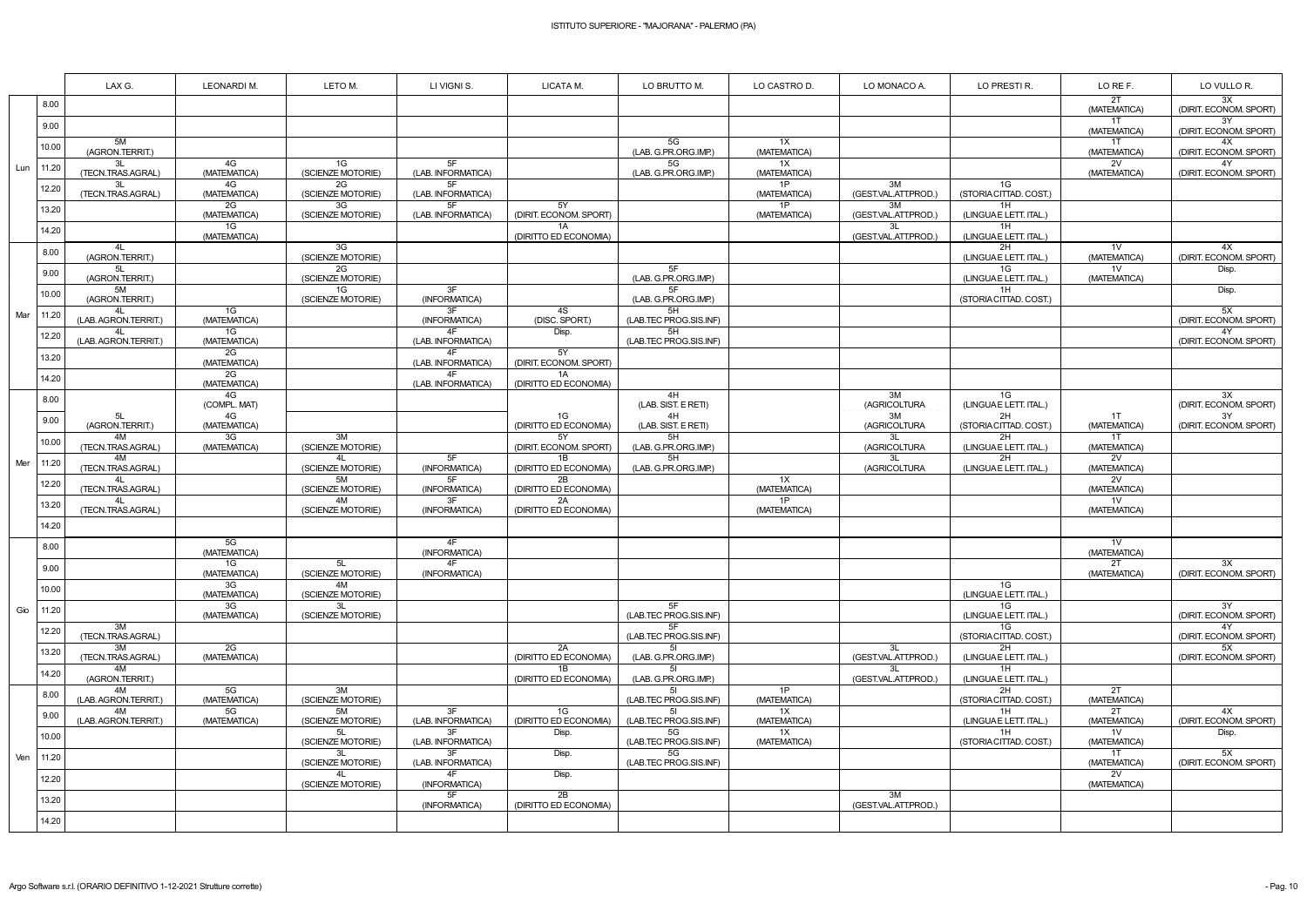|     |           | LODETTI A.                  | LUPARELLO G.                                    | LUPO G.                                  | LUPO GIOV                   | <b>MALTESE S.</b>  | MANCUSO R.                   | MANDALA'S.                       | MANGIONE G.                      | <b>MANIERI A.</b>                | MANNO R.                         | MANTA G.                              |
|-----|-----------|-----------------------------|-------------------------------------------------|------------------------------------------|-----------------------------|--------------------|------------------------------|----------------------------------|----------------------------------|----------------------------------|----------------------------------|---------------------------------------|
|     | 8.00      | 1A<br>(LAB. SC.INT. FISICA) | 3A<br>(LINGUA E LETT. ITAL.)                    | 4F<br>(LAB.TEC PROG.SIS.INF)             | 1P<br>(SC.INT. FISICA)      |                    |                              | 3L<br>(LAB. BIO CHIM.            | 2L<br>(PRINC.MECC.E CONTAB.)     | 1G<br>(LAB. TECN. GRAFICA)       | 4P<br>(ECON.EST.MARK.LEG.)       |                                       |
|     | 9.00      | 1B<br>(LAB. SC.INT. FISICA) | 3A<br>(LINGUAE LETT. ITAL.)                     | 4F<br>(LAB.TEC PROG.SIS.INF)             |                             |                    |                              | 3L<br>(LAB. BIO CHIM.            | 1M<br>(LAB. SC. TEC. AGR.)       | 1G<br>(TECN. GRAFICA)            | 4P<br>(LAB ECON.EST.MARK.L.)     |                                       |
|     | 10.00     | 1G<br>(LAB. SC.INT. FISICA) |                                                 | 51<br>(CLIL-SR)                          |                             |                    | 5P<br>(TRASF. PROD.)         | 5M<br>(AGRON.TERRIT.)            | 1 <sub>L</sub><br>(ECOL. E PED.) | 2H<br>(TECN. GRAFICA)            | 4P<br>(LAB ECON.EST.MARK.L.      |                                       |
| Lun | 11.20     | 1F<br>(LAB. SC.INT. FISICA) |                                                 |                                          |                             |                    | 4P<br>(LAB. PROD.VEG.)       |                                  | 2L<br>(ECOL. E PED.)             | 2F<br>(TECN. GRAFICA)            | 5P<br>(ECON.EST.MARK.LEG.)       |                                       |
|     | 12.20     | 2F<br>(LAB. SC.INT. FISICA) |                                                 |                                          |                             |                    | 4P<br>(BIOTEC.AGR.)          | 5L<br>(LAB. TEC. ALL. VEG.)      | 2L<br>(ECOL. E PED.)             |                                  |                                  | 2Y<br>(MATEMATICA)                    |
|     | 13.20     |                             |                                                 |                                          |                             |                    | 5P<br>(GEST. AMB. E TERRIT.) | 5L<br>(LAB. TEC. ALL. VEG.)      |                                  |                                  |                                  | 2X<br>(MATEMATICA)                    |
|     | 14.20     |                             |                                                 |                                          |                             |                    |                              |                                  |                                  |                                  |                                  |                                       |
|     | 8.00      | 2A<br>(LAB. SC.INT. FISICA) |                                                 | 4G<br>(LAB.TEC PROG.SIS.INF)             | 1P<br>(SC.INT. FISICA)      |                    |                              |                                  | 1M<br>(LAB. SC. TEC. AGR.)       | 1H<br>(TECN. GRAFICA)            |                                  | 2X<br>(MATEMATICA)                    |
|     | 9.00      | 1H<br>(LAB. SC.INT. FISICA) |                                                 | 4G<br>(LAB.TEC PROG.SIS.INF)             |                             | 4R<br>(MATEMATICA) |                              | 5L<br>(AGRON.TERRIT.)            | 1M<br>(LAB. SC. TEC. AGR.)       | 1F<br>(TECN. GRAFICA)            | 4M<br>(AGRICOLTURA               | 2X<br>(MATEMATICA)                    |
|     | 10.00     |                             |                                                 |                                          |                             | 4R<br>(MATEMATICA) |                              | 5M<br>(AGRON.TERRIT.)            |                                  | 2G<br>(TECN. GRAFICA)            | 4M<br>(AGRICOLTURA               |                                       |
| Mar | 11.20     |                             | 3A<br>(STORIA CITTAD. COST.)                    |                                          |                             | 5R<br>(MATEMATICA) | 5P<br>(CLIL-GAT)             |                                  |                                  |                                  | 5L<br>(ECONOMIAAGRARIA)          | 2Y<br>(MATEMATICA)                    |
|     | 12.20     |                             | 3A<br>(LINGUAE LETT. ITAL.)                     |                                          |                             | 40<br>(MATEMATICA) | 5P<br>(LAB. GEST. AMB. TER.) |                                  |                                  |                                  | 5L<br>(ECONOMIAAGRARIA)          | $\overline{2Y}$<br>(MATEMATICA)       |
|     | 13.20     |                             | 1F<br>(LINGUA E LETT. ITAL.)                    |                                          |                             | 40<br>(MATEMATICA) | 5P<br>(LAB. GEST. AMB. TER.) |                                  |                                  |                                  | 5M<br>(LAB. TEC. ALL. VEG.)      |                                       |
|     | 14.20     |                             | 1F<br>(LINGUAE LETT. ITAL.)                     |                                          |                             |                    | 4P<br>(TRASF. PROD.)         |                                  |                                  |                                  |                                  |                                       |
|     | 8.00      |                             | 51<br>(STORIA CITTAD. COST.)<br>$5\overline{1}$ | 5F<br>(TECN. PROG.SIST.INF.)<br>4F       | 1Y<br>(FISICALICEO)         |                    | 5P<br>(LAB. PROD.VEG.)<br>5P |                                  | 1L<br>(ECOL. E PED.)<br>2M       |                                  | 5M<br>(TEC. ALL. VEG. AN.)<br>5M | 2X<br>(MATEMATICA)<br>$\overline{2X}$ |
|     | 9.00      |                             | (LINGUAE LETT. ITAL.)                           | (TECN. PROG.SIST.INF.)                   |                             |                    | (LAB. PROD.VEG.)             | 5L<br>(AGRON.TERRIT.)            | (PRINC.MECC.E CONTAB.)           |                                  | (TEC. ALL. VEG. AN.)             | (MATEMATICA)                          |
|     | 10.00     |                             |                                                 | 51<br>(TECN. PROG.SIST.INF.)             |                             |                    | 5P<br>(TRASF. PROD.)         | 3L<br>(AGRICOLTURA               | 2M<br>(PRINC.MECC.E CONTAB.)     | 1G<br>(TECN. GRAFICA)            | 5M<br>(ECONOMIAAGRARIA)          | 2Y<br>(MATEMATICA)<br>2Y              |
| Mer | 11.20     |                             | 3A<br>(STORIA CITTAD. COST.)<br>1F              |                                          |                             |                    | 4P                           | 3L<br>(AGRICOLTURA               | 1M<br>(ECOL. E PED.)             | 1H<br>(LAB. TECN. GRAFICA)<br>2F | 5L<br>(ECONOMIAAGRARIA)          | (MATEMATICA)                          |
|     | 12.20     |                             | (LINGUAE LETT. ITAL.)<br>1F                     |                                          |                             |                    | (LAB. TRASF. PROD.)<br>4P    | 3L<br>(LAB. AGRON.TERRIT.)<br>3L |                                  | (LAB. TECN. GRAFICA)<br>2G       |                                  |                                       |
|     | 13.20     |                             | (STORIA CITTAD. COST.)                          |                                          |                             |                    | (PROD.VEG.)                  | (LAB. AGRON. TERRIT.)            |                                  | (LAB. TECN. GRAFICA)             |                                  |                                       |
|     | 14.20     | 2B                          | -51                                             |                                          |                             |                    |                              | 3M                               |                                  |                                  |                                  |                                       |
|     | 8.00      | (LAB. SC.INT. FISICA)<br>2G | (LINGUAE LETT. ITAL.)<br>51                     |                                          |                             |                    |                              | (LAB. AGRON.TERRIT.)<br>3M       |                                  |                                  |                                  |                                       |
|     | 9.00      | (LAB. SC.INT. FISICA)<br>2H | (LINGUAE LETT. ITAL.)<br>1F                     | 51                                       |                             |                    |                              | (LAB. AGRON. TERRIT.)<br>3M      | 2M                               |                                  |                                  |                                       |
|     | 10.00     | (LAB. SC.INT. FISICA)       | (STORIA CITTAD. COST.)<br>1F                    | (TECN. PROG.SIST.INF.)<br>5F             |                             |                    | 4P                           | (LAB. BIO CHIM.<br>3M            | (ECOL. E PED.)<br>2M             | 2H                               |                                  |                                       |
|     | Gio 11.20 |                             | (LINGUA E LETT. ITAL.)<br>51                    | (LAB.TEC PROG.SIS.INF)<br>5F             |                             |                    | (LAB. BIOTEC.AGR.)<br>5P     | (LAB. BIO CHIM.                  | (ECOL. E PED.)<br>1M             | (LAB. TECN. GRAFICA)<br>1F       | 5M                               |                                       |
|     | 12.20     |                             | (STORIA CITTAD. COST.)                          | (LAB.TEC PROG.SIS.INF)<br>5F             |                             | 50                 | (PROD.VEG.)<br>5P            |                                  | (ECOL. E PED.)<br>2M             | (TECN. GRAFICA)<br>2F            | (ECONOMIAAGRARIA)<br>5M          |                                       |
|     | 13.20     |                             |                                                 | (TECN. PROG.SIST.INF.)<br>4G             | 1P                          | (MATEMATICA)<br>50 | (PROD.VEG.)                  |                                  | (LAB. SC.INT. CHIM.)             | (TECN. GRAFICA)<br>1F            | (ECONOMIAAGRARIA)<br>5M          |                                       |
|     | 14.20     | 2E                          |                                                 | (TECN. PROG.SIST.INF.)                   | (LAB. SC.INT. FISICA)<br>1Y | (MATEMATICA)<br>50 |                              | 4L                               |                                  | (LAB. TECN. GRAFICA)             | (LAB. TEC. ALL. VEG.)            |                                       |
|     | 8.00      | (LAB. SC.INT. FISICA)<br>1E |                                                 | (LAB.TEC PROG.SIS.INF)<br>5I             | (FISICALICEO)               | (MATEMATICA)       |                              | (LAB. BIO CHIM.<br>4L            |                                  |                                  |                                  |                                       |
|     | 9.00      | (LAB. SC.INT. FISICA)       |                                                 | (LAB.TEC PROG.SIS.INF)<br>5 <sub>l</sub> |                             | 4R                 |                              | (LAB. BIO CHIM.                  |                                  | 2G                               |                                  |                                       |
|     | 10.00     |                             |                                                 | (LAB. SIST. E RETI)<br>5 <sub>l</sub>    |                             | (MATEMATICA)<br>5R |                              |                                  | 2L                               | (TECN. GRAFICA)<br>2H            |                                  |                                       |
| Ven | 11.20     |                             | 3A                                              | (LAB. SIST. E RETI)<br>5I                |                             | (MATEMATICA)<br>5R | 4P                           |                                  | (PRINC.MECC.E CONTAB.)<br>2L     | (TECN. GRAFICA)<br>1H            | 5P                               |                                       |
|     | 12.20     |                             | (LINGUAE LETT. ITAL.)<br>51                     | (LAB. SIST. E RETI)                      |                             | (MATEMATICA)<br>40 | (LAB. PROD.VEG.)<br>4P       |                                  | (PRINC.MECC.E CONTAB.)<br>2M     | (TECN. GRAFICA)                  | (LAB ECON.EST.MARK.L.)<br>5P     |                                       |
|     | 13.20     |                             | (LINGUAE LETT. ITAL.)                           |                                          |                             | (MATEMATICA)       | (LAB. PROD.VEG.)             |                                  | (PRINC.MECC.E CONTAB.)           |                                  | (LAB ECON.EST.MARK.L.)           |                                       |
|     | 14.20     |                             |                                                 |                                          |                             |                    |                              |                                  |                                  |                                  |                                  |                                       |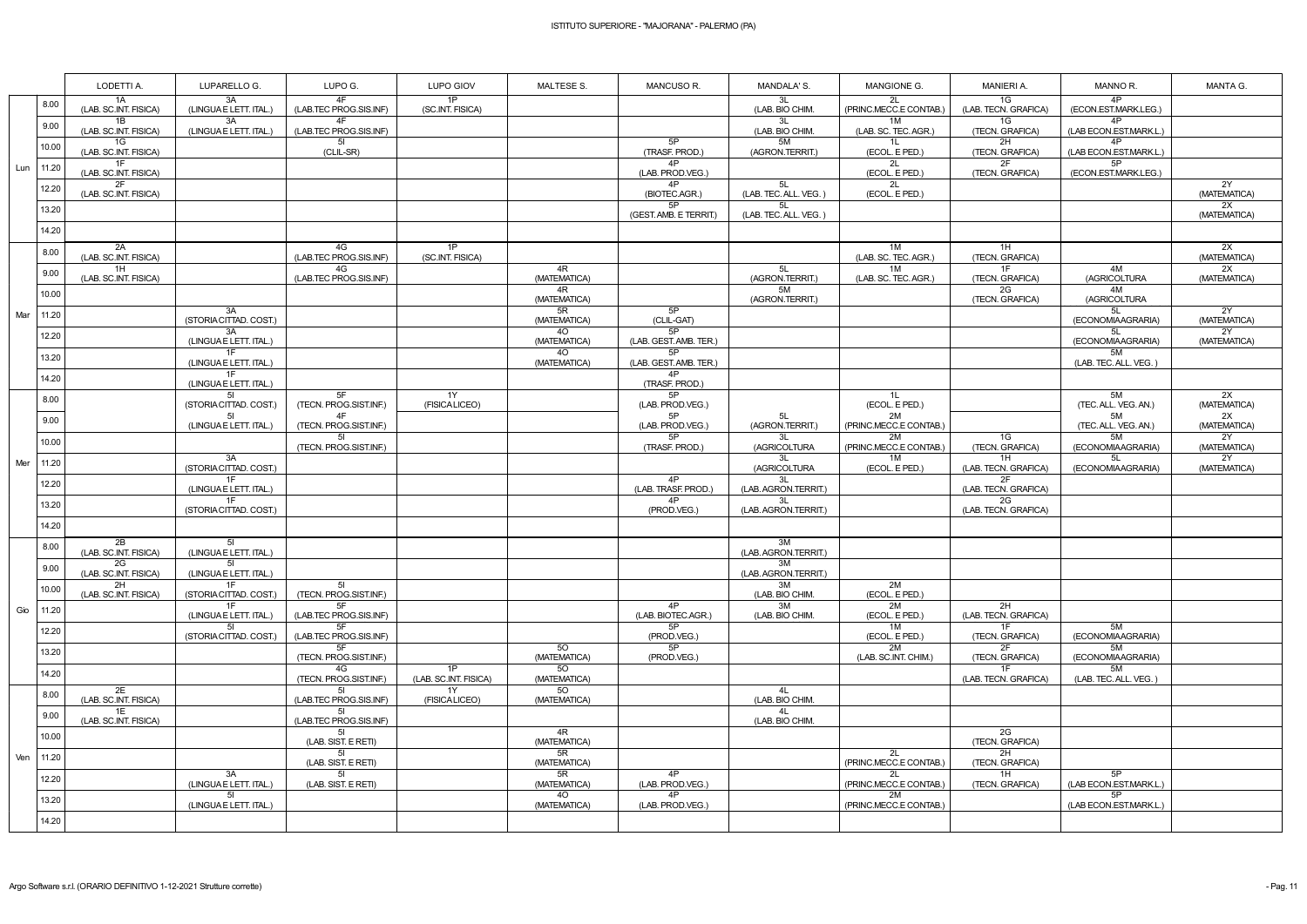|     |       | <b>MARCHICA I.</b>                      | MATRANGA A.                   | MAZZARA M.                 | <b>MENDOLIA F.</b>                      | MERCADANTE R.                | MESSINA A.                               | MESSINA C.                         | MICCICHE C.                 | MINEO M.           | MONTE A.                        | MONTELEONE F.                  |
|-----|-------|-----------------------------------------|-------------------------------|----------------------------|-----------------------------------------|------------------------------|------------------------------------------|------------------------------------|-----------------------------|--------------------|---------------------------------|--------------------------------|
|     | 8.00  |                                         | 2V<br>(INF. S.A.)             | 3Q<br>(LINGUA. CULT. STR.) |                                         | 5H<br>(LINGUAE LETT. ITAL.)  | 1M<br>(LINGUAE LETT. ITAL.)              |                                    |                             |                    | 4T<br>(MATEMATICA)              | 3E<br>(TELECOMUNICAZIONI)      |
|     | 9.00  |                                         | 1V<br>(INF. S.A.)             | 4Q<br>(LINGUA. CULT. STR.) | 2U<br>(LINGUA. CULT. STR.)              | 5H<br>(LINGUAE LETT. ITAL.)  | 2L<br>(LINGUA E LETT. ITAL.)             |                                    |                             |                    | 4T<br>(FISICALICEO)             |                                |
|     | 10.00 |                                         | 1A<br>(TECN. INFORM.)         | 4Q<br>(LINGUA. CULT. STR.) | 2V<br>(LINGUA. CULT. STR.)              | 3H<br>(LINGUA E LETT. ITAL.) | 2L<br>(LINGUA E LETT. ITAL.)             |                                    |                             |                    | 5T<br>(MATEMATICA)              | 1E<br>(TECN. INFORM.)          |
| Lun | 11.20 |                                         | 1T<br>(INF. S.A.)             |                            | 1U<br>(LINGUA. CULT. STR.)              | 3H<br>(STORIA CITTAD. COST.) | 2M<br>(LINGUAE LETT. ITAL.)              |                                    | 1F<br>(LAB. SC.INT. FISICA) |                    |                                 | 2E<br>(SC. E TECN. APPL. IN)   |
|     | 12.20 | 1X<br>(LINGUA. CULT. STR.)              | 2W<br>(INF. S.A.)             |                            | 2T<br>(LINGUA. CULT. STR.)              |                              | 2M<br>(LINGUAE LETT. ITAL.)              |                                    | 2F<br>(LAB. SC.INT. FISICA) |                    |                                 | 4E<br>(LAB. TELECOMUNICAZIO)   |
|     | 13.20 | $\overline{1}X$<br>(LINGUA. CULT. STR.) |                               |                            | 1V<br>(LINGUA. CULT. STR.)              |                              |                                          | <b>2U</b><br>(RELIGIONE CATTOLICA) | 2V<br>(FISICALICEO)         | 1E<br>(MATEMATICA) |                                 | 4E<br>(LAB. TELECOMUNICAZIO)   |
|     | 14.20 |                                         |                               |                            |                                         |                              |                                          |                                    |                             | 1E<br>(MATEMATICA) |                                 |                                |
|     | 8.00  |                                         |                               | 1B<br>(LINGUA INGLESE)     | 1T<br>(LINGUA. CULT. STR.)              |                              |                                          |                                    |                             | 4E<br>(MATEMATICA) | 4T<br>(MATEMATICA)              |                                |
|     | 9.00  |                                         | 1U<br>(INF. S.A.)             | 1B<br>(LINGUA INGLESE)     | 2V<br>(LINGUA. CULT. STR.)              |                              |                                          |                                    |                             | 4E<br>(MATEMATICA) | 4T<br>(MATEMATICA)              |                                |
|     | 10.00 | 1Y<br>(LINGUA. CULT. STR.)              | $\overline{1}$<br>(INF. S.A.) | 3X<br>(LINGUA. CULT. STR.) | 2U<br>(LINGUA. CULT. STR.)              |                              |                                          |                                    |                             | 1E<br>(MATEMATICA) | 3T<br>(MATEMATICA)              | 2T<br>(INF. S.A.)              |
| Mar | 11.20 | 5P<br>(CLIL-GAT)                        | 1T<br>(INF. S.A.)             | 3X<br>(LINGUA. CULT. STR.) | 1V<br>(LINGUA. CULT. STR.)              |                              |                                          |                                    |                             | 2E<br>(MATEMATICA) | $\overline{3T}$<br>(MATEMATICA) | 2T<br>(INF. S.A.)              |
|     | 12.20 | 5Y<br>(LINGUA. CULT. STR.)              | 1A<br>(LAB. TECN. INFORM.)    | 2X<br>(LINGUA. CULT. STR.) |                                         |                              | 2M<br>(LINGUAE LETT. ITAL.)              | 5U<br>(RELIGIONE CATTOLICA)        |                             | 2E<br>(MATEMATICA) |                                 | $\overline{2U}$<br>(INF. S.A.) |
|     | 13.20 | 5X<br>(LINGUA. CULT. STR.)              | 1A<br>(LAB. TECN. INFORM.)    |                            |                                         | 5H<br>(LINGUAE LETT. ITAL.)  | 2L<br>(LINGUAE LETT. ITAL.)              | 3U<br>(RELIGIONE CATTOLICA)        | 2F<br>(SC.INT. FISICA)      |                    |                                 | 5U<br>(INF. S.A.)              |
|     | 14.20 |                                         |                               |                            |                                         | 4H<br>(LINGUAE LETT. ITAL.)  | 1L<br>(LINGUAE LETT. ITAL.)              | 5G<br>(RELIGIONE CATTOLICA)        | 2M<br>(SC.INT. FISICA)      |                    |                                 |                                |
|     | 8.00  | 4X<br>(LINGUA. CULT. STR.)              |                               | 4Q<br>(LINGUA. CULT. STR.) | 2T<br>(LINGUA. CULT. STR.)              |                              | 1M<br>(LINGUAE LETT. ITAL.)              | 1U<br>(RELIGIONE CATTOLICA)        | 2F<br>(SC.INT. FISICA)      |                    | 5T<br>(MATEMATICA)              |                                |
|     | 9.00  | 4X<br>(LINGUA. CULT. STR.)              |                               | 3Q<br>(LINGUA. CULT. STR.) | $\overline{11}$<br>(LINGUA. CULT. STR.) |                              | 1M<br>(LINGUAE LETT. ITAL.)              |                                    | 1F<br>(SC.INT. FISICA)      |                    | 5T<br>(MATEMATICA)              |                                |
|     | 10.00 | 5X<br>(LINGUA. CULT. STR.)              |                               | 3Q<br>(LINGUA. CULT. STR.) | 2U<br>(LINGUA. CULT. STR.)              |                              |                                          |                                    |                             |                    | 3T<br>(MATEMATICA)              |                                |
| Mer | 11.20 | 5X<br>(CLIL-MAT)                        |                               |                            | 1T<br>(LINGUA. CULT. STR.)              | 3H<br>(STORIA CITTAD. COST.) |                                          |                                    |                             | 5E<br>(MATEMATICA) |                                 | 2U<br>(INF. S.A.)              |
|     | 12.20 | 5Y<br>(LINGUA. CULT. STR.)              |                               |                            |                                         | 4H<br>(LINGUAE LETT. ITAL.)  |                                          |                                    |                             | 5E<br>(MATEMATICA) | 4T<br>(FISICALICEO)             | 5U<br>(INF. S.A.)              |
|     | 13.20 |                                         |                               |                            |                                         | 4H<br>(STORIA CITTAD. COST.) |                                          |                                    |                             | 1E<br>(MATEMATICA) | 4T<br>(FISICALICEO)             |                                |
|     | 14.20 |                                         |                               |                            |                                         |                              |                                          |                                    |                             |                    |                                 |                                |
|     | 8.00  | 1Y<br>(LINGUA. CULT. STR.)              | 2W<br>(INF. S.A.)             |                            | 1U<br>(LINGUA. CULT. STR.)              |                              |                                          | 2G<br>(RELIGIONE CATTOLICA)        |                             | 3E<br>(MATEMATICA) | 4T<br>(MATEMATICA)              | 4E<br>(TELECOMUNICAZIONI)      |
|     | 9.00  | 1Y<br>(LINGUA. CULT. STR.)              | 10<br>(INF. S.A.)             |                            | 2V<br>(LINGUA. CULT. STR.)              |                              |                                          |                                    |                             | 3E<br>(MATEMATICA) | 5T<br>(FISICALICEO)             | 2E<br>(SC. E TECN. APPL. IN)   |
|     | 10.00 | 5X<br>(LINGUA. CULT. STR.)              | 2V<br>(INF. S.A.)             | 2B<br>(LINGUA INGLESE)     |                                         | 5H<br>(LINGUAE LETT. ITAL.)  |                                          |                                    |                             |                    |                                 |                                |
| Gio | 11.20 |                                         |                               | 2X<br>(LINGUA. CULT. STR.) |                                         | 3H<br>(LINGUA E LETT. ITAL.) | 1L<br>(LINGUAE LETT. ITAL.)              |                                    |                             | 4E<br>(COMPL. MAT) |                                 |                                |
|     | 12.20 |                                         |                               | 2X<br>(LINGUA. CULT. STR.) |                                         | 4H<br>(LINGUA E LETT. ITAL.) | 2M<br>(LINGUAE LETT. ITAL.)              |                                    |                             | 2E<br>(MATEMATICA) |                                 |                                |
|     | 13.20 |                                         |                               | 3X<br>(LINGUA. CULT. STR.) |                                         | 4H<br>(LINGUAE LETT. ITAL.)  | 2L<br>(LINGUAE LETT. ITAL.)              |                                    |                             | 2E<br>(MATEMATICA) |                                 |                                |
|     | 14.20 |                                         |                               |                            |                                         | 5H<br>(STORIA CITTAD. COST.) | 1M<br>(STORIA CITTAD. COST.)             |                                    |                             |                    |                                 |                                |
|     | 8.00  | 4X<br>(LINGUA. CULT. STR.)              |                               | 1B<br>(LINGUA INGLESE)     | 1U<br>(LINGUA. CULT. STR.)              |                              |                                          |                                    | 1F<br>(SC.INT. FISICA)      |                    |                                 |                                |
|     | 9.00  | 5Y<br>(LINGUA. CULT. STR.)              |                               | 2B<br>(LINGUA INGLESE)     | 1T<br>(LINGUA. CULT. STR.)              |                              |                                          |                                    | 2V<br>(FISICALICEO)         |                    |                                 | 2E<br>(SC. E TECN. APPL. IN)   |
|     | 10.00 | 5Y<br>(CLIL-MAT)                        |                               | 2B<br>(LINGUA INGLESE)     | 2T<br>(LINGUA. CULT. STR.)              | 4H<br>(STORIA CITTAD. COST.) | 1L<br>(LINGUA E LETT. ITAL.)             | 3Z<br>(RELIGIONE CATTOLICA)        |                             |                    | 5T<br>(MATEMATICA)              | 3E<br>(LAB. TELECOMUNICAZIO)   |
| Ven | 11.20 | 1X<br>(LINGUA. CULT. STR.)              |                               |                            |                                         | 5H<br>(STORIA CITTAD. COST.) | 1 <sub>L</sub><br>(LINGUA E LETT. ITAL.) | 4U<br>(RELIGIONE CATTOLICA)        |                             | 4E<br>(MATEMATICA) | 3T<br>(MATEMATICA)              | 3E<br>(LAB. TELECOMUNICAZIO)   |
|     | 12.20 |                                         |                               |                            |                                         | 3H<br>(LINGUAE LETT. ITAL.)  | 1L<br>(STORIA CITTAD. COST.)             | 4G<br>(RELIGIONE CATTOLICA)        |                             | 3E<br>(MATEMATICA) | 5T<br>(FISICALICEO)             | 1E<br>(LAB. TECN. INFORM.)     |
|     | 13.20 |                                         |                               |                            |                                         | 3H<br>(LINGUA E LETT. ITAL.) | 1M<br>(LINGUA E LETT. ITAL.)             | 3G<br>(RELIGIONE CATTOLICA)        |                             | 5E<br>(MATEMATICA) | 5T<br>(FISICALICEO)             | 1E<br>(LAB. TECN. INFORM.)     |
|     | 14.20 |                                         |                               |                            |                                         |                              |                                          |                                    |                             |                    |                                 |                                |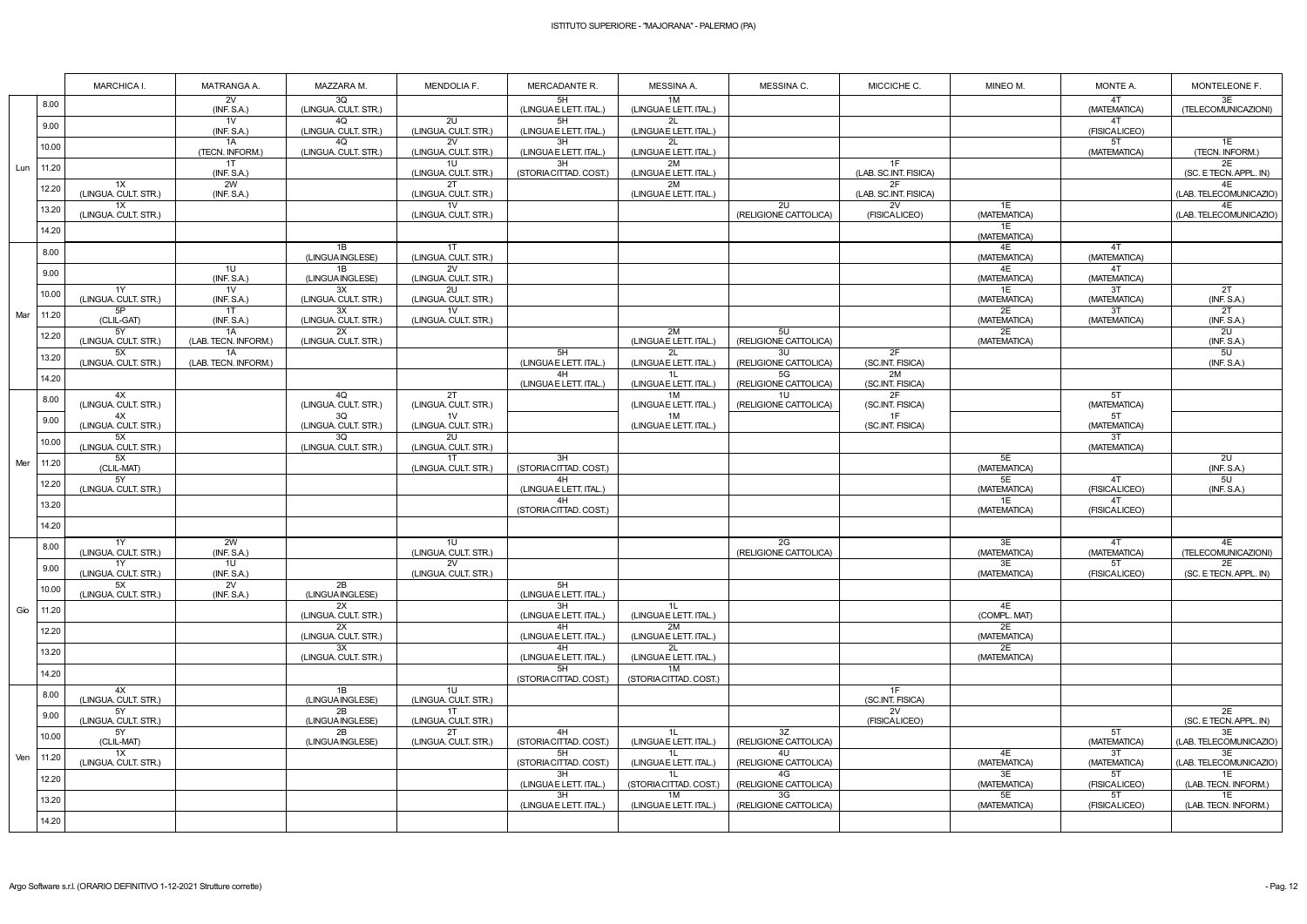|     |               | MOSCA M.                           | MUSACCHIA S.                              | MUTO M.                            | NICOSIA E.                   | ODDO R.                      | PAGLIARO L.                       | PANDOLFO C.                                                  | PANEPINTO S.                    | PATERNOSTRO D.                   | PEDONE G.                         | PERILLO A.         |
|-----|---------------|------------------------------------|-------------------------------------------|------------------------------------|------------------------------|------------------------------|-----------------------------------|--------------------------------------------------------------|---------------------------------|----------------------------------|-----------------------------------|--------------------|
|     | 8.00          | 2L<br>(PRINC.MECC.E CONTAB.)       | 5L<br>(LINGUA INGLESE)                    | 4L<br>(STORIA CITTAD. COST.)       | 3F<br>(LINGUAE LETT. ITAL.)  |                              | 2W<br>(LINGUAE LETT. ITAL.)       | 4R<br>(LINGUAE LETT. ITAL.)                                  | 1T<br>(DIS. E ST. DELL'ARTE)    |                                  |                                   |                    |
|     | 9.00          | Disp.                              | 5L<br>(LINGUA INGLESE)                    | 41<br>(LINGUA E LETT. ITAL.)       | 5F<br>(LINGUAE LETT. ITAL.)  | 2F<br>(LINGUAE LETT. ITAL.)  | 2W<br>(LINGUAE LETT. ITAL.)       | 4R<br>(STORIA CITTAD. COST.)                                 | Disp.                           |                                  |                                   | 3M<br>(MATEMATICA) |
|     | 10.00         | 1L<br>(ECOL. E PED.)               |                                           | 4L<br>(LINGUA E LETT. ITAL.)       | 4F<br>(LINGUAE LETT. ITAL.)  | 2F<br>(LINGUAE LETT. ITAL.)  |                                   | 5R<br>(LINGUAE LETT. ITAL.)                                  | Disp.                           |                                  |                                   | 3M<br>(MATEMATICA) |
| Lun | 11.20         |                                    | $\overline{50}$<br>(LINGUA INGLESE)       | 5L<br>(LINGUA E LETT. ITAL.)       | 3F<br>(STORIA CITTAD. COST.) |                              |                                   |                                                              |                                 |                                  | 5I<br>(RELIGIONE CATTOLICA)       | 4M<br>(MATEMATICA) |
|     | 12.20         |                                    | 50<br>(LINGUA INGLESE)                    |                                    |                              |                              |                                   |                                                              |                                 | 3Q<br>(LAB .AUD. MULT)           | 2X<br>(RELIGIONE CATTOLICA)       | 4M<br>(MATEMATICA) |
|     | 13.20         |                                    | 4L<br>(LINGUA INGLESE)                    |                                    |                              |                              |                                   |                                                              |                                 | 3Q<br>(LAB .AUD. MULT)           | 4S<br>(RELIGIONE CATTOLICA)       |                    |
|     | 14.20         |                                    |                                           |                                    |                              |                              |                                   |                                                              |                                 | 3Q<br>(LAB .AUD. MULT)           |                                   |                    |
|     | 8.00          | 1L<br>(SC.INT. CHIM.)              |                                           |                                    | 5F<br>(LINGUAE LETT. ITAL.)  |                              | 2T<br>(LINGUA E LETT. ITAL.)      | 4R<br>(STORIA CITTAD. COST.)                                 | 3T<br>(DIS. E ST. DELL'ARTE)    | 20<br>(TEC.PROF.SER.PUB.)        | 2V<br>(RELIGIONE CATTOLICA)       | 3L<br>(MATEMATICA) |
|     | 9.00          | Disp.                              |                                           |                                    |                              |                              | 2T<br>(LINGUAE LETT. ITAL.)       | 5R<br>(LINGUA E LETT. ITAL.)                                 | Disp.                           | 20<br>(TEC.PROF.SER.PUB.)        | 5X<br>(RELIGIONE CATTOLICA)       | 3M<br>(MATEMATICA) |
|     | 10.00         | 2M<br>(SC.INT. CHIM.)              |                                           | 5L<br>(LINGUA E LETT. ITAL.)       | 4F<br>(LINGUAE LETT. ITAL.)  |                              | 4T<br>(LINGUA E LETT. ITAL.)      | 5R<br>(LINGUAE LETT. ITAL.)                                  | Disp.                           | 20<br>(TEC.PROF.SER.PUB.)        | 2Y<br>(RELIGIONE CATTOLICA)       |                    |
| Mar | 11.20         |                                    |                                           | 3L<br>(LINGUA E LETT. ITAL.)       |                              |                              | 4T<br>(LINGUA E LETT. ITAL.)      | 3R<br>(LINGUAE LETT. ITAL.)                                  | Disp.                           | 3Q<br>(LAB .AUD. MULT)           | 5Y<br>(RELIGIONE CATTOLICA)       |                    |
|     | 12.20         |                                    |                                           | 3L<br>(STORIA CITTAD. COST.)       |                              |                              | 2V<br>(LINGUAE LETT. ITAL.)       |                                                              |                                 | 3Q<br>(LAB .AUD. MULT)           | 1Y<br>(RELIGIONE CATTOLICA)       |                    |
|     | 13.20         |                                    | 4L<br>(LINGUA INGLESE)                    | 5L<br>(STORIA CITTAD. COST.)       |                              |                              |                                   |                                                              |                                 |                                  |                                   |                    |
|     | 14.20         |                                    | 40<br>(LINGUA INGLESE)                    | 4L<br>(STORIA CITTAD. COST.)       | 4F                           |                              |                                   |                                                              |                                 |                                  |                                   |                    |
|     | 8.00          | 1L<br>(ECOL. E PED.)<br>2M         | 10 <sup>°</sup><br>(LINGUA INGLESE)<br>10 | 3L<br>(LINGUA E LETT. ITAL.)<br>3L | (STORIA CITTAD. COST.)<br>3F |                              |                                   | $\overline{3R}$<br>(STORIA CITTAD. COST.)<br>$\overline{3R}$ |                                 |                                  | 5S<br>(RELIGIONE CATTOLICA)<br>4Y |                    |
|     | 9.00          | (PRINC.MECC.E CONTAB.              | (LINGUA INGLESE)<br>5L                    | (LINGUA E LETT. ITAL.)             | (STORIA CITTAD. COST.)<br>5F |                              |                                   | (LINGUA E LETT. ITAL.)                                       |                                 |                                  | (RELIGIONE CATTOLICA)             |                    |
|     | 10.00         | 2M<br>(PRINC.MECC.E CONTAB.)<br>1M | (LINGUA INGLESE)<br>40                    |                                    | (STORIA CITTAD. COST.)<br>3F |                              | 2V<br>(LINGUAE LETT. ITAL.)<br>2T | 5R<br>(STORIA CITTAD, COST.)                                 | 4S<br>(DIS. E ST. DELL'ARTE)    | 4Q                               | 1M<br>(RELIGIONE CATTOLICA)       | 5M                 |
| Mer | 11.20         | (ECOL. E PED.)                     | (LINGUA INGLESE)                          |                                    | (LINGUAE LETT. ITAL.)<br>3F  |                              | (LINGUAE LETT. ITAL.)<br>2W       |                                                              | Disp.<br>Disp.                  | (LAB .AUD. MULT)<br>4Q           |                                   | (MATEMATICA)<br>5L |
|     | 12.20         |                                    |                                           |                                    | (LINGUA E LETT. ITAL.)       | 5G                           | (LINGUAE LETT. ITAL.)<br>2W       |                                                              | 2T                              | (LAB .AUD. MULT)<br>4Q           |                                   | (MATEMATICA)<br>5L |
|     | 13.20         |                                    |                                           |                                    |                              | (LINGUAE LETT. ITAL.)<br>2F  | (GEOGRAFIA LICEO)                 |                                                              | (DIS. E ST. DELL'ARTE)          | (LAB .AUD. MULT)<br>3Q           |                                   | (MATEMATICA)       |
|     | 14.20         |                                    | 30                                        |                                    |                              | (LINGUAE LETT. ITAL.)        |                                   | 3R                                                           | 2T                              | (LAB .AUD. MULT)<br>20           | 2M                                |                    |
|     | 8.00          |                                    | (LINGUA INGLESE)<br>$10-1$                |                                    |                              |                              | 2W                                | (STORIA CITTAD. COST.)<br>4R                                 | (DIS. E ST. DELL'ARTE)<br>Disp. | (TEC.PROF.SER.PUB.)<br><b>20</b> | (RELIGIONE CATTOLICA)<br>4X       |                    |
|     | 9.00          | 2L                                 | (LINGUA INGLESE)<br>50                    |                                    |                              |                              | (LINGUA E LETT. ITAL.)<br>2T      | (LINGUAE LETT. ITAL.)<br>4R                                  | Disp.                           | (TEC.PROF.SER.PUB.)<br>2O        | (RELIGIONE CATTOLICA)             |                    |
|     | 10.00         | (SC.INT. CHIM.)<br>2L              | (LINGUA INGLESE)<br>20                    |                                    |                              |                              | (LINGUAE LETT. ITAL.)<br>2V       | (LINGUAE LETT. ITAL.)<br>3R                                  | 1T                              | (TEC.PROF.SER.PUB.)<br>4Q        |                                   | 4M                 |
| Gio | 11.20         | (LAB. SC.INT. CHIM.)<br>1M         | (LINGUA INGLESE)                          | -3L                                | 4F                           |                              | (LINGUAE LETT. ITAL.)<br>2V       | (LINGUAE LETT. ITAL.)<br>3R                                  | (DIS. E ST. DELL'ARTE)          | (LAB .AUD. MULT)<br>4Q           |                                   | (MATEMATICA)<br>4L |
|     | 12.20         | (ECOL. E PED.)<br>2M               |                                           | (STORIA CITTAD. COST.)<br>5L       | (LINGUAE LETT. ITAL.)<br>4F  | 5G                           | (LINGUAE LETT. ITAL.)<br>4T       | (LINGUA E LETT. ITAL.)                                       |                                 | (LAB .AUD. MULT)                 |                                   | (MATEMATICA)<br>4L |
|     | 13.20         | (LAB. SC.INT. CHIM.)<br>1L         |                                           | (LINGUA E LETT. ITAL.)<br>41       | (LINGUAE LETT. ITAL.)<br>3F  | (LINGUAE LETT. ITAL.)<br>5G  | (LINGUAE LETT. ITAL.)             |                                                              |                                 |                                  |                                   | (MATEMATICA)<br>5L |
|     | 14.20         | (LAB. SC.INT. CHIM.)               | 30                                        | (LINGUA E LETT. ITAL.)             | (LINGUAE LETT. ITAL.)        | (LINGUAE LETT. ITAL.)        | 2V                                | 4R                                                           | 3T                              |                                  | 1G                                | (MATEMATICA)<br>3L |
|     | 8.00          |                                    | (LINGUA INGLESE)<br>20                    |                                    | (LINGUA E LETT. ITAL.)<br>5F | 2M                           | (GEOGRAFIA LICEO)<br>4T           | (LINGUAE LETT. ITAL.)<br>5R                                  | (DIS. E ST. DELL'ARTE)<br>Disp. |                                  | (RELIGIONE CATTOLICA)<br>3X       | (MATEMATICA)<br>3L |
|     | 9.00          |                                    | (LINGUA INGLESE)<br>20                    | 3L                                 | (LINGUAE LETT. ITAL.)<br>5F  | (STORIA CITTAD. COST.)<br>2F | (LINGUAE LETT. ITAL.)             | (LINGUA E LETT. ITAL.)<br>5R                                 | 4S                              | 4Q                               | (RELIGIONE CATTOLICA)<br>3Y       | (MATEMATICA)<br>4L |
|     | 10.00         | 2L                                 | (LINGUA INGLESE)                          | (LINGUA E LETT. ITAL.)<br>4L       | (STORIA CITTAD. COST.)<br>4F | (LINGUAE LETT. ITAL.)        |                                   | (STORIA CITTAD. COST.)                                       | (DIS. E ST. DELL'ARTE)          | (LAB .AUD. MULT)                 | (RELIGIONE CATTOLICA)<br>2W       | (MATEMATICA)       |
| Ven | $\vert$ 11.20 | (PRINC.MECC.E CONTAB.)<br>2L       |                                           | (LINGUA E LETT. ITAL.)<br>5L       | (STORIA CITTAD. COST.)       | 5G                           |                                   |                                                              |                                 |                                  | (RELIGIONE CATTOLICA)<br>1X       | 5M                 |
|     | 12.20         | (PRINC.MECC.E CONTAB.)<br>2M       |                                           | (LINGUA E LETT. ITAL.)<br>5L       |                              | (LINGUAE LETT. ITAL.)        |                                   |                                                              |                                 |                                  | (RELIGIONE CATTOLICA)             | (MATEMATICA)<br>5M |
|     | 13.20         | (PRINC.MECC.E CONTAB.)             |                                           | (STORIA CITTAD. COST.)             |                              |                              |                                   |                                                              |                                 |                                  |                                   | (MATEMATICA)       |
|     | 14.20         |                                    |                                           |                                    |                              |                              |                                   |                                                              |                                 |                                  |                                   |                    |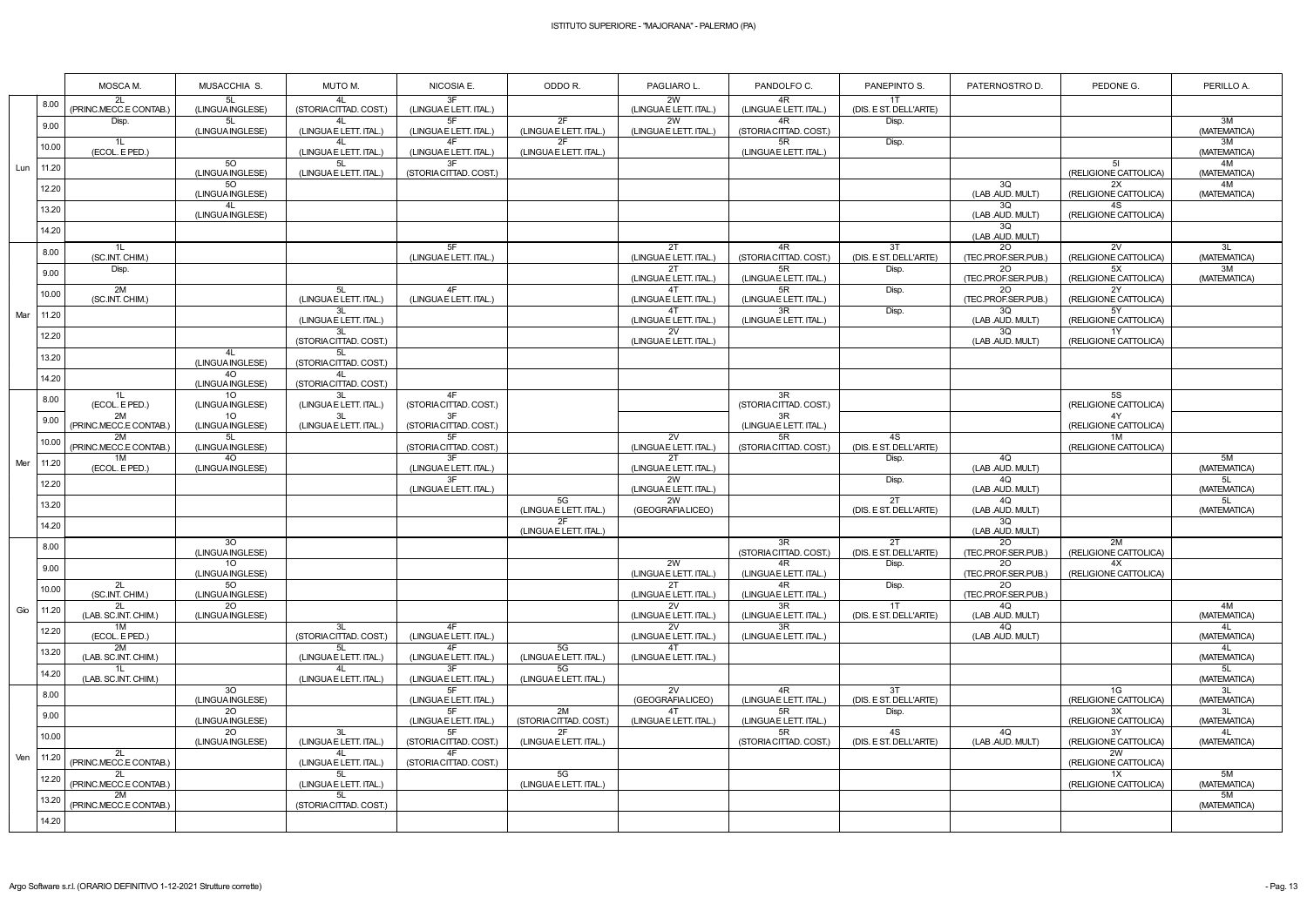|     |       | PIAZZA M.                          | PICONE V.                    | PINZARRONE L.                | PISCOPO S.                        | POLIZZI M.              | PONTILLO C.                             | PRAVATA R.                   | PRESTER D.         | PREZZEMOLO P.                | PROFETA B.                | PROTO A.                |
|-----|-------|------------------------------------|------------------------------|------------------------------|-----------------------------------|-------------------------|-----------------------------------------|------------------------------|--------------------|------------------------------|---------------------------|-------------------------|
|     | 8.00  |                                    | 4G<br>(TELECOMUNICAZIONI)    | 1X<br>(GEOGRAFIA LICEO)      |                                   | 4Y<br>(SCIENZE MOTORIE) | 10 <sup>°</sup><br>(TEC. INF. E COMUN.  | 1L<br>(DIRITTO ED ECONOMIA)  |                    |                              |                           | 2X<br>(SCIENZE MOTORIE) |
|     | 9.00  | 2T<br>(SCIENZE NAT.)               | 2G<br>(SC. E TECN. APPL. IN) | 1X<br>(STORIALICEO)          | 2X<br>(SCIENZE NAT.)              | 5X<br>(SCIENZE MOTORIE) |                                         | 2H<br>(DIRITTO ED ECONOMIA)  |                    |                              |                           | 3X<br>(DISC. SPORT.)    |
|     | 10.00 | 2T<br>(SCIENZE NAT.)               | 2G<br>(SC. E TECN. APPL. IN) | 3X<br>(LINGUA E LETT. ITAL.) | 2X<br>(SCIENZE NAT.)              |                         | 5G<br>(LAB. G.PR.ORG.IMP.)              | Disp.                        |                    |                              |                           | 3Z<br>(DISC. SPORT.)    |
| Lun | 11.20 | 2W<br>(SCIENZE NAT.)               |                              | 2X<br>(LINGUA E LETT. ITAL.) | 4X<br>(SCIENZE NAT.)              |                         | 5G<br>(LAB. G.PR.ORG.IMP.)              |                              |                    | 2T<br>(STORIALICEO)          | 5H<br>(LAB. INFORMATICA)  |                         |
|     | 12.20 |                                    |                              | 3Z<br>(LINGUA E LETT. ITAL.) | 4X<br>(SCIENZE NAT.)              |                         | 3H<br>(SIST. E RETI)                    |                              |                    | 1T<br>(LINGUAE LETT. ITAL.)  | 5H<br>(LAB. INFORMATICA)  |                         |
|     | 13.20 | 10 <sup>°</sup><br>(SC.INT. TERRA) |                              |                              | 3X<br>(SCIENZE NAT.)              |                         | 4G<br>(SIST. E RETI)                    |                              | 4F<br>(MATEMATICA) | 3T<br>(LINGUAE LETT. ITAL.)  | 5H<br>(LAB. INFORMATICA)  |                         |
|     | 14.20 |                                    |                              |                              |                                   |                         |                                         |                              | 4F<br>(MATEMATICA) |                              |                           |                         |
|     | 8.00  |                                    | 4F<br>(LAB. TELECOMUNICAZIO) |                              |                                   | 5Y<br>(SCIENZE MOTORIE) |                                         |                              | 2F<br>(MATEMATICA) | 5T<br>(LINGUA E LETT. ITAL.) | 3H<br>(LAB. INFORMATICA)  | 5G<br>(SCIENZE MOTORIE) |
|     | 9.00  |                                    | 4F<br>(LAB. TELECOMUNICAZIO) | 1X<br>(STORIALICEO)          |                                   | 4U<br>(SCIENZE MOTORIE) | 5H<br>(G.PR.ORG.IMP.)                   |                              | 3F<br>(MATEMATICA) | 5T<br>(LINGUAE LETT. ITAL.)  | 3H<br>(LAB. INFORMATICA)  | 3X<br>(DISC. SPORT.)    |
|     | 10.00 |                                    | 4G<br>(LAB. TELECOMUNICAZIO) | 2X<br>(LINGUA E LETT. ITAL.) |                                   | 5Y<br>(DISC. SPORT.)    | 5G<br>(CLIL-SR)                         |                              | 5I<br>(MATEMATICA) | 1T<br>(LINGUAE LETT. ITAL.)  | 3H<br>(LAB. INFORMATICA)  | 3Z<br>(SCIENZE MOTORIE) |
| Mar | 11.20 | 2W<br>(SCIENZE NAT.)               | 4G<br>(LAB. TELECOMUNICAZIO) | 2X<br>(LINGUA E LETT. ITAL.) |                                   | Disp.                   | 5G<br>(LAB. SIST. E RETI)               |                              | 1F<br>(MATEMATICA) |                              | 5G<br>(LAB. SIST. E RETI) | 3Z<br>(DISC. SPORT.)    |
|     | 12.20 | 3T<br>(SCIENZE NAT.)               |                              | 3X<br>(LINGUA E LETT. ITAL.) | 3Z<br>(SCIENZE NAT.)              | 5X<br>(DISC. SPORT.)    | 5G<br>(LAB. SIST. E RETI)               | 1M<br>(DIRITTO ED ECONOMIA)  | 1F<br>(MATEMATICA) |                              | 5G<br>(LAB. SIST. E RETI) |                         |
|     | 13.20 | 2T<br>(SCIENZE NAT.)               |                              | 3X<br>(LINGUA E LETT. ITAL.) | $\overline{3Y}$<br>(SCIENZE NAT.) |                         | 5G<br>(LAB. SIST. E RETI)               | 3Z<br>(DIRIT. ECONOM. SPORT) |                    |                              | 5G<br>(LAB. SIST. E RETI) |                         |
|     | 14.20 |                                    |                              |                              |                                   |                         |                                         | 1H<br>(DIRITTO ED ECONOMIA)  |                    |                              |                           |                         |
|     | 8.00  | 5U<br>(SCIENZE NAT.)               | 3G<br>(LAB. TELECOMUNICAZIO) |                              |                                   | 4Y<br>(SCIENZE MOTORIE) |                                         | 3Z<br>(DIRIT. ECONOM. SPORT) |                    | 1T<br>(STORIALICEO)          | 5G<br>(LAB. INFORMATICA)  |                         |
|     | 9.00  | 5U<br>(CLIL-SNT)                   | 3G<br>(LAB. TELECOMUNICAZIO) |                              |                                   | 5X<br>(SCIENZE MOTORIE) |                                         | <b>5S</b><br>(DISC. SPORT.)  |                    | 3T<br>(LINGUAE LETT. ITAL.)  | 5G<br>(LAB. INFORMATICA)  |                         |
|     | 10.00 | 2T<br>(SCIENZE NAT.)               | 4H<br>(LAB. TELECOMUNICAZIO) |                              | 2X<br>(SCIENZE NAT.)              | 4Y<br>(DISC. SPORT.)    | 5H<br>(LAB. G.PR.ORG.IMP.)              | 1H<br>(DIRITTO ED ECONOMIA)  | 4F<br>(COMPL. MAT) |                              | 5G<br>(LAB. INFORMATICA)  | 3Z<br>(SCIENZE MOTORIE) |
| Mer | 11.20 | 3T<br>(SCIENZE NAT.)               | 4H<br>(LAB. TELECOMUNICAZIO) | 2X<br>(STORIALICEO)          | 3X<br>(SCIENZE NAT.)              | 5Y<br>(DISC. SPORT.)    | 5H<br>(LAB. G.PR.ORG.IMP.)              | Disp.                        | 51<br>(MATEMATICA) |                              |                           | 3Z<br>(SCIENZE MOTORIE) |
|     | 12.20 | 3T<br>(SCIENZE NAT.)               | 1G<br>(TECN. INFORM.)        | 3Z<br>(LINGUA E LETT. ITAL.) | 3X<br>(SCIENZE NAT.)              | 4U<br>(SCIENZE MOTORIE) | 3H<br>(LAB. SIST. E RETI)               |                              | 51<br>(MATEMATICA) |                              |                           | 2X<br>(DISC. SPORT.)    |
|     | 13.20 |                                    |                              | 2X<br>(GEOGRAFIA LICEO)      | 4X<br>(SCIENZE NAT.)              |                         | 3H<br>(LAB. SIST. E RETI)               |                              | 2F<br>(MATEMATICA) |                              |                           | 3X<br>(SCIENZE MOTORIE) |
|     | 14.20 |                                    |                              |                              |                                   |                         |                                         |                              |                    |                              |                           |                         |
|     | 8.00  | 5U<br>(SCIENZE NAT.)               |                              |                              | 3Y<br>(SCIENZE NAT.)              |                         |                                         |                              | 1F<br>(MATEMATICA) | 1T<br>(LINGUAE LETT. ITAL.)  | 4H<br>(LAB. INFORMATICA)  | 2X<br>(DISC. SPORT.)    |
|     | 9.00  | 3T<br>(SCIENZE NAT.)               |                              | 2X<br>(LINGUA E LETT. ITAL.) | 3Y<br>(SCIENZE NAT.)              |                         |                                         |                              | 3F<br>(MATEMATICA) | 1T<br>(LINGUAE LETT. ITAL.)  | 4H<br>(LAB. INFORMATICA)  | 5G<br>(SCIENZE MOTORIE) |
|     | 10.00 | 3T<br>(SCIENZE NAT.)               |                              |                              | 2Y<br>(SCIENZE NAT.)              |                         | 5G<br>(G.PR.ORG.IMP.)                   |                              | 3F<br>(MATEMATICA) | 5T<br>(LINGUAE LETT. ITAL.)  | 4H<br>(LAB. INFORMATICA)  | 2X<br>(SCIENZE MOTORIE) |
| Gio | 11.20 | 2W<br>(SCIENZE NAT.)               |                              |                              | 2Y<br>(SCIENZE NAT.)              | 5Y<br>(SCIENZE MOTORIE) |                                         | 3Z<br>(DIRIT. ECONOM. SPORT) | 4F<br>(MATEMATICA) | 5T<br>(LINGUAE LETT. ITAL.)  |                           | 3X<br>(SCIENZE MOTORIE) |
|     | 12.20 | 2W<br>(SCIENZE NAT.)               |                              |                              |                                   | 5X<br>(DISC. SPORT.)    | 4G<br>(LAB. SIST. E RETI)               | Disp.                        |                    | 2T<br>(GEOGRAFIA LICEO)      |                           | 3X<br>(SCIENZE MOTORIE) |
|     | 13.20 |                                    | 1G<br>(LAB. TECN. INFORM.)   |                              |                                   | 4Y<br>(DISC. SPORT.)    | 4G<br>(LAB. SIST. E RETI)               | 1F<br>(DIRITTO ED ECONOMIA)  |                    |                              |                           |                         |
|     | 14.20 |                                    | 1G<br>(LAB. TECN. INFORM.)   |                              |                                   |                         |                                         | 2H<br>(DIRITTO ED ECONOMIA)  |                    |                              |                           |                         |
|     | 8.00  | 5U<br>(SCIENZE NAT.)               | 4F<br>(TELECOMUNICAZIONI)    | 3Z<br>(LINGUA E LETT. ITAL.) |                                   |                         | 3H<br>(SIST. E RETI)                    |                              |                    | $1$ T<br>(STORIALICEO)       | 5H<br>(LAB. SIST. E RETI) | 2X<br>(SCIENZE MOTORIE) |
|     | 9.00  | 5U<br>(SCIENZE NAT.)               | 4H<br>(TELECOMUNICAZIONI)    | 3Z<br>(LINGUA E LETT. ITAL.) |                                   |                         | 4G<br>(SIST. E RETI)                    |                              |                    | 3T<br>(LINGUAE LETT. ITAL.)  | 5H<br>(LAB. SIST. E RETI) | 2X<br>(DISC. SPORT.)    |
| Ven | 10.00 |                                    | 3G<br>(TELECOMUNICAZIONI)    | 2X<br>(STORIALICEO)          |                                   |                         |                                         | 1M<br>(DIRITTO ED ECONOMIA)  |                    | 3T<br>(LINGUAE LETT. ITAL.)  | 5H<br>(LAB. SIST. E RETI) |                         |
|     | 11.20 |                                    | 2G<br>(SC. E TECN. APPL. IN) | 3X<br>(LINGUA E LETT. ITAL.) | 2Y<br>(SCIENZE NAT.)              | 5Y<br>(SCIENZE MOTORIE) | 10 <sup>°</sup><br>(TEC. INF. E COMUN.) | Disp.                        | 2F<br>(MATEMATICA) | 2T<br>(STORIALICEO)          |                           |                         |
|     | 12.20 |                                    |                              |                              | 3Z<br>(SCIENZE NAT.)              | 4Y<br>(SCIENZE MOTORIE) |                                         | 1F<br>(DIRITTO ED ECONOMIA)  | 2F<br>(MATEMATICA) | 1T<br>(GEOGRAFIALICEO)       |                           |                         |
|     | 13.20 |                                    |                              |                              | 3Z<br>(SCIENZE NAT.)              | 5X<br>(SCIENZE MOTORIE) |                                         | 1L<br>(DIRITTO ED ECONOMIA)  | 1F<br>(MATEMATICA) |                              |                           |                         |
|     | 14.20 |                                    |                              |                              |                                   |                         |                                         |                              |                    |                              |                           |                         |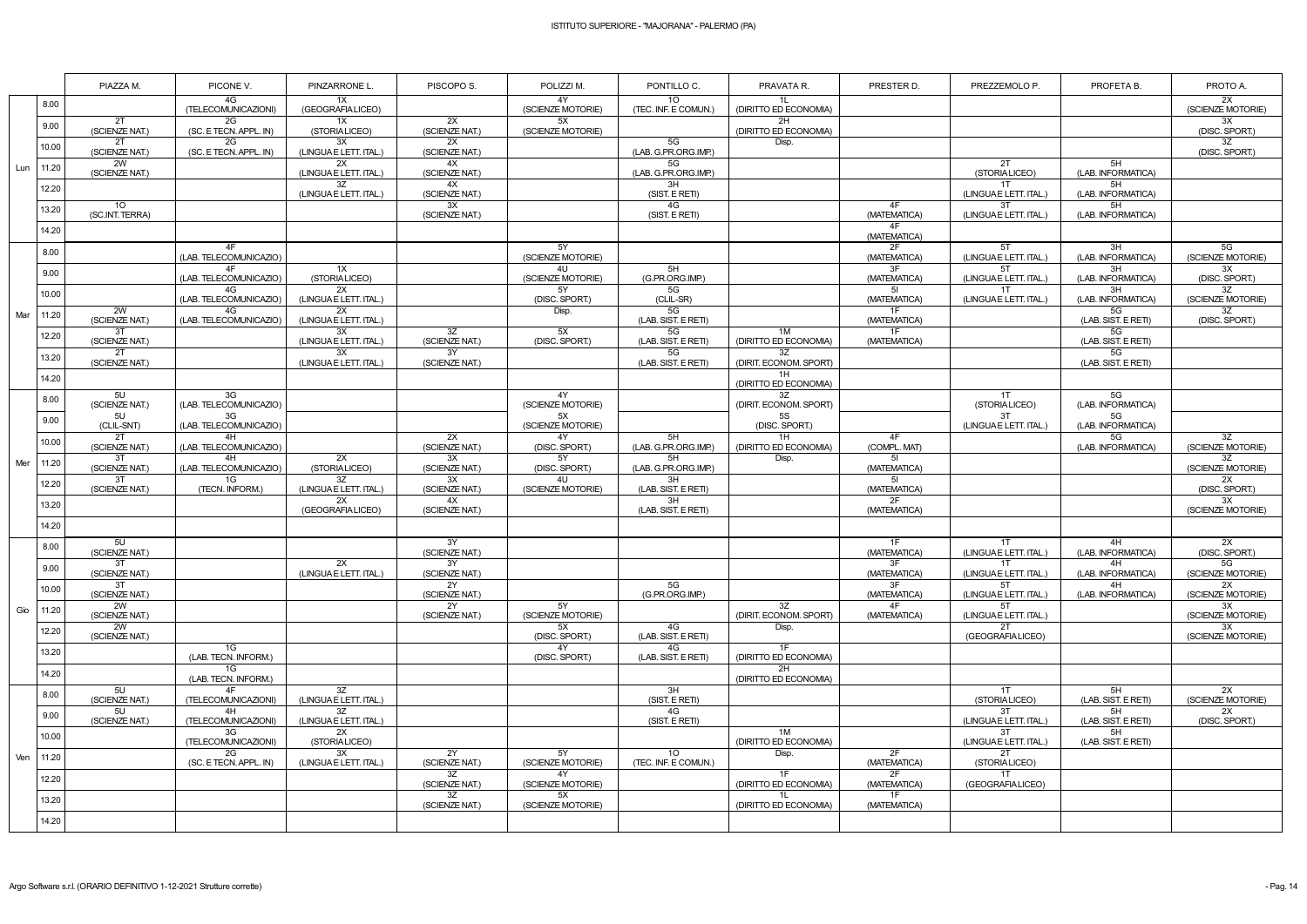|     |       | PULEO P.                                 | RADICELLO G.                             | RAIMONDI B.                  | RALLO A.                                  | RANDAZZO L                       | RIFICI S.                       | RUSSO G.           | SALADINO S.                 | SALAMONE P.        | SALVAGGIO G.            | SANFILIPPO G.                  |
|-----|-------|------------------------------------------|------------------------------------------|------------------------------|-------------------------------------------|----------------------------------|---------------------------------|--------------------|-----------------------------|--------------------|-------------------------|--------------------------------|
|     | 8.00  |                                          |                                          |                              | 50<br>(STORIA ESPR.GRAF.ART)              | 1V<br>(SCIENZE NAT.)             |                                 | 2A<br>(MATEMATICA) |                             |                    |                         | 2F<br>(SC. E TECN. APPL. IN)   |
|     | 9.00  | 10 <sup>°</sup><br>(RELIGIONE CATTOLICA) |                                          |                              | 40<br>(STORIA ESPR.GRAF.ART)              | 1Y<br>(SCIENZE NAT.)             |                                 | 2A<br>(MATEMATICA) |                             |                    |                         | 1F<br>(LAB. TECN. INFORM.)     |
|     | 10.00 | 4M<br>(RELIGIONE CATTOLICA)              |                                          |                              | 3Q<br>(ST. ARTE)                          | 5S<br>(CLIL-SNT)                 | 2Y<br>(FISICALICEO)             |                    |                             |                    |                         | 1F<br>(LAB. TECN. INFORM.)     |
| Lun | 11.20 | 5M<br>(RELIGIONE CATTOLICA)              |                                          | 3A<br>(CHIM.ORG.BIOCHIM)     | $\overline{3Q}$<br>(ST. ARTE)             |                                  | 3X<br>(FISICALICEO)             |                    |                             |                    |                         | 1P<br>(TECN. INFORM.)          |
|     | 12.20 | 3R<br>(RELIGIONE CATTOLICA)              |                                          | 3A<br>(CHIM.ORG.BIOCHIM)     |                                           |                                  | 3X<br>(FISICALICEO)             |                    | 5L<br>(LAB. TEC. ALL. VEG.) | 1R<br>(MATEMATICA) | 1A<br>(SC.INT. TERRA)   | 3F<br>(TELECOMUNICAZIONI)      |
|     | 13.20 | 5O<br>(RELIGIONE CATTOLICA)              |                                          | 1G<br>(SC.INT. CHIM.)        |                                           |                                  | 3Z<br>(MATEMATICA)              |                    | 5L<br>(LAB. TEC. ALL. VEG.) | 1R<br>(MATEMATICA) | 1A<br>(GEOGRAFIA)       |                                |
|     | 14.20 |                                          |                                          |                              |                                           |                                  |                                 |                    |                             |                    |                         |                                |
|     | 8.00  |                                          |                                          |                              |                                           |                                  | 3Z<br>(FISICALICEO)             | 1A<br>(MATEMATICA) |                             |                    |                         |                                |
|     | 9.00  |                                          |                                          |                              |                                           |                                  | 3Y<br>(FISICALICEO)             | 1A<br>(MATEMATICA) |                             |                    |                         | 3T<br>(INF. S.A.)              |
|     | 10.00 |                                          |                                          | 3B<br>(LAB. CHIM.ANALIT. E)  |                                           |                                  | 3Y<br>(FISICALICEO)             | 2A<br>(MATEMATICA) |                             |                    |                         | 5S<br>(INF. S.A.)              |
| Mar | 11.20 |                                          | 4A<br>(CHIM.ANALIT. E STRU.)             | 3B<br>(LAB. CHIM.ANALIT. E)  |                                           | 2V<br>(SCIENZE NAT.)             | 3U<br>(FISICALICEO)             |                    | Disp.                       | 3E<br>(COMPL. MAT) |                         | 5T<br>(INF. S.A.)              |
|     | 12.20 |                                          | 4B<br>(LAB. CHIM.ANALIT. E)              | 3B<br>(LAB. CHIM.ANALIT. E)  | 4Q<br>(ST. ARTE)                          | 1T<br>(SCIENZE NAT.)             | 3U<br>(FISICALICEO)             | 5A<br>(MATEMATICA) | Disp.                       |                    |                         |                                |
|     | 13.20 | 3L<br>(RELIGIONE CATTOLICA)              | 4B<br>(LAB. CHIM.ANALIT. E)              | 1G<br>(LAB. SC.INT. CHIM.)   | 30 <sup>°</sup><br>(STORIA ESPR.GRAF.ART) | 1T<br>(SCIENZE NAT.)             |                                 | 3A<br>(MATEMATICA) | Disp.                       |                    | 1H<br>(SC.INT. TERRA)   |                                |
|     | 14.20 | 5R<br>(RELIGIONE CATTOLICA)              | 4B<br>(LAB. CHIM.ANALIT. E)              |                              | 3R<br>(STORIA ESPR.GRAF.ART)              | 5S<br>(SCIENZE NAT.)             |                                 |                    | 5L<br>(TEC. ALL. VEG. AN.)  |                    | 1G<br>(SC.INT. TERRA)   |                                |
| Mer | 8.00  | 30<br>(RELIGIONE CATTOLICA)              | 4 <sub>R</sub><br>(CHIM.ANALIT. E STRU.) | 2G<br>(LAB. SC.INT. CHIM.)   | 5R<br>(STORIA ESPR.GRAF.ART)              | 2V<br>(SCIENZE NAT.)             | 3Y<br>(FISICALICEO)             |                    | 5L<br>(TEC. ALL. VEG. AN.)  |                    |                         | 1F<br>(TECN. INFORM.)          |
|     | 9.00  |                                          |                                          | 2G<br>(SC.INT. CHIM.)        | 40 <sup>°</sup><br>(STORIA ESPR.GRAF.ART) | 2V<br>(SCIENZE NAT.)             | $\overline{3Z}$<br>(MATEMATICA) |                    | Disp.                       |                    | 2A<br>(SC.INT. TERRA)   | 1P<br>(LAB. TECN. INFORM.)     |
|     | 10.00 | (RELIGIONE CATTOLICA)                    | 4A<br>(LAB. CHIM.ANALIT. E)              |                              | 4R<br>(STORIA ESPR.GRAF.ART)              | 1 <sub>V</sub><br>(SCIENZE NAT.) |                                 | 1A<br>(MATEMATICA) | Disp.                       |                    | 2B<br>(SC.INT. TERRA)   | 1P<br>(LAB. TECN. INFORM.)     |
|     | 11.20 | 20<br>(RELIGIONE CATTOLICA)              | 4A<br>(LAB. CHIM.ANALIT. E)              |                              |                                           | 1 <sub>V</sub><br>(SCIENZE NAT.) |                                 | 2A<br>(MATEMATICA) | Disp.                       |                    | 1G<br>(SC.INT. TERRA)   |                                |
|     | 12.20 | 1R<br>(RELIGIONE CATTOLICA)              | 4A<br>(LAB. CHIM.ANALIT. E)              |                              |                                           | 1T<br>(SCIENZE NAT.)             |                                 | 5A<br>(MATEMATICA) |                             |                    | 2G<br>(SC.INT. TERRA)   |                                |
|     | 13.20 | 3M<br>(RELIGIONE CATTOLICA)              |                                          |                              |                                           |                                  |                                 | 5A<br>(MATEMATICA) |                             | 1R<br>(MATEMATICA) | 1B<br>(SC.INT. TERRA)   |                                |
|     | 14.20 |                                          |                                          |                              |                                           |                                  |                                 |                    |                             |                    |                         |                                |
|     | 8.00  | 2L<br>(RELIGIONE CATTOLICA)              |                                          |                              | 5R<br>(STORIA ESPR.GRAF.ART)              |                                  | 3Z<br>(MATEMATICA)              |                    | 4L<br>(AGRICOLTURA          |                    |                         | 2F<br>(SC. E TECN. APPL. IN)   |
|     | 9.00  | 1L<br>(RELIGIONE CATTOLICA)              |                                          |                              | 3R<br>(STORIA ESPR.GRAF.ART)              |                                  | 3Z<br>(MATEMATICA)              |                    | 4L<br>(AGRICOLTURA          |                    |                         | 2F<br>(SC. E TECN. APPL. IN)   |
|     | 10.00 |                                          |                                          | 3B<br>(CHIM.ANALIT. E STRU.) |                                           |                                  |                                 | 3A<br>(COMPL. MAT) | Disp.                       |                    | 1A<br>(SC.INT. TERRA)   |                                |
| Gio | 11.20 |                                          | 4A<br>(LAB. CHIM.ANALIT. E)              | 3B<br>(CHIM.ANALIT. E STRU.) | 50<br>(STORIA ESPR.GRAF.ART)              |                                  | 3U<br>(FISICALICEO)             | 3A<br>(MATEMATICA) | Disp.                       |                    | 2B<br>(SC.INT. TERRA)   | 3F<br>(LAB. TELECOMUNICAZIO)   |
|     | 12.20 |                                          | 4A<br>(LAB. CHIM.ANALIT. E)              | 2G<br>(SC.INT. CHIM.)        | 30<br>(STORIA ESPR.GRAF.ART)              |                                  | 3Z<br>(FISICALICEO)             | 3A<br>(MATEMATICA) |                             |                    | 1H<br>(GEOGRAFIA)       | 3F<br>(LAB. TELECOMUNICAZIO)   |
|     | 13.20 |                                          | 4B<br>(LAB. CHIM.ANALIT. E)              | 3A<br>(LAB. CHIM.ORG.BIOCHI) | 4Q<br>(ST. ARTE)                          | <b>5S</b><br>(SCIENZE NAT.)      | 3Z<br>(FISICALICEO)             | 4A<br>(MATEMATICA) |                             |                    | 1H<br>(SC.INT. TERRA)   | 5T<br>(INF. S.A.)              |
|     | 14.20 |                                          | 4B<br>(LAB. CHIM.ANALIT. E)              | 3A<br>(LAB. CHIM.ORG.BIOCHI) | 4Q<br>(ST. ARTE)                          | 5S<br>(SCIENZE NAT.)             |                                 | 4A<br>(MATEMATICA) |                             | 1R                 | 2A<br>(SC.INT. TERRA)   |                                |
|     | 8.00  | 2R<br>(RELIGIONE CATTOLICA)              |                                          |                              |                                           |                                  |                                 |                    | Disp.                       | (MATEMATICA)       | 1B                      |                                |
|     | 9.00  | 4R<br>(RELIGIONE CATTOLICA)<br>40        |                                          | 1G                           |                                           | 5S<br>(SCIENZE NAT.)<br>2V       |                                 |                    | Disp.                       |                    | (GEOGRAFIA)<br>1B       |                                |
| Ven | 10.00 | (RELIGIONE CATTOLICA)                    |                                          | (SC.INT. CHIM.)<br>3B        |                                           | (SCIENZE NAT.)<br>1Y             |                                 |                    | Disp.                       |                    | (SC.INT. TERRA)         |                                |
|     | 11.20 | 5L<br>(RELIGIONE CATTOLICA)              |                                          | (LAB. CHIM.ANALIT. E)<br>3B  | 3Q                                        | (SCIENZE NAT.)<br>1Y             | 2Y                              | 1A                 | Disp.                       |                    | 1G<br>(GEOGRAFIA)<br>2G | 5S                             |
|     | 12.20 |                                          |                                          | (LAB. CHIM.ANALIT. E)<br>3A  | (ST. ARTE)<br>4R                          | (SCIENZE NAT.)                   | (FISICALICEO)<br>3X             | (MATEMATICA)<br>4A |                             |                    | (SC.INT. TERRA)         | (INF. S.A.)<br>$\overline{3T}$ |
|     | 13.20 |                                          |                                          | (CHIM.ORG.BIOCHIM)           | (STORIA ESPR.GRAF.ART)                    |                                  | (FISICALICEO)                   | (MATEMATICA)       |                             |                    |                         | (INF. S.A.)                    |
|     | 14.20 |                                          |                                          |                              |                                           |                                  |                                 |                    |                             |                    |                         |                                |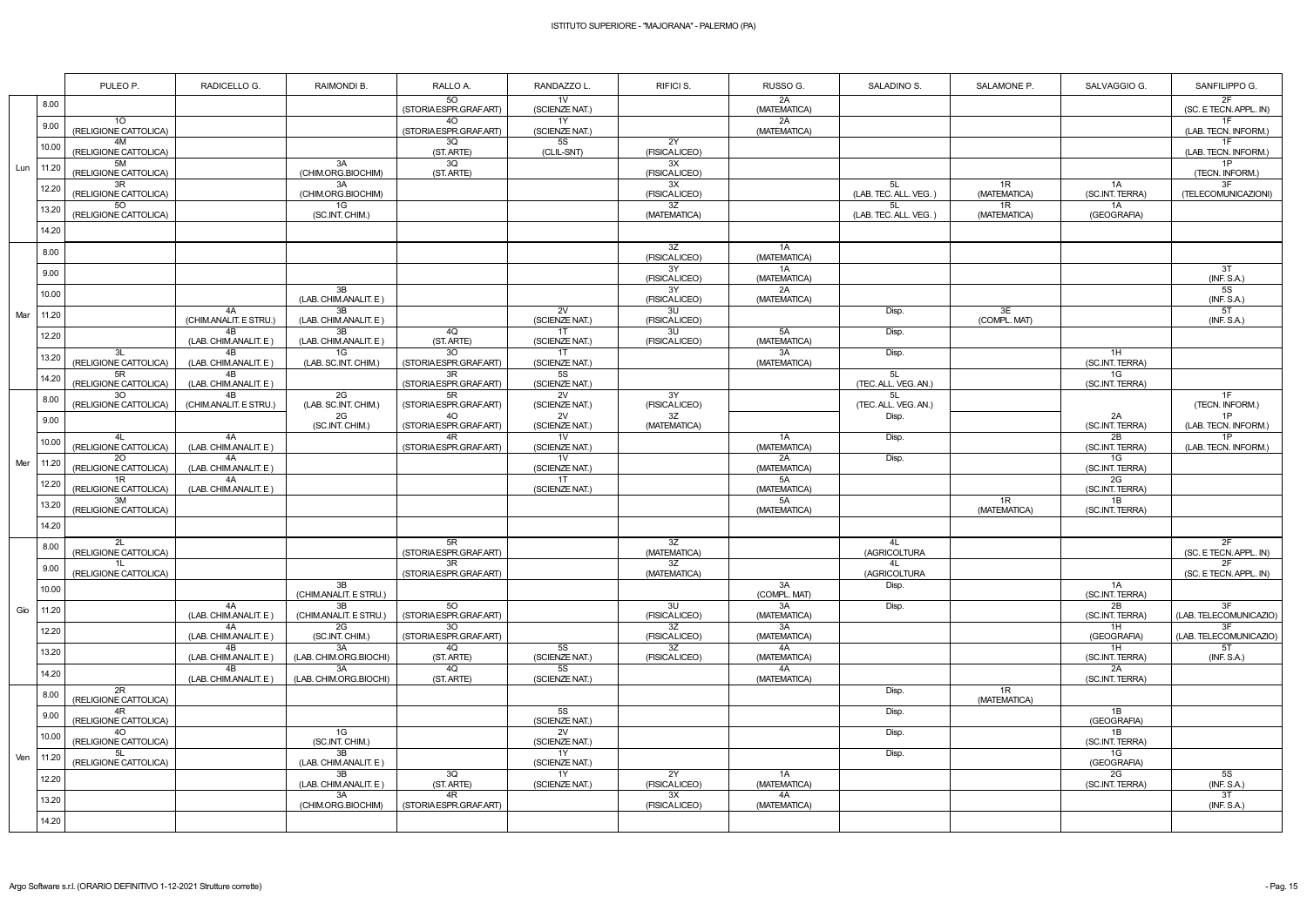|     |       | SCALICI G.                               | SERRETTA V.                  | SESTA M.                     | SIMONETTI G.                      | SPAGNOLO S.               | SPATARO M.                       | SPECIALE V.                        | SPILLA S.                | SPORTARO C.                    | SUGAMELI I.                       | TANTARO M.                   |
|-----|-------|------------------------------------------|------------------------------|------------------------------|-----------------------------------|---------------------------|----------------------------------|------------------------------------|--------------------------|--------------------------------|-----------------------------------|------------------------------|
|     | 8.00  | 1U<br>(DIS. E ST. DELL'ARTE)             |                              | 5T<br>(DIS. E ST. DELL'ARTE) | 5E<br>(LINGUAE LETT. ITAL.)       | 3Y<br>(MATEMATICA)        | 1G<br>(LAB. TECN. GRAFICA)       |                                    |                          | 5B<br>(LAB. CHIM.ANALIT. E)    |                                   | 5M<br>(LINGUA E LETT. ITAL.) |
|     | 9.00  | 2V<br>(DIS. E ST. DELL'ARTE)             | 4E<br>(LAB.TEC PROG.SIS.INF) | Disp.                        | 5E<br>(LINGUAE LETT. ITAL.)       | 4Y<br>(MATEMATICA)        | 1A<br>(LAB. TECN. GRAFICA)       |                                    |                          | 5B<br>(LAB. CHIM.ANALIT. E)    |                                   | 5M<br>(STORIA CITTAD. COST.) |
|     | 10.00 | Disp.                                    | 4E<br>(LAB.TEC PROG.SIS.INF) | Disp.                        |                                   | 4Y<br>(MATEMATICA)        | 1B<br>(LAB. TECN. GRAFICA)       |                                    |                          | 5B<br>(LAB. CHIM.ANALIT. E)    |                                   |                              |
| Lun | 11.20 | 1 <sub>V</sub><br>(DIS. E ST. DELL'ARTE) |                              | Disp.                        |                                   | 5Y<br>(MATEMATICA)        |                                  | 1H<br>(LAB. TECN. INFORM.)         | 5X<br>(FISICALICEO)      |                                | 4L<br>(GEST.VAL.ATT.PROD.)        |                              |
|     | 12.20 | Disp.                                    |                              | 5S<br>(DIS. E ST. DELL'ARTE) |                                   | 5Y<br>(MATEMATICA)        |                                  | 1H<br>(LAB. TECN. INFORM.)         | 5X<br>(FISICALICEO)      | 3B<br>(LAB. CHIM.ORG.BIOCHI)   | 5M<br>(SOC. RUR. E ST. AGR)       |                              |
|     | 13.20 |                                          |                              |                              |                                   |                           |                                  | 4T<br>(INF. S.A.)                  | 4X<br>(MATEMATICA)       | 3B<br>(LAB. CHIM.ORG.BIOCHI)   | 4M<br>(GEST.VAL.ATT.PROD.)        |                              |
|     | 14.20 |                                          |                              |                              |                                   |                           |                                  | 1B<br>(TECN. INFORM.)              |                          |                                |                                   |                              |
|     | 8.00  |                                          |                              | 5S<br>(DIS. E ST. DELL'ARTE) |                                   | 4Y<br>(MATEMATICA)        |                                  |                                    | 3X<br>(MATEMATICA)       | 3B<br>(CHIM.ORG.BIOCHIM)       | 5L<br>(VAL.ATTIV.PROD.)           | 4M<br>(STORIA CITTAD. COST.) |
|     | 9.00  |                                          |                              | Disp.                        |                                   | 4Y<br>(FISICALICEO)       |                                  |                                    | 4X<br>(MATEMATICA)       | 3B<br>(CHIM.ORG.BIOCHIM)       | 4L<br>(GEST.VAL.ATT.PROD.)        | 5M<br>(LINGUAE LETT. ITAL.)  |
|     | 10.00 |                                          |                              | Disp.                        |                                   |                           |                                  | 1B<br>(LAB. TECN. INFORM.)         |                          | 5B<br>(CHIM.ANALIT. E STRU.)   | 4L<br>(GEST.VAL.ATT.PROD.)        | 3M<br>(LINGUAE LETT. ITAL.)  |
| Mar | 11.20 |                                          |                              |                              |                                   |                           |                                  | 1B<br>(LAB. TECN. INFORM.)         |                          |                                | 5M<br>(VAL.ATTIV.PROD.)           | 4M<br>(LINGUAE LETT. ITAL.)  |
|     | 12.20 |                                          |                              |                              | 4E<br>(STORIA CITTAD. COST.)      |                           |                                  | 4T<br>(INF. S.A.)                  |                          |                                |                                   |                              |
|     | 13.20 |                                          |                              |                              | 3E<br>(LINGUAE LETT. ITAL.)       |                           |                                  | 4U<br>(INF. S.A.)                  |                          |                                |                                   |                              |
|     | 14.20 |                                          |                              |                              | 3E<br>(LINGUAE LETT. ITAL.)       |                           |                                  |                                    |                          |                                |                                   |                              |
|     | 8.00  |                                          |                              | 4T<br>(DIS. E ST. DELL'ARTE) |                                   | 5Y<br>(FISICALICEO)       | 2E<br>(LAB. TECN. GRAFICA)       | 3H<br>(TELECOMUNICAZIONI)          | 5X<br>(MATEMATICA)       | 4A<br>(CHIM.ORG.BIOCHIM)       |                                   | 4M<br>(LINGUAE LETT. ITAL.)  |
|     | 9.00  |                                          |                              | Disp.                        | 4E<br>(LINGUAE LETT. ITAL.)       | 5Y<br>(FISICALICEO)       | 1E<br>(LAB. TECN. GRAFICA)       | 4S<br>(INF. S.A.)                  | 3X<br>(MATEMATICA)       | 4A<br>(CHIM.ORG.BIOCHIM)       |                                   | 4M<br>(LINGUAE LETT. ITAL.)  |
|     | 10.00 |                                          |                              | Disp.                        | 4E<br>(LINGUAE LETT. ITAL.)       |                           |                                  |                                    | 3X<br>(MATEMATICA)       | 5B<br>(CHIM.ANALIT. E STRU.)   |                                   |                              |
| Mer | 11.20 |                                          |                              |                              | 3E<br>(LINGUAE LETT. ITAL.)       |                           | 1H<br>(LAB. TECN. GRAFICA)       |                                    | 5X<br>(CLIL-MAT)         |                                |                                   | 3M<br>(LINGUAE LETT. ITAL.)  |
|     | 12.20 |                                          |                              |                              |                                   |                           | 2F<br>(LAB. TECN. GRAFICA)       |                                    |                          |                                | 4M<br>(GEST.VAL.ATT.PROD.)        | 3M<br>(LINGUA E LETT. ITAL.) |
|     | 13.20 |                                          |                              |                              | 5E<br>(STORIA CITTAD. COST.)      |                           | 2G<br>(LAB. TECN. GRAFICA)       |                                    |                          |                                | 5M<br>(VAL.ATTIV.PROD.)           |                              |
|     | 14.20 |                                          |                              |                              |                                   |                           |                                  |                                    |                          |                                |                                   |                              |
|     | 8.00  |                                          |                              | 5T<br>(DIS. E ST. DELL'ARTE) | 5E<br>(LINGUAE LETT. ITAL.)       | 5Y<br>(FISICALICEO)       |                                  | 2H<br>(SC. E TECN. APPL. IN)       | 5X<br>(MATEMATICA)       | 4A<br>(CHIM.ORG.BIOCHIM)<br>3B | 5L<br>(SOC. RUR. E ST. AGR)<br>5M |                              |
|     | 9.00  | Disp.<br>Disp.                           |                              | Disp.<br>Disp.               | 4E<br>(LINGUAE LETT. ITAL.)<br>3E | 4Y<br>(FISICALICEO)<br>4Y | 1P<br>(LAB. TECN. GRAFICA)<br>2A | 3H<br>(LAB. TELECOMUNICAZIO)<br>3H | 5X<br>(MATEMATICA)<br>4X | (CHIM.ORG.BIOCHIM)             | (SOC. RUR. E ST. AGR)<br>5L       | 5M                           |
|     | 10.00 | 1U                                       |                              |                              | (LINGUA E LETT. ITAL.)<br>3E      | (FISICALICEO)<br>4Y       | (LAB. TECN. GRAFICA)<br>2H       | (LAB. TELECOMUNICAZIO)             | (FISICALICEO)<br>4X      |                                | (LAB. VAL.ATTIV.PROD.)<br>5L      | (LINGUAE LETT. ITAL.)<br>5M  |
| Gio | 11.20 | (DIS. E ST. DELL'ARTE)<br>1V             |                              | Disp.<br>2U                  | (STORIA CITTAD. COST.)            | (MATEMATICA)<br>3Y        | (LAB. TECN. GRAFICA)<br>2B       |                                    | (FISICALICEO)            |                                | (LAB. VAL.ATTIV.PROD.)            | (LINGUA E LETT. ITAL.)<br>4M |
|     | 12.20 | (DIS. E ST. DELL'ARTE)<br>2V             |                              | (DIS. E ST. DELL'ARTE)       |                                   | (MATEMATICA)              | (LAB. TECN. GRAFICA)             |                                    |                          |                                |                                   | (LINGUAE LETT. ITAL.)<br>4M  |
|     | 13.20 | (DIS. E ST. DELL'ARTE)                   |                              |                              |                                   |                           | 1F                               |                                    |                          |                                |                                   | (STORIA CITTAD. COST.)<br>3M |
|     | 14.20 |                                          |                              | 4T                           | 3E                                |                           | (LAB. TECN. GRAFICA)             |                                    | 5X                       | 5B                             | 5L                                | (STORIA CITTAD. COST.)<br>5M |
|     | 8.00  |                                          |                              | (DIS. E ST. DELL'ARTE)<br>2U | (STORIA CITTAD. COST.)<br>5E      |                           |                                  | 2H                                 | (FISICALICEO)            | (LAB. CHIM.ANALIT. E)<br>5B    | (SOC. RUR. E ST. AGR)<br>5L       | (STORIA CITTAD. COST.)<br>3M |
|     | 9.00  |                                          |                              | (DIS. E ST. DELL'ARTE)       | (LINGUA E LETT. ITAL.)<br>4E      | 5Y                        |                                  | (SC. E TECN. APPL. CH)<br>2H       | 3X                       | (LAB. CHIM.ANALIT. E)<br>5B    | (VAL.ATTIV.PROD.)<br>5M           | (STORIA CITTAD. COST.)<br>3M |
|     | 10.00 |                                          |                              |                              | (STORIA CITTAD. COST.)            | (CLIL-MAT)<br>3Y          |                                  | (SC. E TECN. APPL. IN)<br>4S       | (MATEMATICA)<br>4X       | (LAB. CHIM.ANALIT. E)<br>4A    | (LAB. VAL.ATTIV.PROD.)<br>5M      | (LINGUAE LETT. ITAL.)        |
| Ven | 11.20 |                                          | 4E                           |                              | 5E                                | (MATEMATICA)<br>3Y        |                                  | (INF. S.A.)<br>4U                  | (FISICALICEO)<br>4X      | (LAB. CHIM.ORG.BIOCHI)<br>4A   | (LAB. VAL.ATTIV.PROD.)<br>4M      |                              |
|     | 12.20 |                                          | (TECN. PROG.SIST.INF.)       |                              | (STORIA CITTAD. COST.)<br>4E      | (MATEMATICA)<br>5Y        |                                  | (INF. S.A.)<br>1H                  | (MATEMATICA)<br>4X       | (LAB. CHIM.ORG.BIOCHI)         | (GEST.VAL.ATT.PROD.)              |                              |
|     | 13.20 |                                          |                              |                              | (LINGUAE LETT. ITAL.)             | (MATEMATICA)              |                                  | (TECN. INFORM.)                    | (MATEMATICA)             |                                |                                   |                              |
|     | 14.20 |                                          |                              |                              |                                   |                           |                                  |                                    |                          |                                |                                   |                              |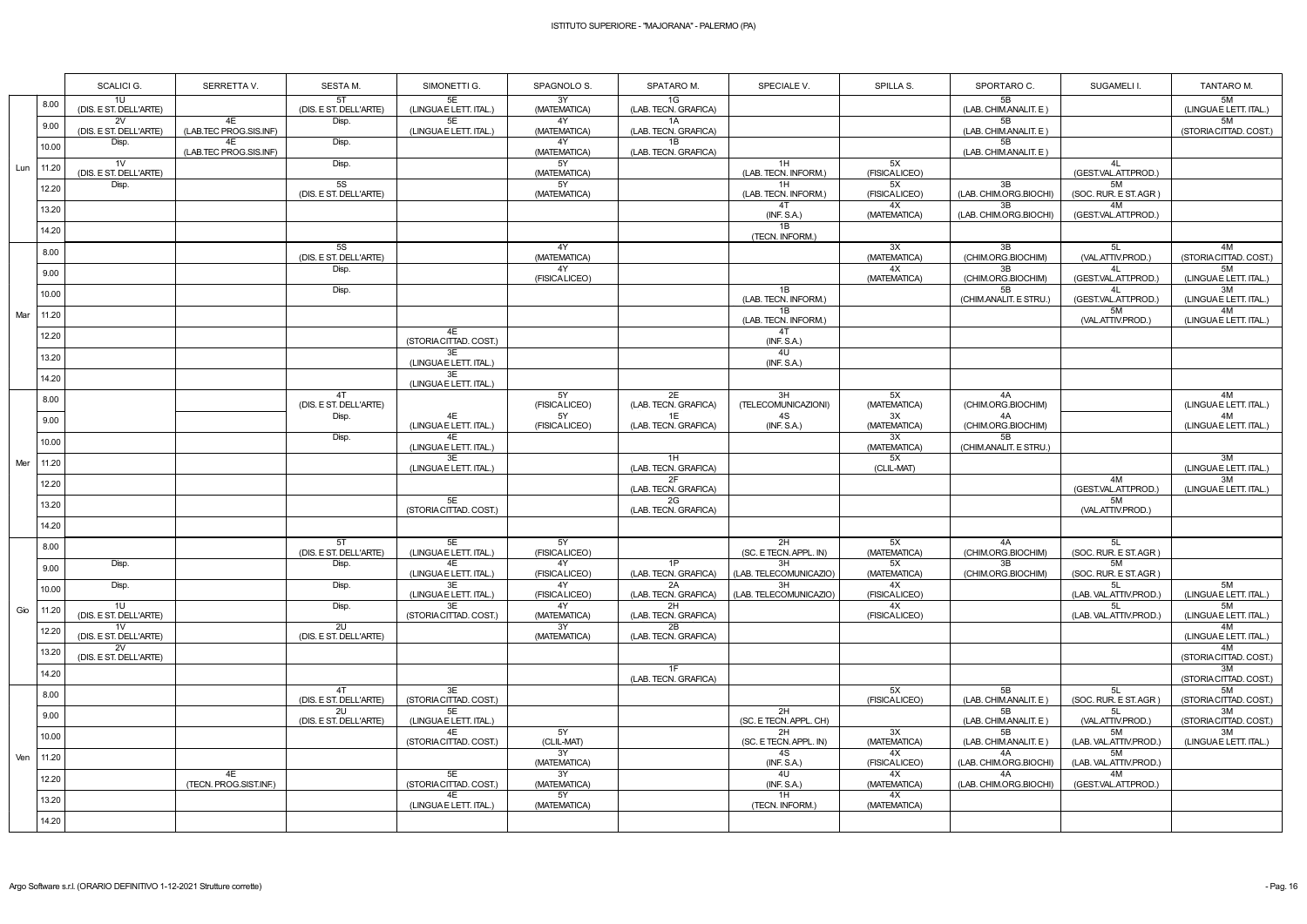|              | <b>TERMINI A.</b>                       | TINNIRELLO S.                | TUMMINELLO I.                    | TUTTOLOMONDO G.        | <b>URCIUOLI M.</b>                   | VACCARO M.                           | VALVO E.                   | VARISCO A.                     | VASI T.                      | VASTA C.               | VENTURELLA P.             |
|--------------|-----------------------------------------|------------------------------|----------------------------------|------------------------|--------------------------------------|--------------------------------------|----------------------------|--------------------------------|------------------------------|------------------------|---------------------------|
| 8.00         |                                         |                              |                                  |                        |                                      | 3O<br>(LINGUA FRANCESE)              |                            |                                | 5U<br>(LINGUAE LETT. ITAL.)  | 1F<br>(LINGUA INGLESE) |                           |
| 9.00         | Disp.                                   |                              |                                  | 1L<br>(SC.INT. FISICA) |                                      | $\overline{2R}$<br>(LINGUA FRANCESE) |                            |                                | 5U<br>(LINGUA E LETT. ITAL.) | 3F<br>(LINGUA INGLESE) | 3Q<br>(DISC. AUD. MULT.)  |
| 10.00        | 1 <sub>V</sub><br>(LINGUAE LETT. ITAL.) | Disp.                        |                                  |                        |                                      | 4R<br>(LINGUA FRANCESE)              |                            |                                | 4U<br>(LINGUAE LETT. ITAL.)  | 3F<br>(LINGUA INGLESE) |                           |
| 11.20<br>Lun | Disp.                                   | Disp.                        |                                  |                        | 1R<br>(SCIENZE MOTORIE)              | 20<br>(LINGUA FRANCESE)              |                            |                                | 4U<br>(LINGUAE LETT. ITAL.)  | 4F<br>(LINGUA INGLESE) | 2R<br>(TEC.PROF.SER.PUB.) |
| 12.20        |                                         | Disp.                        | 4U<br>(MATEMATICA)               |                        | 30 <sup>7</sup><br>(SCIENZE MOTORIE) | 10 <sup>°</sup><br>(LINGUA FRANCESE) |                            |                                | 10<br>(STORIALICEO)          | 4F<br>(LINGUA INGLESE) | 2R<br>(TEC.PROF.SER.PUB.) |
| 13.20        |                                         | 5U<br>(DIS. E ST. DELL'ARTE) | 4U<br>(MATEMATICA)               |                        | 4R<br>(SCIENZE MOTORIE)              |                                      |                            |                                |                              |                        | 4Q<br>(DISC. AUD. MULT.)  |
| 14.20        |                                         |                              |                                  |                        |                                      |                                      |                            |                                |                              |                        | 4Q<br>(DISC. AUD. MULT.)  |
| 8.00         |                                         | 4U<br>(DIS. E ST. DELL'ARTE) | 5U<br>(FISICALICEO)              |                        | 3R<br>(SCIENZE MOTORIE)              | 1R<br>(LINGUA FRANCESE)              |                            | 10 <sup>°</sup><br>(GEOGRAFIA) | 2U<br>(STORIALICEO)          | 5P<br>(LINGUA INGLESE) | 4Q<br>(DISC. AUD. MULT.)  |
| 9.00         | Disp.                                   | Disp.                        |                                  |                        |                                      | 50<br>(LINGUA FRANCESE)              |                            | 1R<br>(GEOGRAFIA)              | 5U<br>(LINGUAE LETT. ITAL.)  | 5P<br>(LINGUA INGLESE) | 4Q<br>(DISC. AUD. MULT.)  |
| 10.00        | Disp.                                   | Disp.                        | 4U<br>(FISICALICEO)              |                        | 50<br>(SCIENZE MOTORIE)              | 40<br>(LINGUA FRANCESE)              | 1L<br>(LAB. SC. TEC. AGR.) |                                | 5U<br>(LINGUA E LETT. ITAL.) | 4P<br>(LINGUA INGLESE) |                           |
| 11.20<br>Mar | Disp.                                   |                              | 5U<br>(MATEMATICA)               |                        | 4R<br>(SCIENZE MOTORIE)              | $\overline{30}$<br>(LINGUA FRANCESE) | 1L<br>(LAB. SC. TEC. AGR.) | 2M<br>(GEOGRAFIA)              |                              | 4P<br>(LINGUA INGLESE) |                           |
| 12.20        |                                         |                              | $\overline{11}$<br>(FISICALICEO) |                        | 20<br>(SCIENZE MOTORIE)              | $\overline{5R}$<br>(LINGUA FRANCESE) |                            | 1L<br>(GEOGRAFIA)              |                              |                        |                           |
| 13.20        |                                         |                              |                                  |                        | 5R<br>(SCIENZE MOTORIE)              |                                      | 4M<br>(LAB. BIO CHIM.      | 1M<br>(GEOGRAFIA)              |                              |                        |                           |
| 14.20        |                                         |                              |                                  |                        |                                      |                                      | 4M<br>(LAB. BIO CHIM.      |                                |                              |                        |                           |
| 8.00         | 1V<br>(LINGUAE LETT. ITAL.)             | 2W<br>(DIS. E ST. DELL'ARTE) | 4U<br>(MATEMATICA)               |                        | $\overline{20}$<br>(SCIENZE MOTORIE) | 40<br>(LINGUA FRANCESE)              |                            |                                |                              | 3F<br>(LINGUA INGLESE) |                           |
| 9.00         | Disp.                                   | 3U<br>(DIS. E ST. DELL'ARTE) | 4U<br>(FISICALICEO)              |                        | 1R<br>(SCIENZE MOTORIE)              | $\overline{5R}$<br>(LINGUA FRANCESE) |                            |                                |                              | 2F<br>(LINGUA INGLESE) |                           |
| 10.00        | Disp.                                   | Disp.                        | 4U<br>(FISICALICEO)              |                        | 40<br>(SCIENZE MOTORIE)              | <b>20</b><br>(LINGUA FRANCESE)       |                            |                                |                              | 2F<br>(LINGUA INGLESE) | 2R<br>(TEC.PROF.SER.PUB.) |
| 11.20<br>Mer | Disp.                                   |                              | 5U<br>(FISICALICEO)              |                        |                                      | 10 <sub>1</sub><br>(LINGUA FRANCESE) |                            |                                | 3U<br>(LINGUAE LETT. ITAL.)  |                        | 2R<br>(TEC.PROF.SER.PUB.) |
| 12.20        |                                         |                              |                                  |                        |                                      | 50<br>(LINGUA FRANCESE)              |                            |                                | 2U<br>(GEOGRAFIALICEO)       |                        | 2R<br>(TEC.PROF.SER.PUB.) |
| 13.20        |                                         |                              |                                  |                        |                                      |                                      |                            |                                | 4U<br>(LINGUAE LETT. ITAL.)  |                        | 3Q<br>(DISC. AUD. MULT.)  |
| 14.20        |                                         |                              |                                  |                        |                                      |                                      |                            |                                |                              |                        |                           |
| 8.00         |                                         |                              | $\overline{1}X$<br>(FISICALICEO) |                        | 2R<br>(SCIENZE MOTORIE)              |                                      |                            |                                |                              | 4P<br>(LINGUA INGLESE) | 3Q<br>(DISC. AUD. MULT.)  |
| 9.00         | Disp.                                   | 4U<br>(DIS. E ST. DELL'ARTE) |                                  |                        | 50<br>(SCIENZE MOTORIE)              |                                      |                            |                                |                              | 5P<br>(LINGUA INGLESE) | 3Q<br>(DISC. AUD. MULT.)  |
| 10.00        | 1V<br>(LINGUAE LETT. ITAL.)             | Disp.                        | 5U<br>(MATEMATICA)               |                        | 30<br>(SCIENZE MOTORIE)              |                                      | 1P<br>(LAB. SC.INT. CHIM.) |                                | 10<br>(STORIALICEO)          |                        | 4Q<br>(DISC. AUD. MULT.)  |
| Gio   11.20  | Disp.                                   | Disp.                        | 5U<br>(MATEMATICA)               |                        | 5R<br>(SCIENZE MOTORIE)              |                                      | 4P<br>(LAB. BIOTEC.AGR.)   |                                | 2U<br>(STORIALICEO)          |                        |                           |
| 12.20        | Disp.                                   | Disp.                        | 5U<br>(FISICALICEO)              |                        | 4O<br>(SCIENZE MOTORIE)              |                                      | 1L<br>(LAB. SC. TEC. AGR.) |                                | 3U<br>(LINGUAE LETT. ITAL.)  |                        |                           |
| 13.20        |                                         | 3U<br>(DIS. E ST. DELL'ARTE) | 2X<br>(FISICALICEO)              | 1M<br>(SC.INT. FISICA) |                                      | 3R<br>(LINGUA FRANCESE)              |                            |                                | 4U<br>(LINGUAE LETT. ITAL.)  |                        |                           |
| 14.20        |                                         |                              |                                  |                        |                                      | 4R<br>(LINGUA FRANCESE)              |                            | 2L<br>(GEOGRAFIA)              |                              |                        |                           |
| 8.00         |                                         | 2W<br>(DIS. E ST. DELL'ARTE) |                                  |                        |                                      |                                      |                            |                                | 3U<br>(LINGUAE LETT. ITAL.)  | 2F<br>(LINGUA INGLESE) | 3Q<br>(DISC. AUD. MULT.)  |
| 9.00         | Disp.                                   | Disp.                        |                                  |                        |                                      | 1R<br>(LINGUA FRANCESE)              |                            |                                | 3U<br>(LINGUA E LETT. ITAL.) | 4F<br>(LINGUA INGLESE) | 3Q<br>(DISC. AUD. MULT.)  |
| 10.00        | Disp.                                   | 5U<br>(DIS. E ST. DELL'ARTE) | 4U<br>(MATEMATICA)               |                        |                                      | 3R<br>(LINGUA FRANCESE)              |                            |                                | 1U<br>(GEOGRAFIALICEO)       | 1F<br>(LINGUA INGLESE) | 2R<br>(TEC.PROF.SER.PUB.) |
| Ven   11.20  | Disp.                                   |                              | 2X<br>(FISICALICEO)              |                        |                                      | 2R<br>(LINGUA FRANCESE)              |                            |                                |                              | 1F<br>(LINGUA INGLESE) | 4Q<br>(DISC. AUD. MULT.)  |
| 12.20        | 1V<br>(LINGUAE LETT. ITAL.)             |                              |                                  |                        | 3R<br>(SCIENZE MOTORIE)              |                                      |                            |                                |                              |                        |                           |
| 13.20        |                                         |                              | 5U<br>(MATEMATICA)               |                        | 2R<br>(SCIENZE MOTORIE)              |                                      |                            |                                |                              |                        |                           |
| 14.20        |                                         |                              |                                  |                        |                                      |                                      |                            |                                |                              |                        |                           |